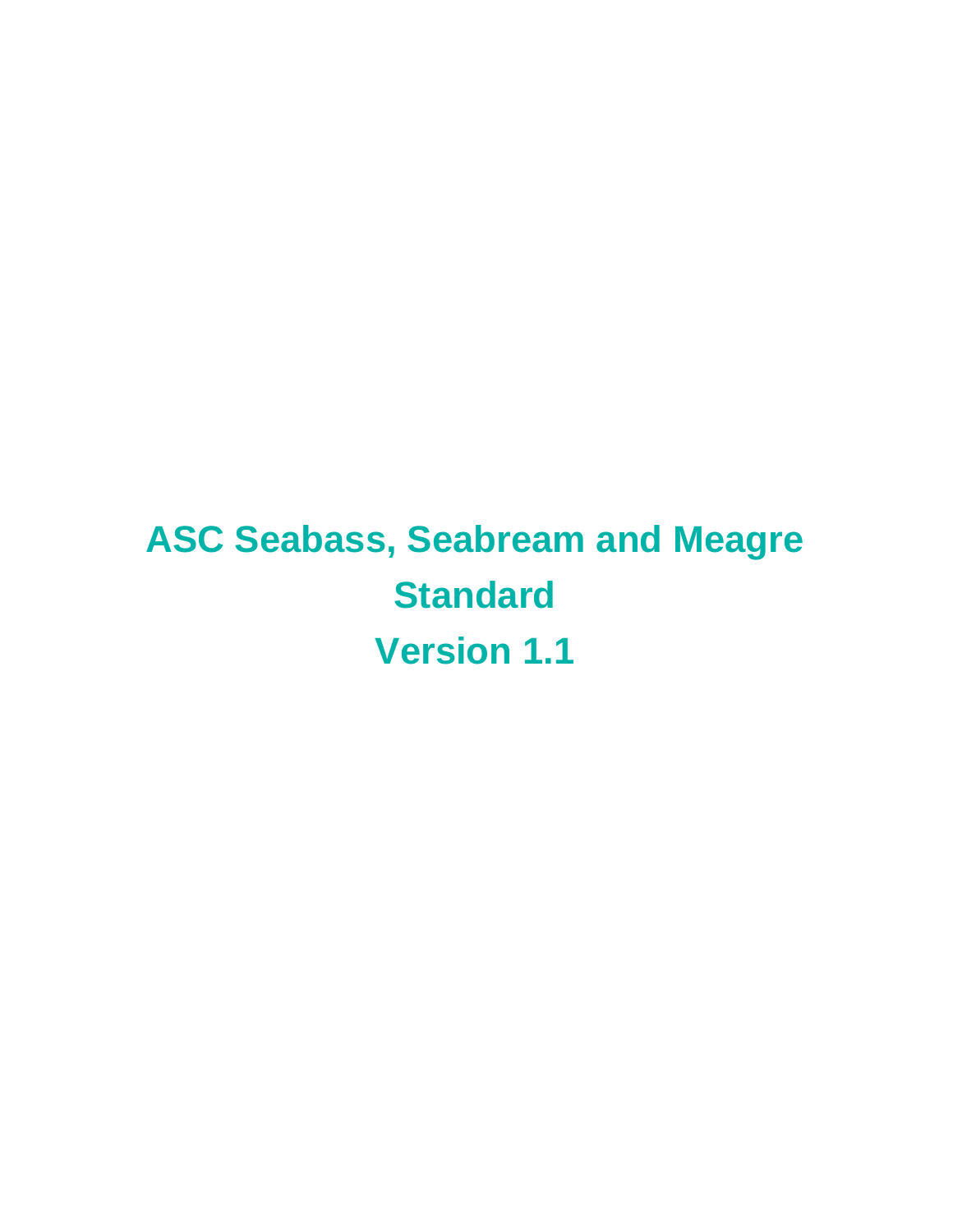#### **Contact information:**

### **Postal address:**

Aquaculture Stewardship Council P.O. Box 19107 3501 DC Utrecht The Netherlands

### **Office address:**

Aquaculture Stewardship Council Arthur van Schendelstraat 650 3511 MJ Utrecht, the Netherlands [+31 30 239 31 10](tel:+31302393110) [www.asc-aqua.org](http://www.asc-aqua.org/)

**Trade register** number 34389683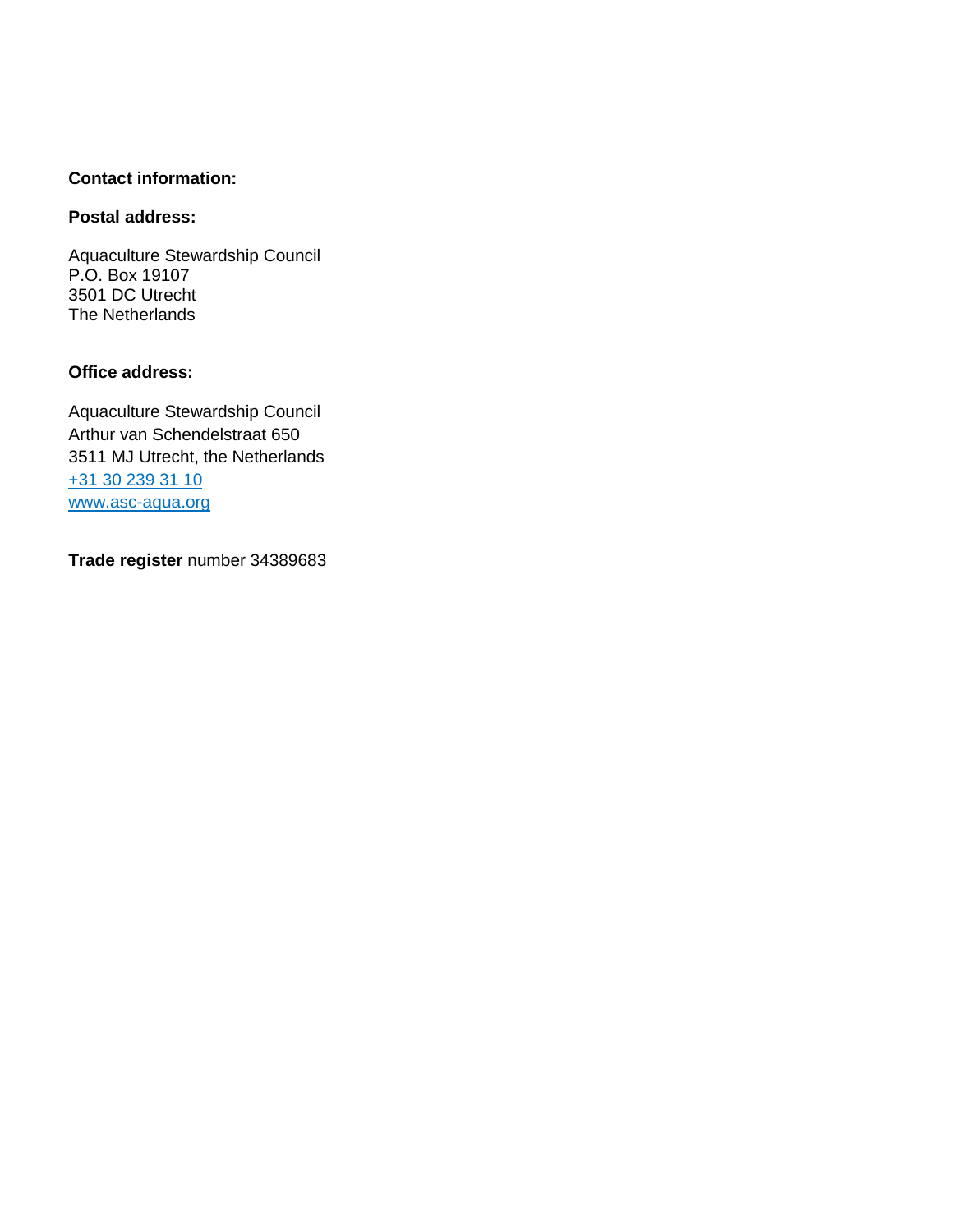# **Table of Contents**

| VERSION CONTROL, AVAILABLE LANGUAGE(S) AND COPYRIGHT NOTICE 5                                                                                                                          |  |
|----------------------------------------------------------------------------------------------------------------------------------------------------------------------------------------|--|
|                                                                                                                                                                                        |  |
|                                                                                                                                                                                        |  |
|                                                                                                                                                                                        |  |
| Principe 1: Comply with all applicable national laws and local regulations11<br>Criterion 1.1 Compliance with all applicable local and national legal requirements and regulations  11 |  |
| Principle 2: Conserve natural habitat, local biodiversity and ecosystem structure and function  12                                                                                     |  |
|                                                                                                                                                                                        |  |
|                                                                                                                                                                                        |  |
|                                                                                                                                                                                        |  |
|                                                                                                                                                                                        |  |
|                                                                                                                                                                                        |  |
|                                                                                                                                                                                        |  |
|                                                                                                                                                                                        |  |
|                                                                                                                                                                                        |  |
|                                                                                                                                                                                        |  |
| Principle 4: Use resources in an environmentally efficient and responsible manner23                                                                                                    |  |
|                                                                                                                                                                                        |  |
|                                                                                                                                                                                        |  |
|                                                                                                                                                                                        |  |
|                                                                                                                                                                                        |  |
|                                                                                                                                                                                        |  |
|                                                                                                                                                                                        |  |
|                                                                                                                                                                                        |  |

| Principle 5: Manage disease and parasites in an environmentally responsible manner30 |  |
|--------------------------------------------------------------------------------------|--|
|                                                                                      |  |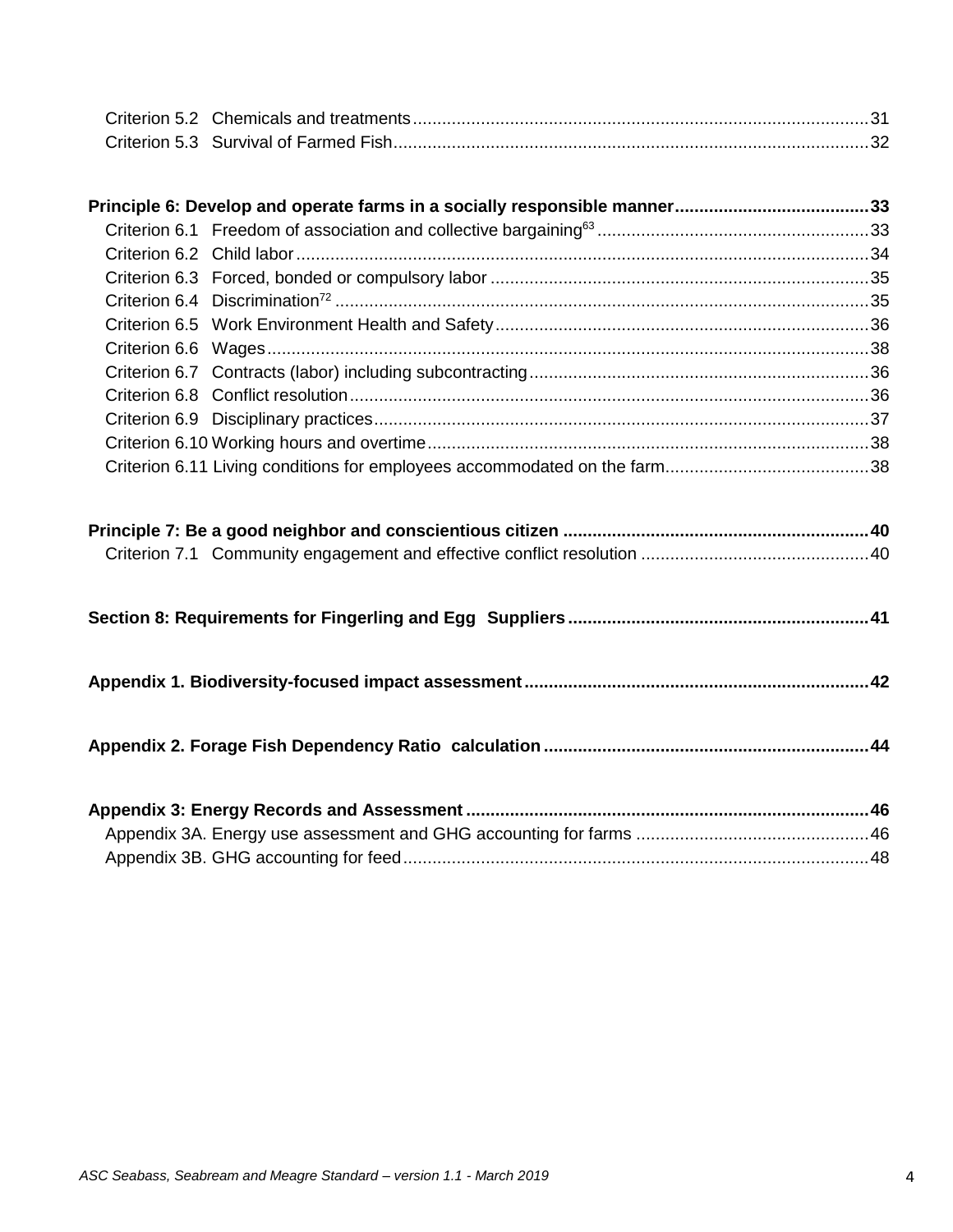# <span id="page-4-0"></span>**VERSION CONTROL, AVAILABLE LANGUAGE(S) AND COPYRIGHT NOTICE**

The Aquaculture Stewardship Council (ASC) is the owner of this document.

For comments or questions regarding the content of this document, please contact the Standards and Science Team of ASC via [standards@asc-aqua.org.](mailto:standards@asc-aqua.org)

#### **Version control**

Document version history:

|      | Version:   Release date:           | <b>Effective date:</b>      | Remarks/changes:                                                                                                                                                                                                                                                                                                                                     |
|------|------------------------------------|-----------------------------|------------------------------------------------------------------------------------------------------------------------------------------------------------------------------------------------------------------------------------------------------------------------------------------------------------------------------------------------------|
| v1.1 | March $7th$ 2019                   | March 18 <sup>th</sup> 2019 | Update of the standard to meet ASC style<br>requirements (e.g. Inclusion of structure of the<br>standards, formatting and wording). Align the<br>scope, 'about the ASC' and 'overview of the ASC<br>system'. The content of the actual Standard, as<br>defined by criteria / indicators / requirements<br>under Principles [1-7], remains unchanged. |
| v1.0 | September18th 2018 March 18th 2019 |                             | Release of first version.                                                                                                                                                                                                                                                                                                                            |

It is the responsibility of the user of the document to use the latest version as published on the ASC-website.

#### **Available language(s)**

This document is available in the following language(s):

| <b>Version:</b> | Available language(s): |
|-----------------|------------------------|
| V1.0<br>V1.1    | English                |
| v1.0            | Japanese               |

In case of any inconsistencies and/or discrepancies between available translation(s) and the English version, the online English version (pdf-format) will prevail.

## **Copyright notice**

This document is licensed under a [Creative Commons Attribution-NoDerivs 3.0 Unported License.](https://creativecommons.org/licenses/by-nd/3.0/) Permissions beyond the scope of this license may be requested via [standards@asc-aqua.org.](mailto:standards@asc-aqua.org)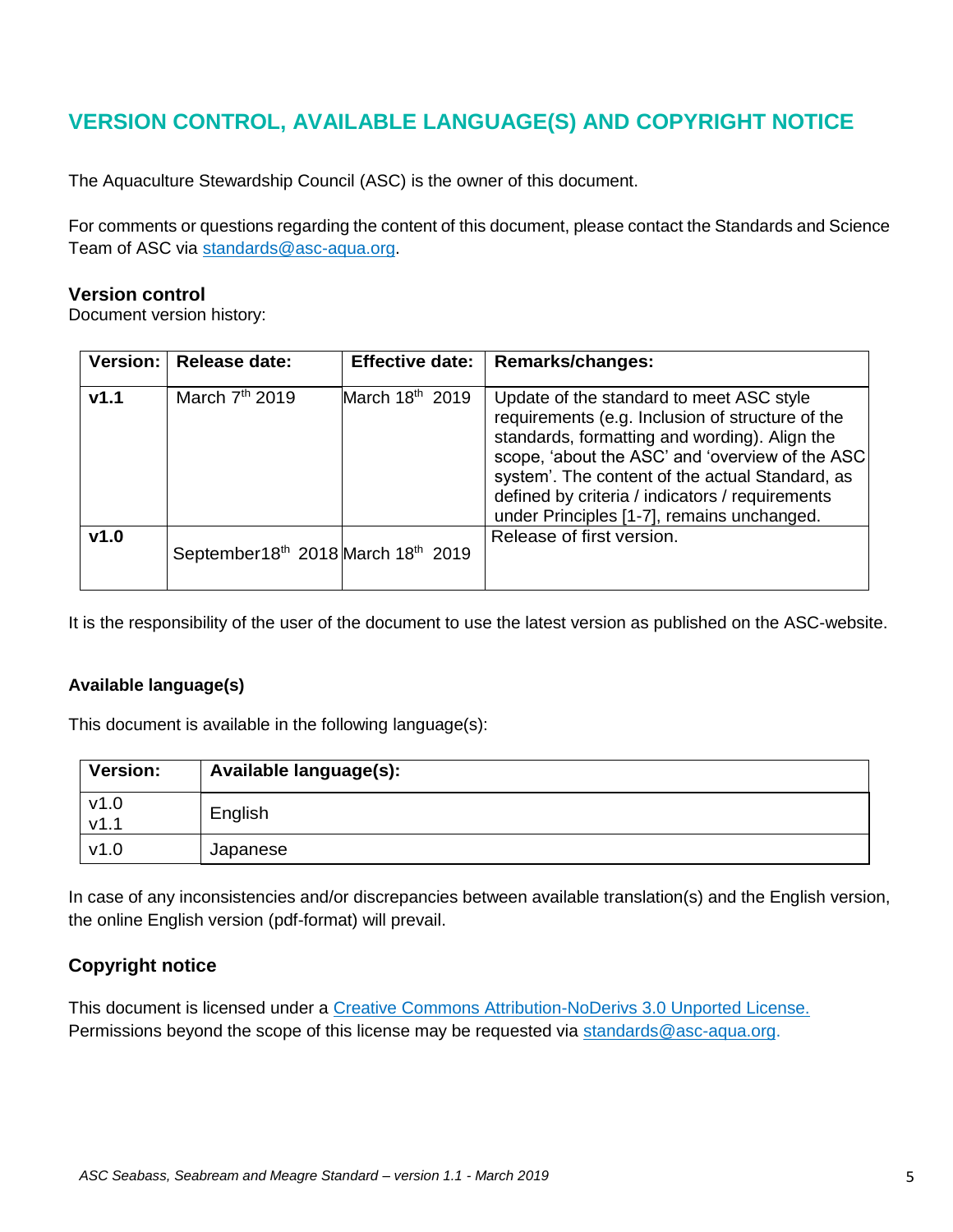# <span id="page-5-0"></span>**ABOUT THE AQUACULTURE STEWARDSHIP COUNCIL (ASC)**

The Aquaculture Stewardship Council (ASC) is an independent, not-for-profit organisation that operates a voluntary, independent third-party certification and labelling programme based on a scientifically robust set of standards.

The ASC standards define criteria designed to help transform the aquaculture<sup>1</sup> sector<sup>2</sup> towards environmental sustainability and social responsibility, as per the ASC Mission.

## **ASC Vision**

A world where aquaculture plays a major role in supplying food and social benefits for mankind whilst minimising negative impacts on the environment.

## **ASC Mission**

To transform aquaculture towards environmental sustainability and social responsibility using efficient market mechanisms that create value across the chain.

## **ASC Theory of Change**

A Theory of Change (ToC) is an articulation, description and mapping out of the building blocks required to achieve the organisation's vision**.** 

ASC has defined a ToC which explains how the ASC certification and labelling programme promotes and rewards responsible fish farming practices through incentivising the choices people make when buying seafood.

ASC's Theory of Change can be found on the [ASC website.](https://www.asc-aqua.org/what-we-do/how-we-make-a-difference/theory-of-change/)

<sup>1</sup> Aquaculture: Aquaculture is the farming of aquatic organisms, including fish, molluscs, crustaceans and aquatic plants. Farming implies some form of intervention in the rearing process to enhance production, such as regular stocking, feeding, protection from predators, etc. Farming also implies individual or corporate ownership of the stock being cultivated (FAO).

<sup>&</sup>lt;sup>2</sup> Aquaculture sector: Represents a group of industries (e.g.: feed industry, farming industry, processing industry, etc.) and markets that share common attributes (i.e. aquaculture products).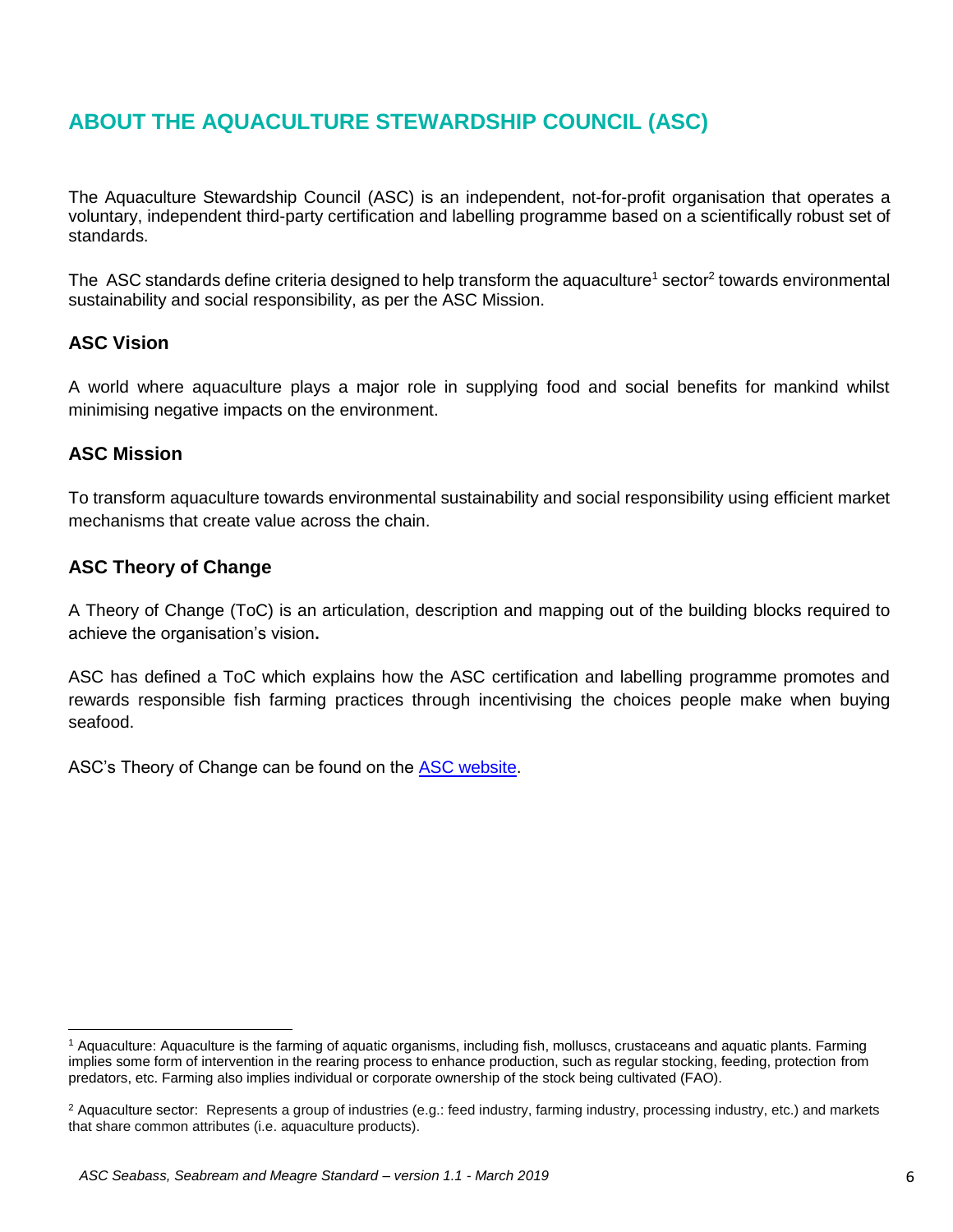# <span id="page-6-0"></span>**THE ASC DOCUMENT AND CERTIFICATION SYSTEM**

ASC is a full member of the **ISEAL Alliance** and implements a voluntary, independent third-party certification system<sup>3</sup> consisting of three independent actors:

- 
- 
- III. Conformity Assessment Body (CAB) i.e. accredited CAB's
- I. Scheme Owner i.e. Aquaculture Stewardship Council
- II. Accreditation Body i.e. Assurance Services International (ASI)
	-

## **Scheme Owner**

ASC, as scheme owner:

- sets and maintains standards according to the ASC Standard Setting Protocol which is in compliance with the "ISEAL Code of Good Practice - Setting Social and Environmental Standards". The ASC standards are normative documents;
- sets and maintains Implementation Guidance which provides guidance to the Unit of certification (UoC) on how to interpret and best implement the indicators within the Standard;
- sets and maintains the Auditor Guidance which gives guidance to the auditor how to best assess a UoC against the indicators within the Standard;
- sets and maintains the Certification and Accreditation Requirements (CAR) which adheres at a minimum to the "ISEAL Code of Good Practice - Assuring compliance with Social and Environmental Standards". The CAR describes the accreditation requirements, assessment requirements and certification requirements. The CAR is a normative document.

These above listed documents are publicly available on the ASC-website.

#### **Accreditation Body**

 $\overline{a}$ 

Accreditation is the assurance process of assessing the Conformity Assessment Body (CAB) against accreditation requirements and is carried out by an Accreditation Body (AB). The appointed AB of ASC is Assurance Services International (ASI, "Accreditation Services International" prior to January 2019) which uses the CAR as normative document for the accreditation process.

Assessment findings of ASI-accreditation audits and an overview of current accredited CABs is publicly available via the ASI-website [\(http://www.accreditation-services.com\)](http://www.accreditation-services.com/).

<sup>&</sup>lt;sup>3</sup> Third-party Certification System: Conformity assessment activity that is performed by a person or body that is independent of the person or organisation that provides the object, and of the user interests in that object (ISO 17000)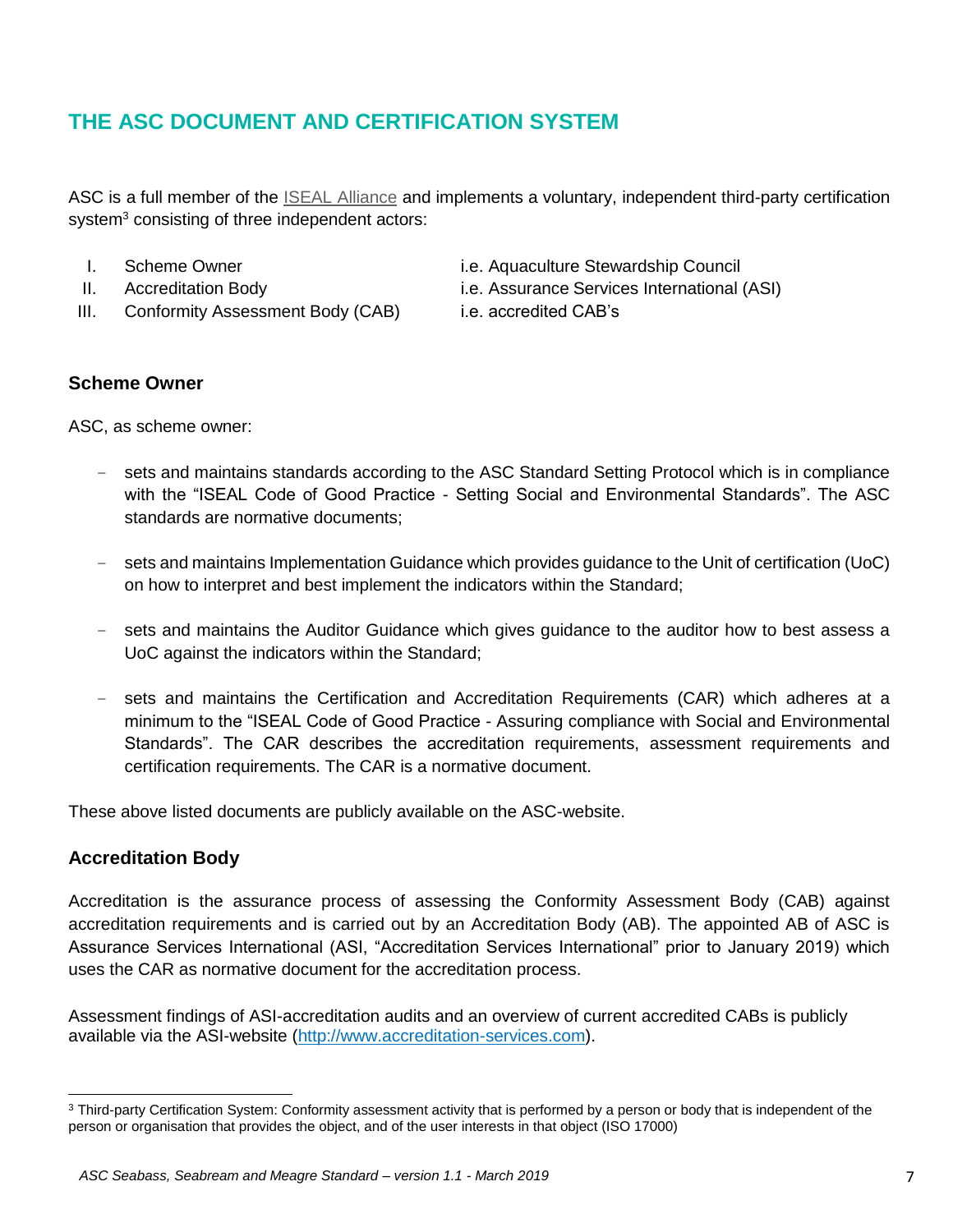## **Conformity Assessment Body**

The UoC contracts the CAB which employs auditor(s) that conduct a conformity assessment (hereafter 'audit') of the UoC against the relevant standard. The management requirements for CABs as well as auditor competency requirements are described in the CAR and assured through ASI accreditation.

### **ASC Audit and Certification Process**

The UoC is audited at Indicator-level.

An ASC audit follows strict process requirements. These requirements are detailed in the CAR. Only ASIaccredited CABs are allowed to audit and certify a UoC against ASC standards. As scheme owner, ASC itself is not - and cannot be - involved in the actual audit and/or certification decision of a UoC. Granted certificates are the property of the CAB. ASC does not manage certificate validity.

Audit findings of all ASC audits, including granted certificates, are made publicly available on the ASC-website. These include the audit findings that result in a negative certification decision.

Note: in addition to the Standard's, there are certification requirements that apply to UoCs seeking certification; these requirements are detailed in the CAR.

### **ASC Logo use**

ASC-certified entities shall only sell their product carrying the ASC Logo if a Logo Licence Agreement (LLA) has been signed. On behalf of the ASC, the Marine Stewardship Council (MSC) Licensing Team will issue logo license agreements and approve logo use on products. For more information see: [ASC Logo.](https://www.asc-aqua.org/our-logo/logo-user-guide/)

Unauthorised logo display is prohibited and will be treated as a trademark infringement.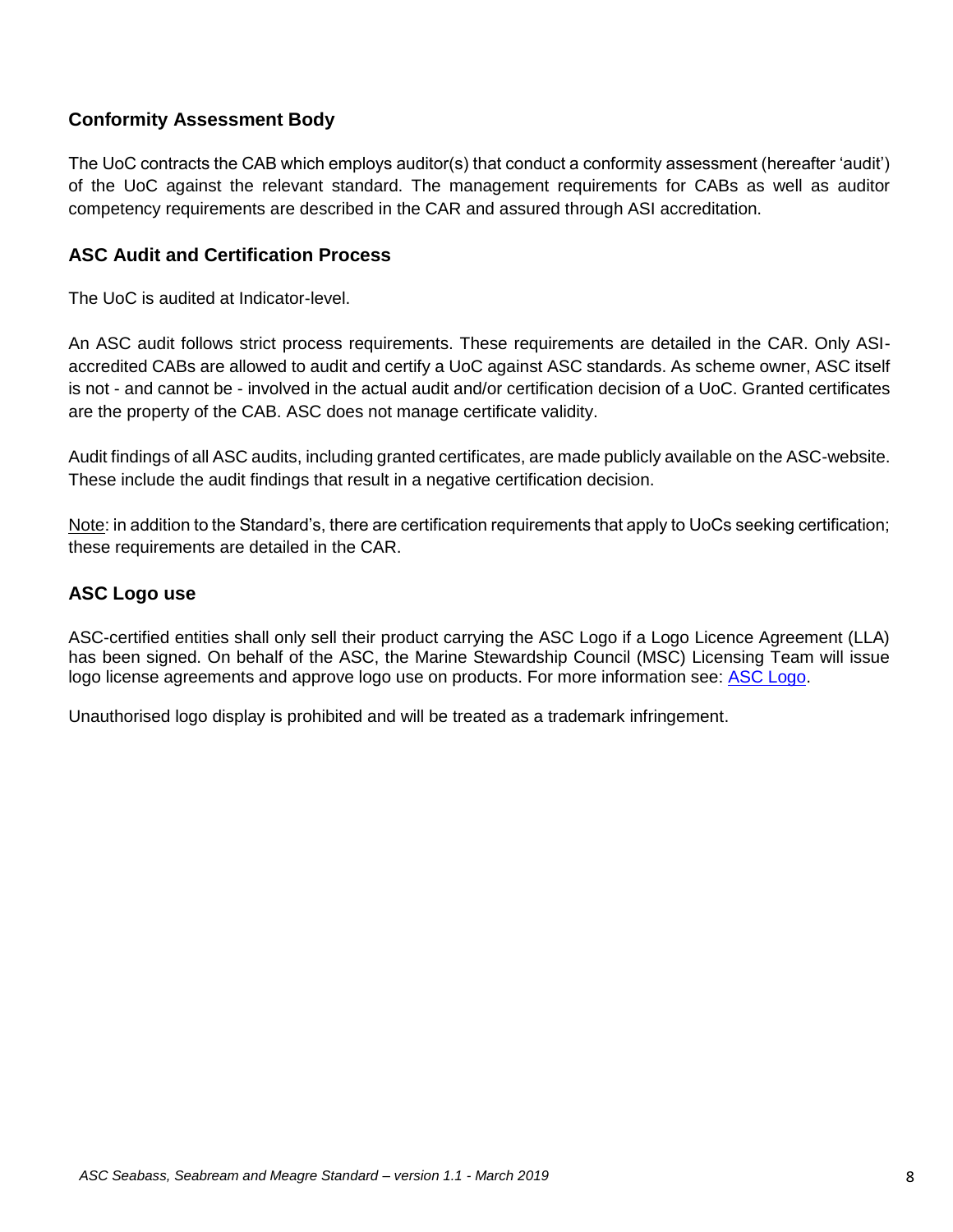# **STRUCTURE OF ASC STANDARDS**

A Standard is "*a document that provides, for common and repeated use, rules, guidelines or characteristics for products or related processes and production methods, with which compliance is not mandatory*".

#### **ASC Standards are as follows designed:**

- ASC Standards consist of multiple Principles a Principle is a set of thematically related Criteria which contribute to the broader outcome defined in the Principle title;
- Each Principle consists of multiple Criteria each Criterion defines an outcome that contributes to achieving the outcome of the Principle;
- Each Criterion consists of one or several Indicators each Indicator defines an auditable state that contributes to achieving the Criterion outcome.

Both Principles and Criteria include Rationale statements providing a set of reasons (backed by reference notes if needed) as to why the Principle or Criterion is needed.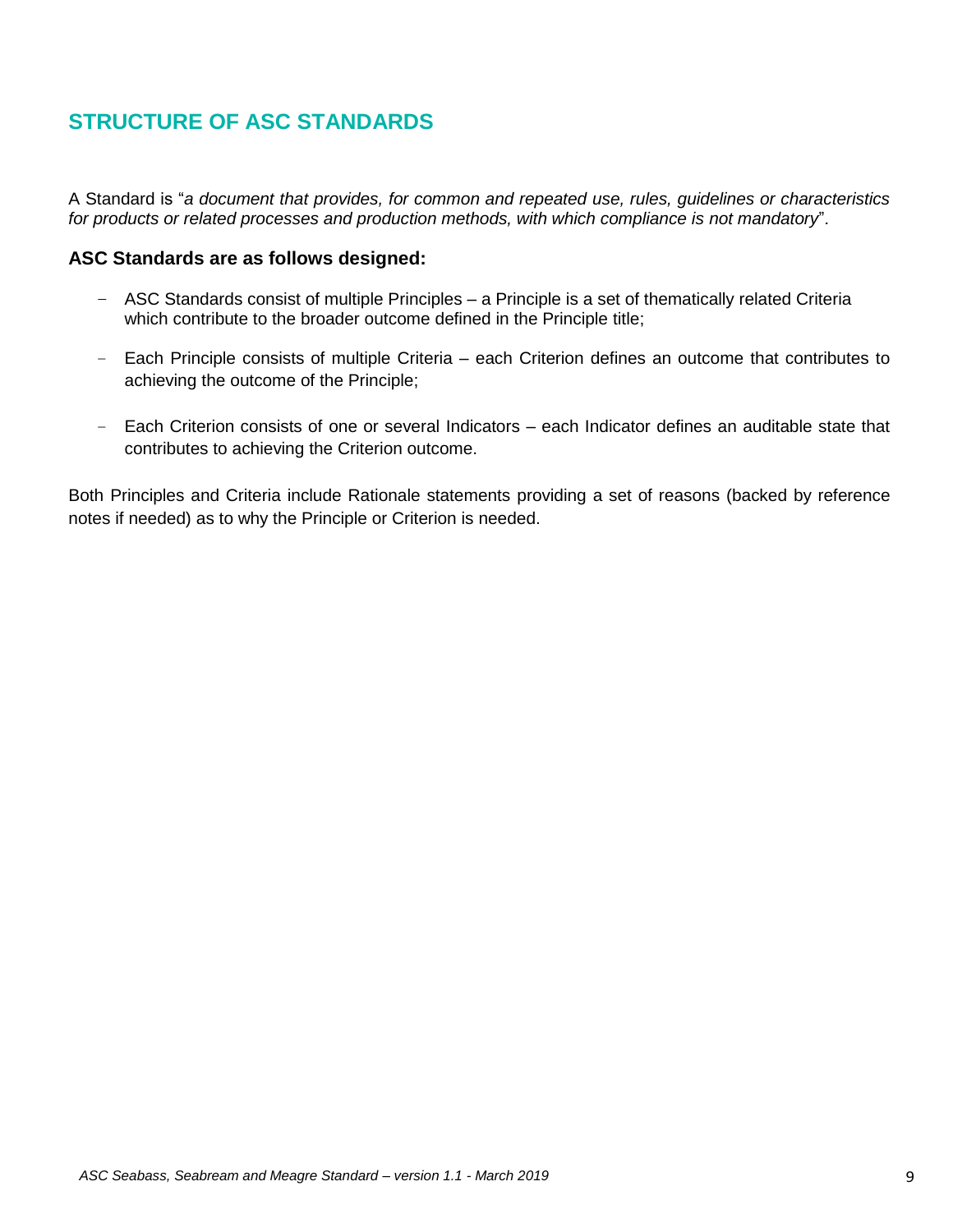# <span id="page-9-0"></span>**SCOPE AND UNIT OF CERTIFICATION**

Linked to the ASC Vision, the Scope of the ASC Seabass, Seabream and Meagre Standard (hereafter "the Standard") addresses the key negative environmental and social impacts associated with the Seabass, Seabream and Meagre aquaculture industry. An ASC-certified farm contributes in reducing, mitigating or eliminating these negative impacts.

The Scope of the Standard is translated into seven Principles that apply to every UoC:

- Principle 1 Compliance with all applicable local and national legal requirements and regulations
- Principle 2 Conserve natural habitat, local biodiversity and ecosystem structure and function
- Principle 3 Protect the health and genetic integrity of wild populations
- Principle 4 Use resources in an environmentally efficient and responsible manner
- Principle 5 Manage disease and parasites in an environmentally responsible manner
- Principle 6 Develop and operate farms in a socially responsible manner
- Principle 7 Be a good neighbour and conscientious citizen
- Section 8 Requirements for fingerling and egg suppliers

The Criteria within the Principles apply to every UoC

### **Unit of Certification (UoC)**

The applicable UoC is determined by the CAB/ auditor and adheres to the Standard's Criteria UoCrequirements as outlined in the CAR.

#### **Biological and geographic scope to which the standards apply**

The ASC Seabass, Seabream, and Meagre Standard is applicable to all species in the genera *Dicentrarchus*, *Sparus, Pagrus,* and *Argyrosomus* and in all regions where these fish are cultured in seacage grow-out systems.

#### **How to read this document?**

In the following pages, tables with indicators and their corresponding requirements are included. Within each criterion, requirements tables are followed by a rationale section that provides a brief overview of why the issues are important and how the proposed requirements address them.

Definitions are provided in footnotes.

The ASC Seabass, Seabream, and Meagre Standard will be supplemented by an auditor guidance document detailing the methodologies used to determine if the ASC Seabass, Seabream, and Meagre Standard is being met, as well as guidance for producers to achieve compliance to the ASC Seabass, Seabream, and Meagre Standard.

#### **Metric Performance Levels**

Several Indicators in the Standard require a Metric Performance Level (MPL). The applicable MPL is directly listed after the Indicator ("Requirement" section).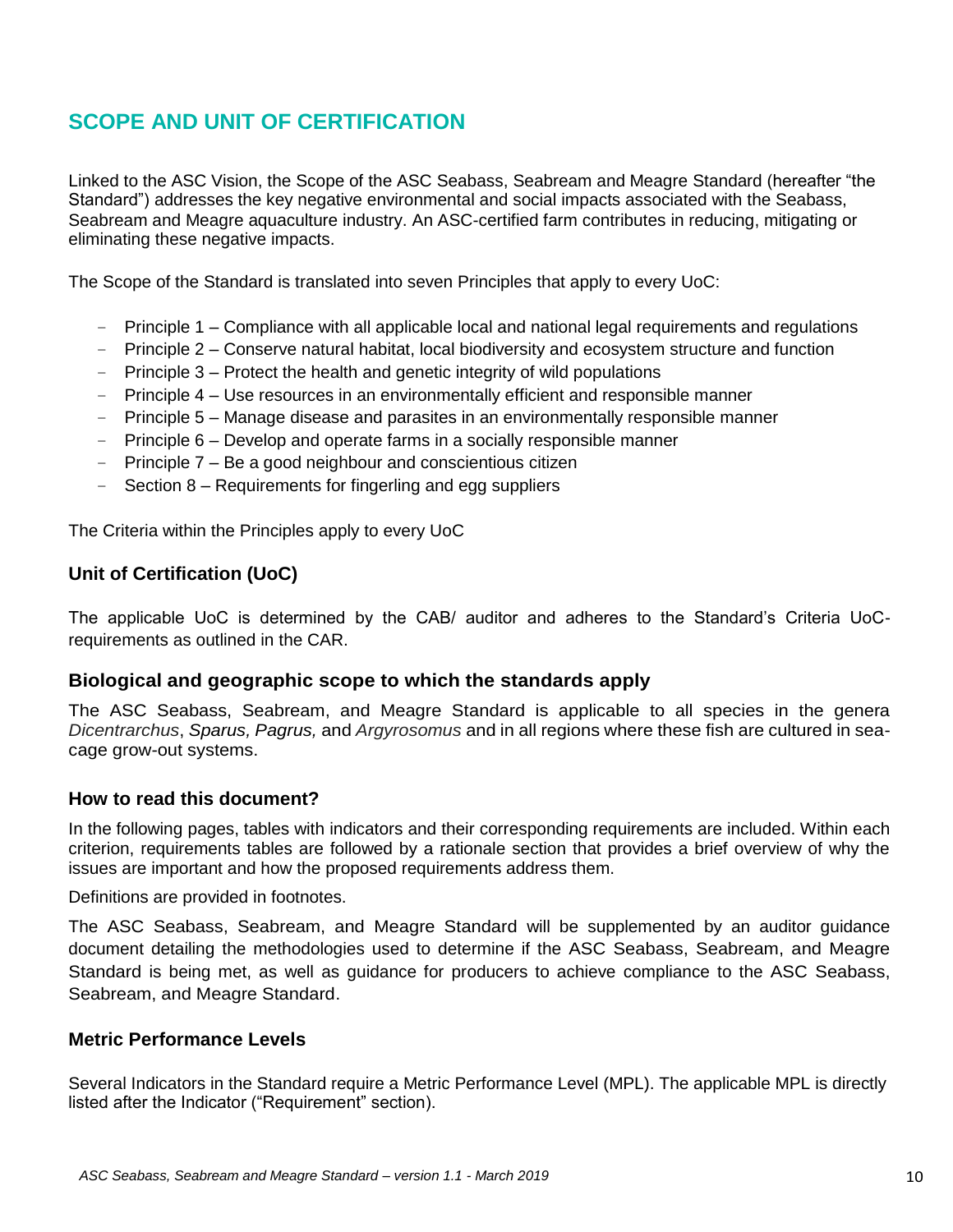## <span id="page-10-0"></span>**Principe 1: Comply with all applicable national laws and local regulations**

*Principle 1 is intended to ensure that all farms aiming to be certified against the ASC Seabass, Seabream, and Meagre Standard meet their legal obligations as a baseline requirement. Adhering to the law will ensure that producers meet legal environmental and social requirements as well as legitimate land tenure rights, on which the effectiveness of the requirements will stand.*

#### <span id="page-10-1"></span>**Criterion 1.1 Compliance with all applicable local and national legal requirements and regulations**

| <b>INDICATOR</b>                                                                                             | <b>REQUIREMENT</b> |
|--------------------------------------------------------------------------------------------------------------|--------------------|
| 1.1.1 Documents demonstrating compliance with all<br>relevant local and national laws and<br>regulations     | Yes                |
| 1.1.2 Documents demonstrating compliance with all<br>tax laws                                                | Yes                |
| 1.1.3 Documents demonstrating compliance with all<br>labor laws and regulations                              | Yes                |
| 1.1.4 Documents demonstrating compliance with<br>regulations and permits concerning water<br>quality impacts | Yes                |

**Rationale** - Aquaculture operations must, as a baseline, adhere to the national and local laws of the regions where production is taking place. Farm operations that, intentionally or unintentionally, break the law violate a fundamental benchmark of performance for certified farms. It is important that aquaculture operations demonstrate a traceable pattern of legal and responsible behavior.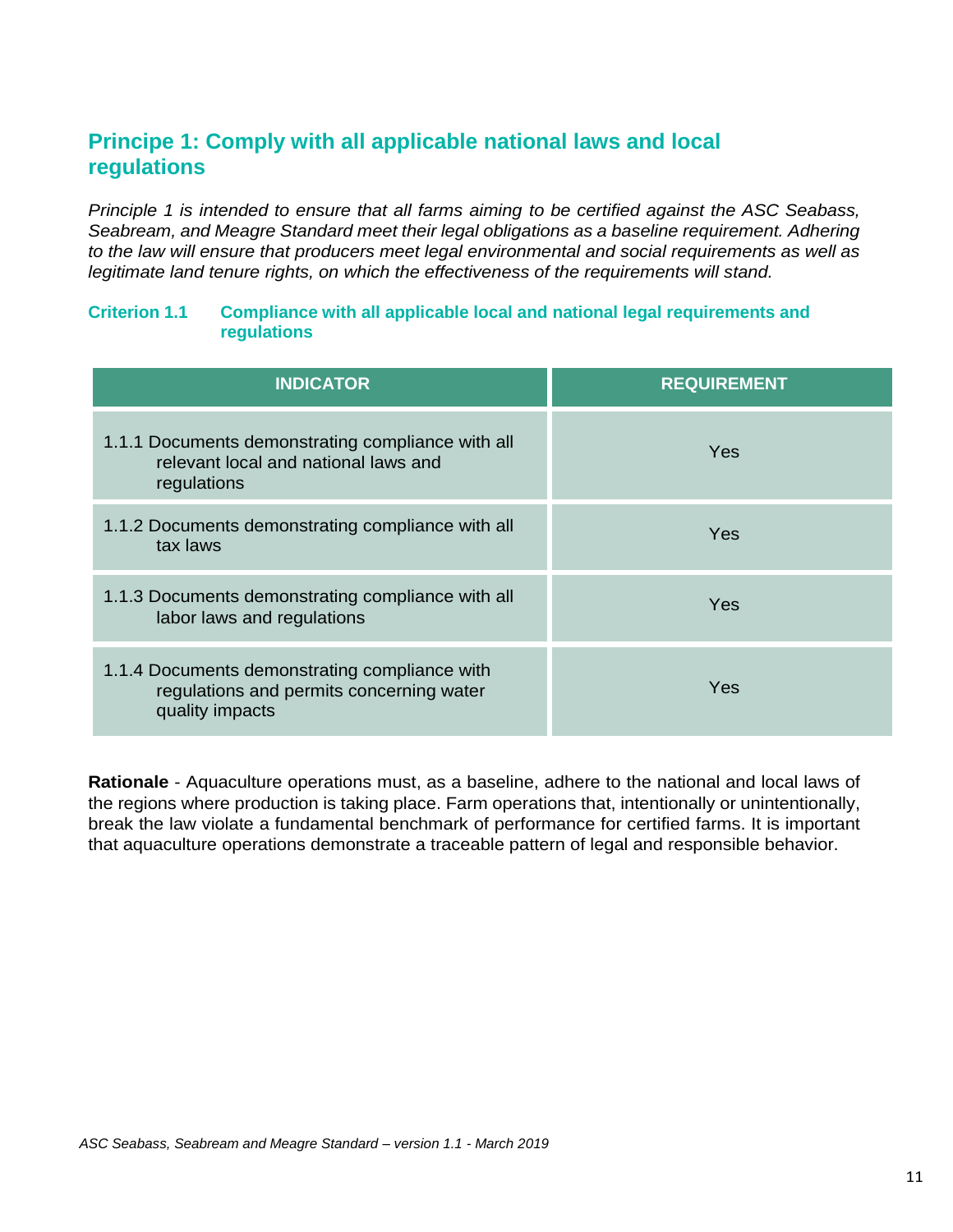## <span id="page-11-0"></span>**Principle 2: Conserve natural habitat, local biodiversity and ecosystem structure and function**

*Principle 2 is intended to address potential impacts from seabass, seabream, and meagre farms on natural habitat, local biodiversity and ecosystem function. Specifically, the key impact areas of benthic impacts, water quality impacts, interaction with critical or sensitive habitats and species and interaction with wildlife are addressed within this principle.*

#### <span id="page-11-1"></span>**Criterion 2.1 Benthic biodiversity and benthic effects<sup>4</sup>**

| <b>INDICATOR</b>                                                                                                                                                                | <b>REQUIREMENT</b>                                                                                                                                                                                                                                                                                                                                                         |
|---------------------------------------------------------------------------------------------------------------------------------------------------------------------------------|----------------------------------------------------------------------------------------------------------------------------------------------------------------------------------------------------------------------------------------------------------------------------------------------------------------------------------------------------------------------------|
| 2.1.1 Redox potential or total 'free' sulphide levels<br>in sediment immediately outside of the<br>Allowable Zone of Effect (AZE) <sup>5</sup> attributed to<br>farm operations | Redox potential > 0 millivolts<br>$(mV)$ OR<br>Sulphide $\leq$ 1,500 microMoles / I<br>OR<br>No significant difference <sup>6</sup> in redox<br>potential or total 'free' sulphide levels in<br>sediment at the edge of the AZE in<br>comparison to control sites                                                                                                          |
| 2.1.2 Benthic faunal index score (choosing a<br>suitable benthic index to the composition of<br>the benthos being sampled)                                                      | AZTI Marine Biotic Index (AMBI <sup>7</sup> ) score $\leq$<br>3.3, or Shannon-Wiener Index score > 3,<br>or Benthic Quality Index (BQI) score ≥<br>15, or Infaunal Trophic Index (ITI) score ≥<br>25 or BENTIX <sup>8</sup> score $\geq$ 3.5<br>OR.<br>No significant difference in benthic<br>faunal index scores at the edge of the<br>AZE in comparison to control site |

<sup>4</sup> A minimum of three benthic samples shall be taken at the edge of the AZE downstream from the predominant current and if control sites are needed, three samples shall be collected 100-1000m from the edge of the cage array with similar water depth and substratum as found on the farm (see ISO 12878:2012 for benthic sampling methodology). Samples should be taken during peak biomass. All collected samples must be analyzed by an accredited laboratory and the sampling methodology must be approved by the laboratory conducting the analysis.

<sup>6</sup> Significance measured at a 95% confidence interval.

<sup>5</sup> Allowable Zone of Effect (AZE) is defined under this Standard as 25 meters. For farm sites where a site-specific AZE has been defined using a robust and credible modeling system such as the SEPA AUTODEPOMOD and verified through monitoring, the site-specific AZE shall be used.

<sup>7</sup> <http://www.azti.es/en/ambi-azti-marine-biotic-index.html>

<sup>8</sup> Simboura, N., & Zenetos, A. (2002). Benthic indicators to use in Ecological Quality classification of Mediterranean soft bottom marine ecosystems, including a new Biotic Index. Mediterranean Marine Science, 3(2), 77-111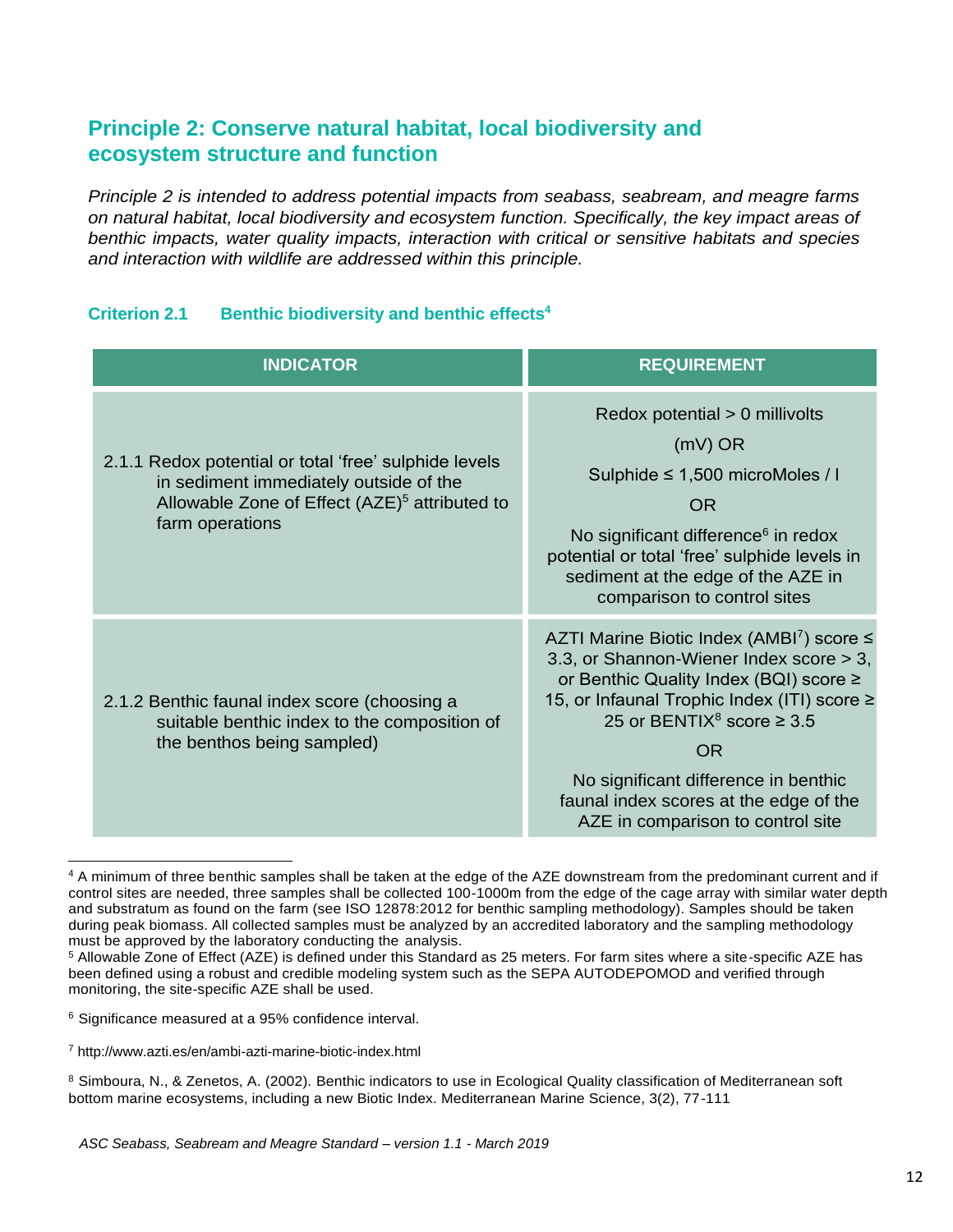| 2.1.3 For farms that use copper nets or copper-<br>treated nets, evidence of testing for copper<br>levels in the sediment immediately outside<br>of the AZE                                                                           | <b>Yes</b> |
|---------------------------------------------------------------------------------------------------------------------------------------------------------------------------------------------------------------------------------------|------------|
| 2.1.4 Evidence that copper levels <sup>9</sup> are $<$ 34 mg<br>Cu/kg dry sediment weight<br><b>OR</b><br>In instances where the Cu in the sediment                                                                                   | Yes        |
| exceeds 34 mg Cu/kg dry sediment weight,<br>demonstration that the Cu concentration is not<br>significantly different compared to background<br>concentrations as measured at three reference<br>sites in the water body <sup>3</sup> |            |

**Rationale** - Technical experts agree that the chemical proxy of redox potential and sulphide levels are good chemical indicators for benthic health. Given that both methods are valid, audited farms can choose their preference for one or the other. When considering benthic effects, experts recommended measuring effects at the edge of the AZE and away from the cages, at control sites of similar depth, sediment, and environmental parameters. Though an AZE is difficult to identify as a constant, experts discuss this in terms of 25 meters to 125 meters depending on a range of factors, including currents. In an effort to take a precautionary approach to permissible zone of benthic impact, the ASC Seabass, Seabream, and Meagre Standard defines the AZE as a distance of 25 meters from thecage array. For sites where a site-specific AZE has been determined using a valid modeling and video surveillance system, farms will use the site-specific AZE and sampling stations based on actual depositional patterns. Potential negative impacts on benthic biodiversity are also addressed in the ASC Seabass, Seabream, and Meagre Standard through the incorporation of an analysis of benthic faunal index at the edge of the AZE in comparison to control sites.

Copper (Cu) is an abundant trace element found in a variety of rocks and minerals. It is an essential micronutrient and is also necessary for a wide range of metabolic processes in animals and plants. At elevated levels, however, copper becomes toxic. In situations where copper is used, the requirements ensure precautionary healthy levels of copper in the benthos.

A maximum level of copper concentration in the sediment outside of the AZE is built into the requirement to ensure that any benthic effect that may occur from the use of copper on the net pens is minimal. The variability in environmental factors makes it very difficult to identify a generic threshold of copper in the environment that can be used to define the environmental risk.

However, experts suggest that the threshold of 34mg/kg sediment adequately protects the benthos. The level of 34 mg is also consistent with the level at which European regulation requires some action to ensure benthic health, and with levels recognized by other jurisdictions as the level at which there may be possible environmental effect.

<sup>&</sup>lt;sup>9</sup> The testing for copper required under 2.1.4 is only applicable to farms that use copper-based nets or copper-treated nets. The same benthic sampling methodology used in 2.1.2 shall be applied, where the sample taken outside the AZE shall not differ significantly<sup>4</sup> with the values found at the reference sites.

*ASC Seabass, Seabream and Meagre Standard – version 1.1 - March 2019*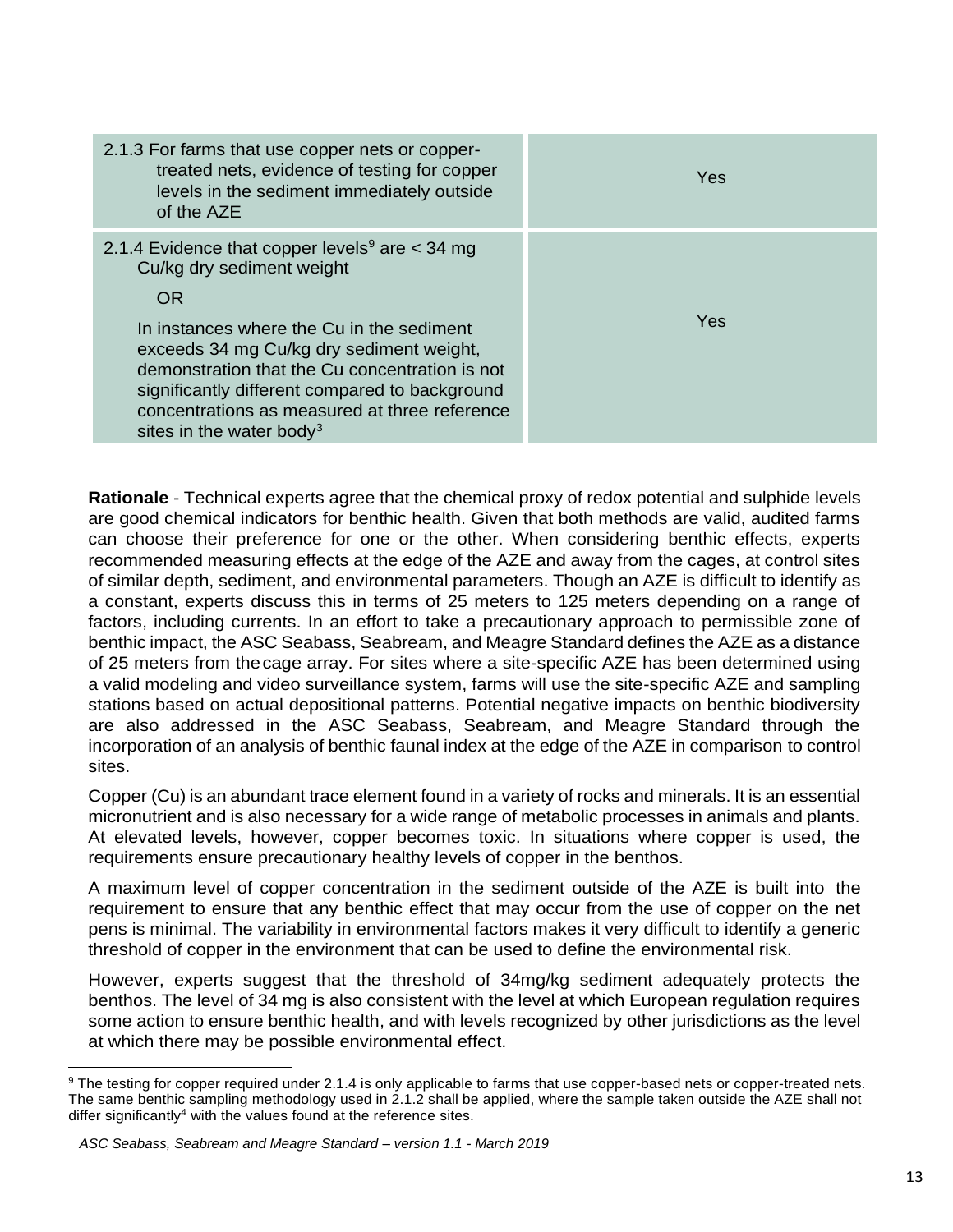Under the ASC Seabass, Seabream, and Meagre Standard, if copper levels in the sediment just outside the AZE are higher than the threshold, as may be the case in areas with naturally high levels of copper, the farm must demonstrate that the level just outside of the AZE is consistent with reference sites and the background levels in the area.

<span id="page-13-0"></span>

| <b>Criterion 2.2</b> |  |  |  |  | Water quality in and near the site of operation |
|----------------------|--|--|--|--|-------------------------------------------------|
|----------------------|--|--|--|--|-------------------------------------------------|

| <b>INDICATOR</b>                                                                                                                                                                 | <b>REQUIREMENT</b>        |
|----------------------------------------------------------------------------------------------------------------------------------------------------------------------------------|---------------------------|
| 2.2.1 Weekly average percent saturation <sup>10</sup> of<br>dissolved oxygen (DO) on farm (Appendix 1-2)                                                                         | $\geq 70\%$ <sup>11</sup> |
| 2.2.2 Maximum percentage of weekly samples <sup>12</sup> from<br>2.2.1 that fall under 2 mg/liter DO (Appendix 1-2)                                                              | 5%                        |
| 2.2.3 Quarterly recording of TAN, NO <sub>3</sub> , and TP levels on<br>the farm and at a reference site <sup>13</sup> (Appendix 1-3)                                            | Required                  |
| Evidence that the type of biocides used in net<br>2.2.4<br>antifouling are approved according to legislation<br>in the European Union, the United States,<br>Australia, or Japan | Yes                       |

**Rationale** - Water quality is essential for the health of farmed fish and wild species surrounding a farm. One component of water quality, dissolved oxygen (DO), is particularly critical for the survival and good performance of farmed finfish. As a result, most farms regularly measure DO. DO levels (in mg/l) naturally fluctuate in the environment. This is due to a range of factors, including temperature, time of day and the amount of organic material in the water. Low DO levels can also be a sign of excessive nutrient loading. DO provides a useful overall proxy for a water body's ability to support healthy biodiversity and supplements the benthic indicators that will also pick up excessive nutrient loading. Measuring DO as a percent saturation takes into account salinity and temperature at thefarm site. Additionally, compliance with the requirement will limit the number of low DO readings in the water column below 2 mg/lt to less than a 5 percent incidence rate, which will allow for periodic natural fluctuations outside of the farms control.

  $10$  Percent saturation: Percent saturation is the amount of oxygen dissolved in the water sample compared to the maximum amount that could be present at the same temperature and salinity.

<sup>&</sup>lt;sup>11</sup> Should a farm not meet the minimum 70 percent weekly average saturation requirement; the farm must demonstrate consistency of percent saturation with a reference site. The reference site shall be at least 500 meters from the edge of the net pen array, in a location that is understood to follow similar patterns in upwelling to the farm site and is not influenced by nutrient inputs from anthropogenic causes including aquaculture, agricultural runoff or nutrient releases from coastal communities.

 $12$  Averaged weekly readings from within the cages taken from two daily measurements (preferably around 6am and 3pm).

<sup>&</sup>lt;sup>13</sup> TAN (Total Ammonia Nitrogen = total NH3<sup>+</sup> total NH<sub>4</sub><sup>+</sup>), TP (Total Phosphorus)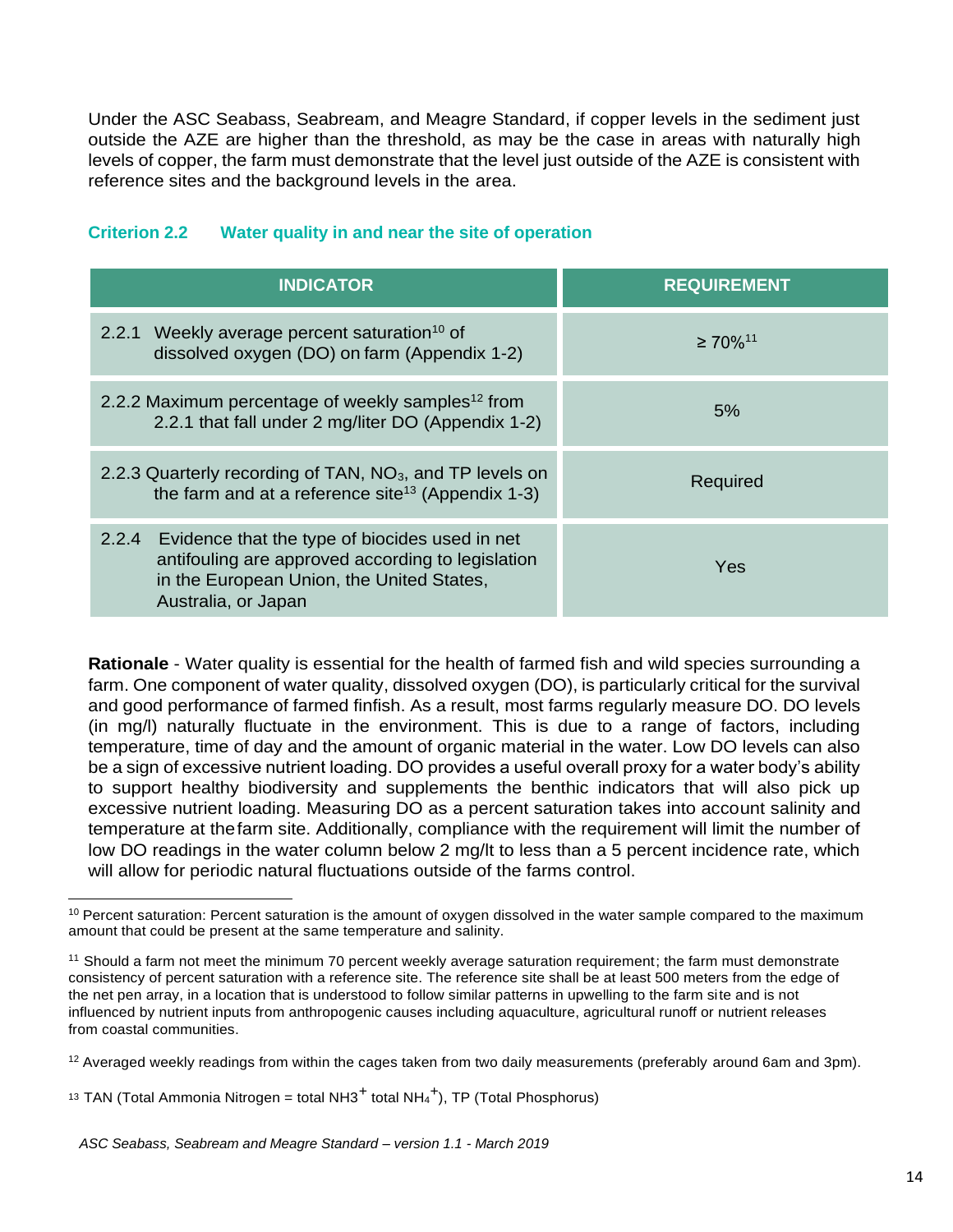## <span id="page-14-0"></span>**Criterion 2.3 Interaction with critical or sensitive habitats and species**

| <b>INDICATOR</b>                                                                                                                                                            | <b>REQUIREMENT</b> |
|-----------------------------------------------------------------------------------------------------------------------------------------------------------------------------|--------------------|
| 2.3.1 The farm shall assess the farm's (potential)<br>impacts on biodiversity and nearby ecosystems<br>that contains at a minimum the components<br>outlined in Appendix 1. | Yes                |
| 2.3.2 Allowance for the farm to be sited in a<br>protected area <sup>14</sup> or High Conservation Value<br>Areas <sup>15</sup> (HCVAs)                                     | None <sup>16</sup> |
| 2.3.3 Allowance for the farm to be sited closer than 500<br>meters to a seagrass meadow(s) <sup>17</sup> measure<br>from the edge of the AZE                                | <b>None</b>        |

**Rationale** - The intent of the requirements under criterion 2.3 is to minimize the effects of fish farms on critical or sensitive habitats and species. The habitats and species to consider include marine protected areas or national parks, established migratory routes for marine mammals, threatened or endangered species, the habitat needed for endangered and threatened species to recover, eelgrass beds and High Conservation Value Areas (HCVAs) (as defined by a credible, multi-stakeholder internationally recognized process). These requirements are consistent with normal environmental assessment requirements in most jurisdictions. The requirements under criterion 2.3 ensure a farm is aware of any nearby critical, sensitive or protected areas, understands the impacts it might have on those areas, and has a functioning plan in place to

 <sup>14</sup> Protected area: "A clearly defined geographical space, recognized, dedicated and managed through legal or other effective means, to achieve the long-term conservation of nature with associated ecosystem services and cultural values." Source: Dudley, N. (Editor) (2008), Guidelines for Applying Protected Area Management Categories, Gland, Switzerland: IUCN. x + 86pp.

<sup>15</sup> High Conservation Value Areas (HCVA): Natural habitats where conservation values are considered to be of outstanding significance or critical importance. HCVA are designated through a multi-stakeholder approach that provides a systematic basis for identifying critical conservation values—both social and environmental—and for planning ecosystem management in order to ensure that these high conservation values are maintained or enhanced [\(http://www.hcvnetwork.org/\).](http://www.hcvnetwork.org/))

<sup>&</sup>lt;sup>16</sup> The following exceptions shall be made for Standard 2.3.2:

For protected areas classified by the International Union for the Conservation of Nature (IUCN) as Category V or VI (these are areas preserved primarily for their landscapes or for sustainable resource management).

<sup>•</sup> For HCVAs if the farm can demonstrate that its environmental impacts are compatible with the conservation objectives of the HCVA designation. The burden of proof would be placed on the farm to demonstrate that it is not negatively impacting the core reason an area has been identified as a HCVA.

For farms located in a protected area if it was designated as such after the farm was already in operation and provided the farm can demonstrate that its environmental impacts are compatible with the conservation objectives of the protected area and it is in compliance with any relevant conditions or regulations placed on the farm as a result of the formation/designation of the protected area. The burden of proof would be placed on the farm to demonstrate that it is not negatively impacting the core reason an area has been protected.

<sup>&</sup>lt;sup>17</sup> A "seagrass meadow" is defined as an area of  $>10<sup>m²</sup>$  covered by aggregated seagrass.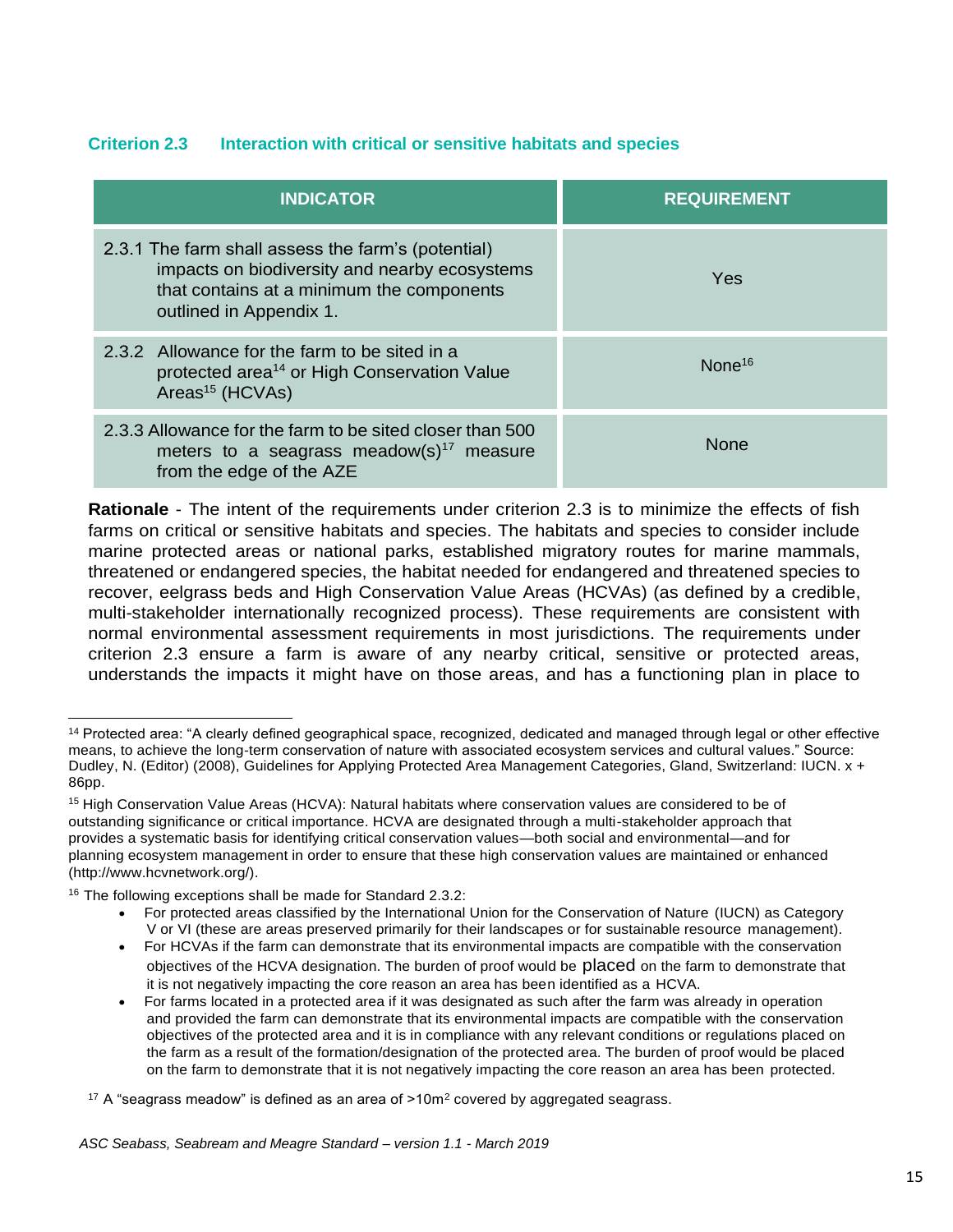mitigate those potential impacts. They also ensure that extra care is taken in areas that are recognized for ecological importance through designation as a protected area. It would not allow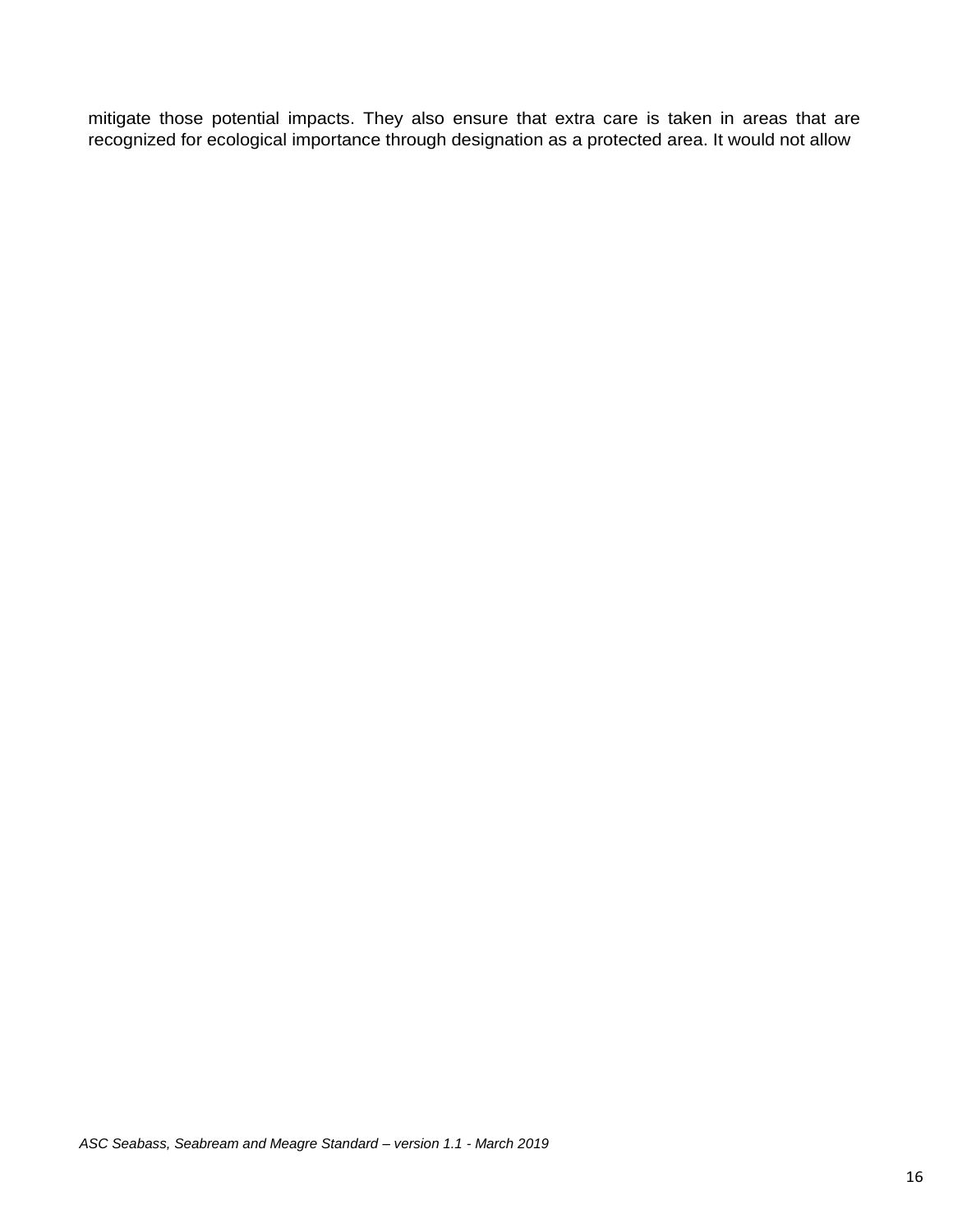production in these areas to be eligible for certification, unless compatible with the conservation goals of the area.

Within the Mediterranean Sea, several seagrass species occur. Seagrass fulfills an important ecosystem function as it provides food, shelter and nursery ground for many animal species. There is clear evidence that aquaculture has a negative impact on the seagrass meadows surrounding a fish farm. Despite the lack of an agreed definition for the minimum meadow size to be considered as a "habitat"<sup>18</sup>, several studies<sup>19,20</sup> use 10m<sup>2</sup> as a minimum size to define a "meadow".

The impact of aquaculture on seagrass meadows can be measured up to several 100 meters from the farm. Depending on the size of the farm size, 300-400 meters is indicated<sup>21,22</sup> as an average distance after which impacts are drastically reduced. However, this range of reduction is dependent on the size of the farm<sup>23</sup> and the hydrodynamics of the water body in which the farm is sited. From a precautionary approach, ASC certified seabass, seabream and meagre farms are not allowed to be sited <500m from seagrass meadows ( $\Box$ 10m<sup>2</sup>) measured from the edge of the AZE.

## <span id="page-16-0"></span>**Criterion 2.4 Interaction with wildlife, including predators**

| <b>INDICATOR</b>                                                                                                                                                                                                          | <b>REQUIREMENT</b> |
|---------------------------------------------------------------------------------------------------------------------------------------------------------------------------------------------------------------------------|--------------------|
| 2.4.1 Use of submerged acoustic deterrent devices                                                                                                                                                                         | Not allowed        |
| 2.4.2 Number of mortalities <sup>24</sup> of endangered or red-<br>listed <sup>24</sup> animals in the farm lease area and<br>adjacent areas due to farm operations, personnel<br>or associates over the previous 2 years | $\Omega$           |

<sup>18</sup> Díaz-Almela E. & Duarte C.M. 2008. Management of Natura 2000 habitats. 1120 \**Posidonia* beds (*Posidonion oceanicae*). European Commission

<sup>&</sup>lt;sup>19</sup> Montefalcone, M., Parravicini, V., Vacchi, M., Albertelli, G., Ferrari, M., Morri, C., Bianchi, C.N., 2010. Human influence on seagrass habitat fragmentation in NW Mediterranean Sea. Estuar. Coast. Shelf Sci. 86, 292–298.

<sup>&</sup>lt;sup>20</sup> Watling, J.I., Donnelly, M.A., 2006. Fragments as islands: a synthesis of faunal responses to habitat patchiness. Conservation Biology 20, 1016–1025.

<sup>&</sup>lt;sup>21</sup> Diaz-Almela et al, 2008 Benthic input rates predict seagrass (Posidonia oceanica) fish farm-induced decline. Marine Pollution Bulletin 56 (2008)

<sup>22</sup> Holmer et al, 2008 Effects of fish farm waste on *Posidonia oceanica* meadows: Synthesis and provision of monitoring and management tools. Marine Pollution Bulletin 56 (2008)

<sup>23</sup> Marba et al, 2006 Seagrass (*Posidonia oceanica*) vertical growth as an indicator of fish farm-derived stress.

<sup>&</sup>lt;sup>24</sup> Species listed as endangered or critically endangered by the IUCN or on a national endangered species list.

*ASC Seabass, Seabream and Meagre Standard – version 1.1 - March 2019*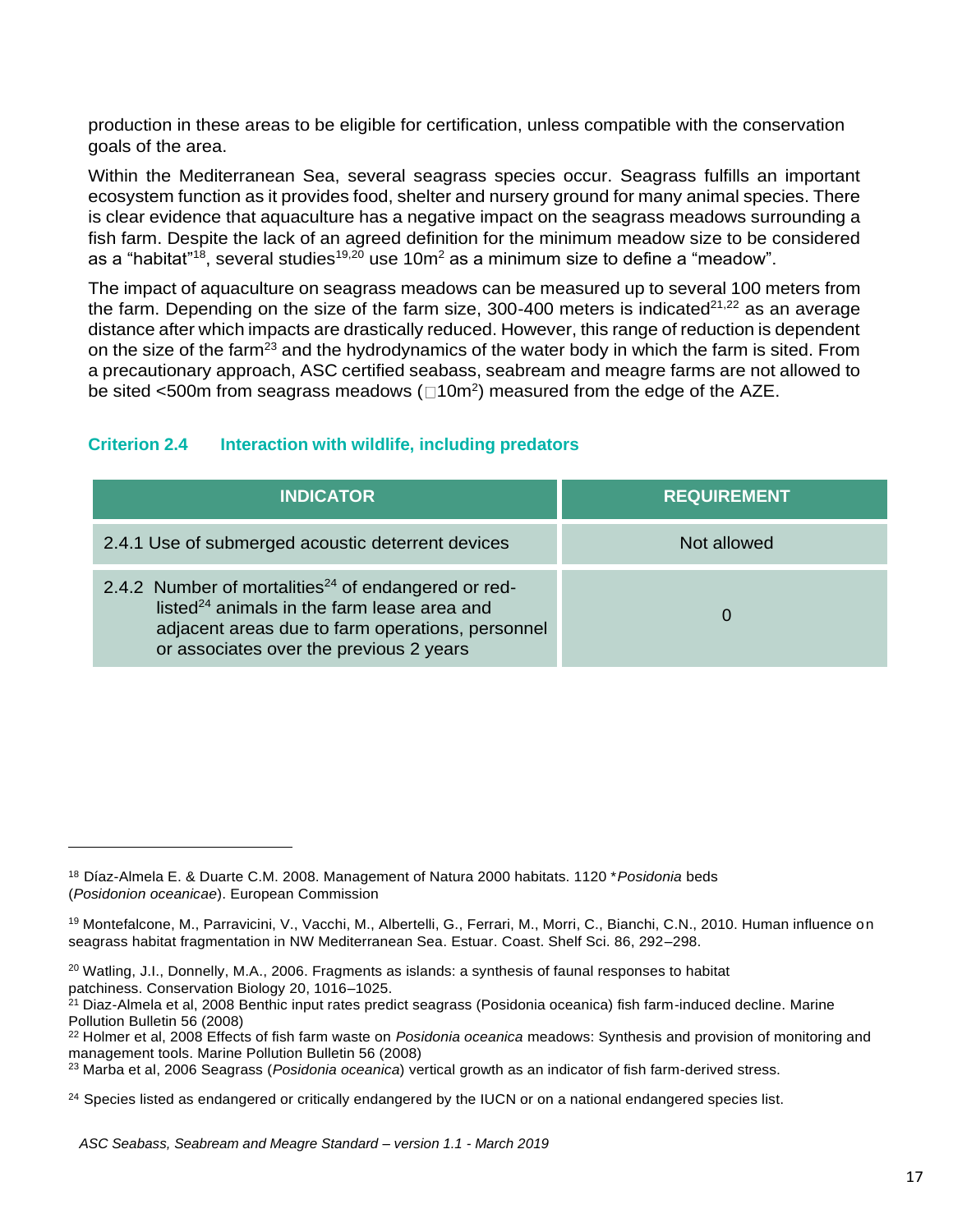| 2.4.3 Allowance for intentional lethal action against<br>predators/wildlife on the farm site                                                                                                                                                  | None, unless human safety is<br>immediately threatened |
|-----------------------------------------------------------------------------------------------------------------------------------------------------------------------------------------------------------------------------------------------|--------------------------------------------------------|
| 2.4.4 All lethal incidents are recorded, categorized <sup>25</sup><br>and reported to ASC.                                                                                                                                                    | Yes                                                    |
| 2.4.5 In the event of any lethal incident, evidence that<br>an assessment of the probability of lethal<br>incident(s) has been undertaken and<br>demonstration of concrete steps taken by the<br>farm to reduce the risk of future incidences | Yes                                                    |

**Rationale** - Scientific literature<sup>26</sup> about the use of acoustic deterrent devices (ADDs), also known as acoustic harassment devices, to deter predators from marine aquaculture facilities show three main conclusions. First, ADDs have been demonstrated to damage the hearing capability of marine mammals (target and non-target species). Second, they have been demonstrated to force a change in the natural feeding or breeding behavior of some marine mammals. And, third, over time and with regular use, ADDs begin to act as an incentive that actually attracts rather than deters the target species (e.g., seals) from the aquaculture facilities. Therefore, submerged ADD use is not allowed under these requirements.

While every effort should be made to avoid lethal action and to take appropriate measures prior to any lethal action, the safety of workers should not be compromised. In an instance where worker safety is at immediate risk, lethal actions are allowed under this Standard. However, 2.4.5 mandates that adaptive management fully investigate the reasons for lethal incidents, and therefore the farm should fully analyze the reasons why human safety was compromised, and put in place measures to prevent such risks recurring.

<sup>&</sup>lt;sup>25</sup> Categorized by the reason of incident

 $26$  Fjalling, A., Wahlberg, M. and Westerberg H., 2006. Acoustic harassment devices reduce seal interaction in the Baltic Salmon-trap, net fishery. ICES Journal of Marine Science: Volume 63, Number 9 pp. 1751-1758. Government, 1997, The environmental risks of salmon aquaculture, pp. 35-37.

Cox, T.M., Read A.J., Solow, A., Tregenza, N., 2001. Will harbor porpoises (*Phocoena phocoena*) habituate to pingers? J. Cetacean Res. Manage 3(1) 81-86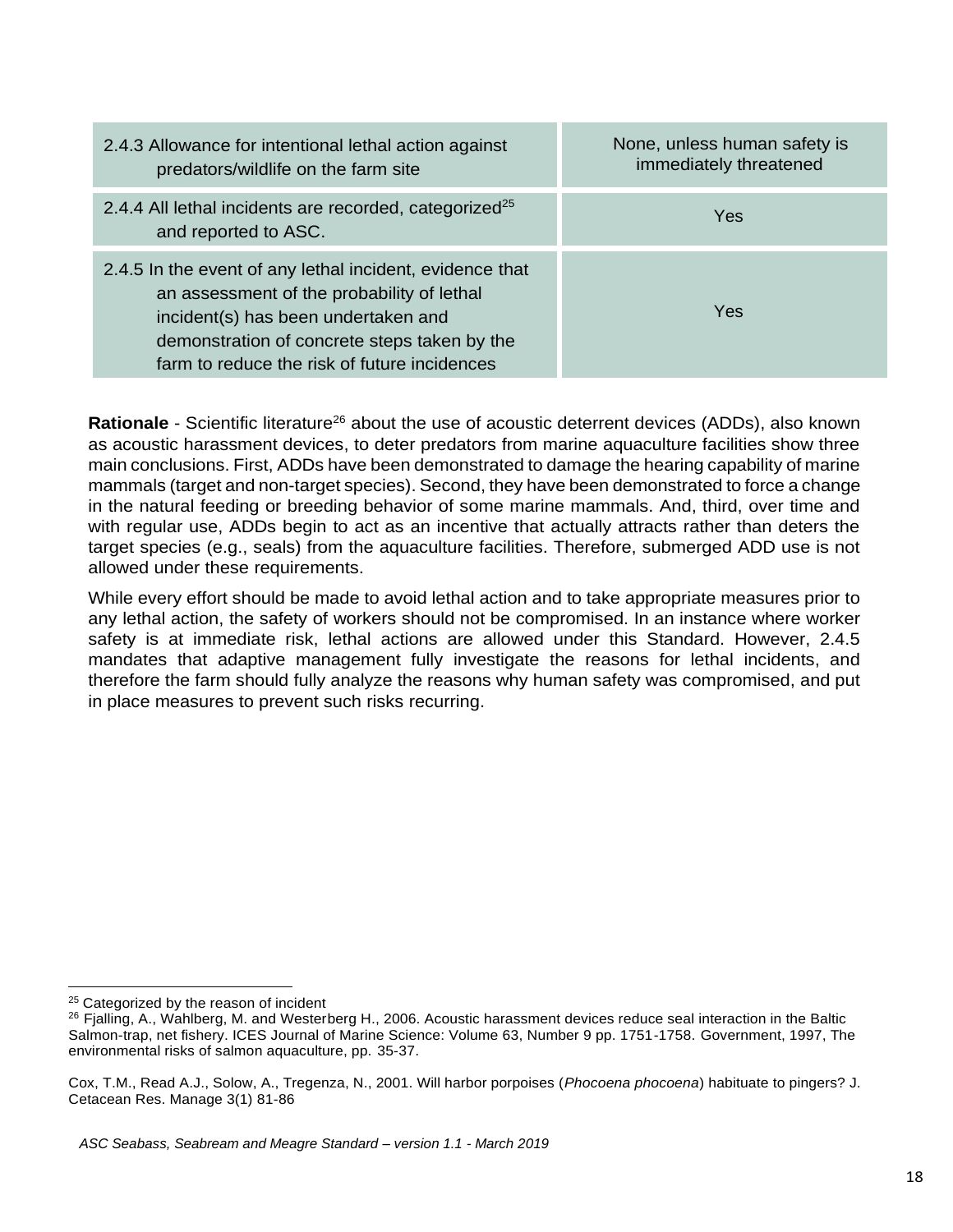# <span id="page-18-0"></span>**Principle 3: Protect the health and genetic integrity of wild populations**

*The intention of Principle 3 is to ensure that farms do not harm the health, genetic make-up and biodiversity of wild aquatic populations. This principle addresses impacts associated with escapes, introduction and cultivation of exotic and transgenic species and the source of fingerlings. When species are introduced into an area they may cause increased predation and competition, disease, habitat destruction, genetic stock alterations and in some cases, extinction.*

#### <span id="page-18-1"></span>**Criterion 3.1 Culture of non-native species**

| <b>INDICATOR</b>                                    | <b>REQUIREMENT</b>                                                                                                                                                          |
|-----------------------------------------------------|-----------------------------------------------------------------------------------------------------------------------------------------------------------------------------|
| 3.1.1 Culture of a non-native species <sup>27</sup> | None, unless the farmed species is<br>ecologically established $^{28}$ in the region<br>at time of publication of the ASC<br>Seabass, Seabream, and Meagre<br>Standard v1.0 |

**Rationale** - Accidental or intentional introductions of non-native species is a significant global environmental problem. Aquaculture is considered one of the major pathways for introducing nonnative aquatic plants and animals that may become harmful invasive species. These requirements are in line with the FAO guidelines that permit the culture of non-native species only when they pose an acceptable level of risk to biodiversity. This Standard does not permit introductions of nonnative species, unless the species is already established in the area at the time of the adoption of the Standard by the ASC, or a closed production system is used.

## <span id="page-18-2"></span>**Criterion 3.2 Introduction of transgenic species**

| <b>INDICATOR</b>                               | <b>REQUIREMENT</b> |
|------------------------------------------------|--------------------|
| 3.2.1 Culture of transgenic <sup>29</sup> fish | Not permitted      |

**Rationale** - Transgenic fish are not permitted under this Standard because of concerns about their unknown impact on wild populations. Genetically enhanced<sup>30</sup> seabass, seabream or meagre are not considered transgenic fish – neither are triploid or all-female fish.

 $27$  Includes non-native species for parasite control or other on-farm management purposes

<sup>&</sup>lt;sup>28</sup> Ecologically established references to fully self-sustaining population(s).

<sup>&</sup>lt;sup>29</sup> Artificially introduced genes from other species in the genome of the fish.

<sup>30</sup> Genetic enhancement**:** the process of genetic improvement via selective breeding that can result in better growth performance and domestication but does not involve the artificial introduction of genes from other species in the genome of the fish.

*ASC Seabass, Seabream and Meagre Standard – version 1.1 - March 2019*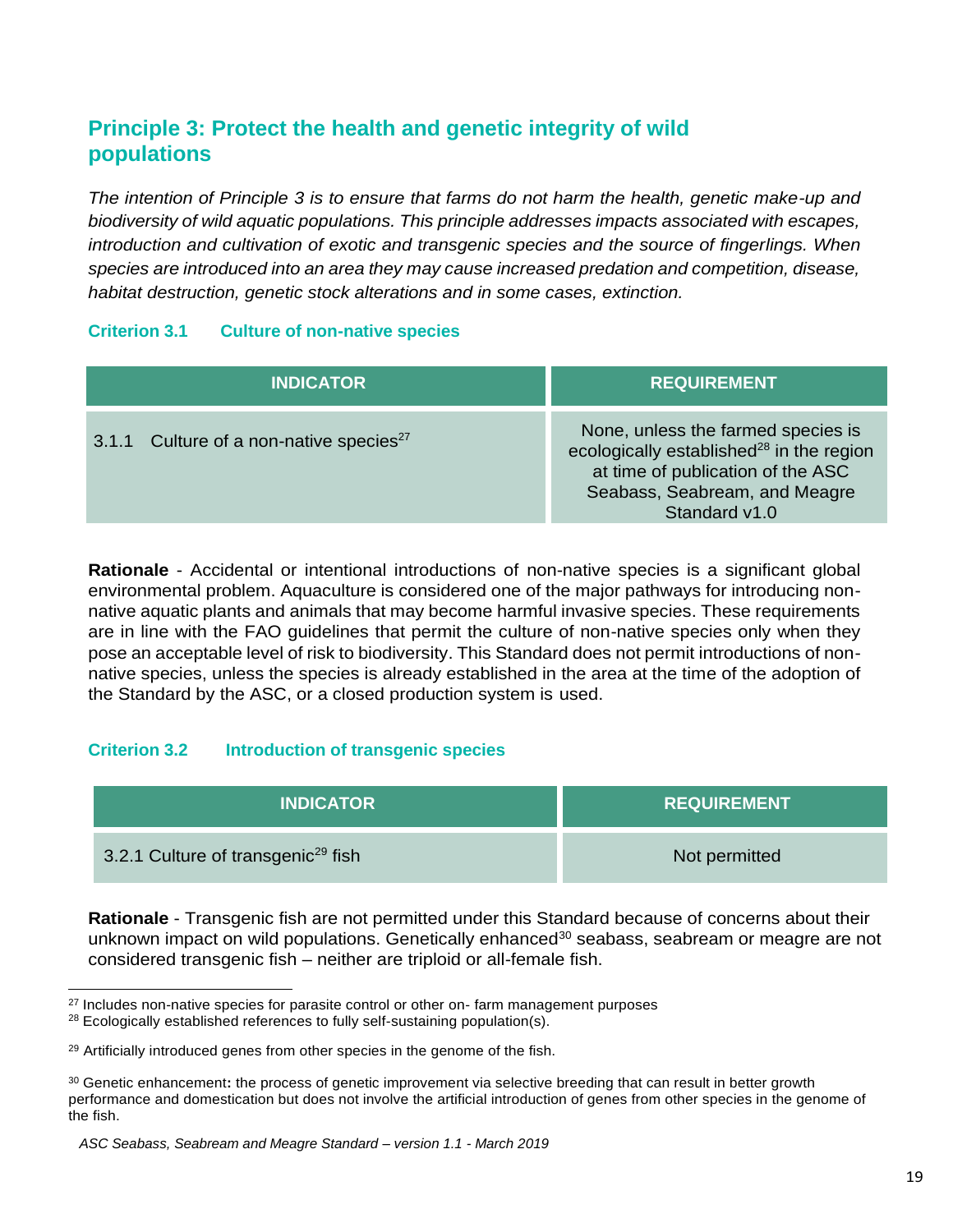#### <span id="page-19-0"></span>**Criterion 3.3 Escapes**

| <b>INDICATOR</b>                                                                                                                                                                      | <b>REQUIREMENT</b>                                                    |
|---------------------------------------------------------------------------------------------------------------------------------------------------------------------------------------|-----------------------------------------------------------------------|
| 3.3.1 Evidence of a well-designed, maintained and<br>managed culture system, infrastructure and farm<br>management <sup>31</sup> to minimize escapes during grow-<br>out and harvest. | Yes                                                                   |
| 3.3.2 The farm shall count all fish at every stocking,<br>grading and harvest event with a counting<br>accuracy of $\geq 98\%^{32}$                                                   | Yes                                                                   |
| 3.3.3 Total amount of known escapes <sup>33</sup> allowed per<br>production cycle                                                                                                     | $4\%^{34}$ of stocked count based on $\geq 98\%$<br>counting accuracy |
| 3.3.4 Total amount of unexplained loss <sup>35</sup> per production<br>cycle                                                                                                          | 2% of stocked count based on $\geq 98\%$<br>counting accuracy         |

<sup>31</sup> Proper farm management regarding escape prevention includes, but is not minimized to:

- 2) assessing the risks for the listed risk factors (under 1) and developing Standard Operating Procedures (SOP) for
- 3) training staff to be aware of the (potential) risks and to follow escape prevention SOP to minimize escape risk(s)
- 4) record keeping and implementing corrective actions were identified
- 5) reviewing the escape prevention management system on a yearly basis, or when escape events occur, and revise where and when needed.

 $33$  Total amount of known escapes are all fish known to have escaped e.g. through handling errors.

<sup>1)</sup> assessing potential factors that can result in fish escapes (e.g. siting related to marine navigation, nets with appropriate net strength – including resistance to net biting from farmed fish and predators, net testing and maintenance, nets with appropriate net mesh size, appropriate mooring and cage-system robustness – including protection against floating debris and forecastable weather events, fish handling/transport procedures),

<sup>32</sup> Accuracy of the counting technology (taken from manufacturer spec sheets) shall be validated and documented (e.g. frequency of hand counts)

 $34$  An exception ( $>4\%$ ) to this Standard may be made for an escape event that is clearly documented as being outside the farm's control. Only 1 exception is allowed in a 9-year period and this time window starts at the beginning of the production cycle for which the farm is applying for initial certification. The farmer must demonstrate that there was no reasonable way to predict and/or mitigate the event that caused the escape.

 $35$  Calculated at the end of the production cycle as: Unexplained loss = Stocking count – harvest count – mortality count – known escapes (see indicator 3.3.3). Stocking count and harvest count numbers must be based on ≥98% counting accuracy.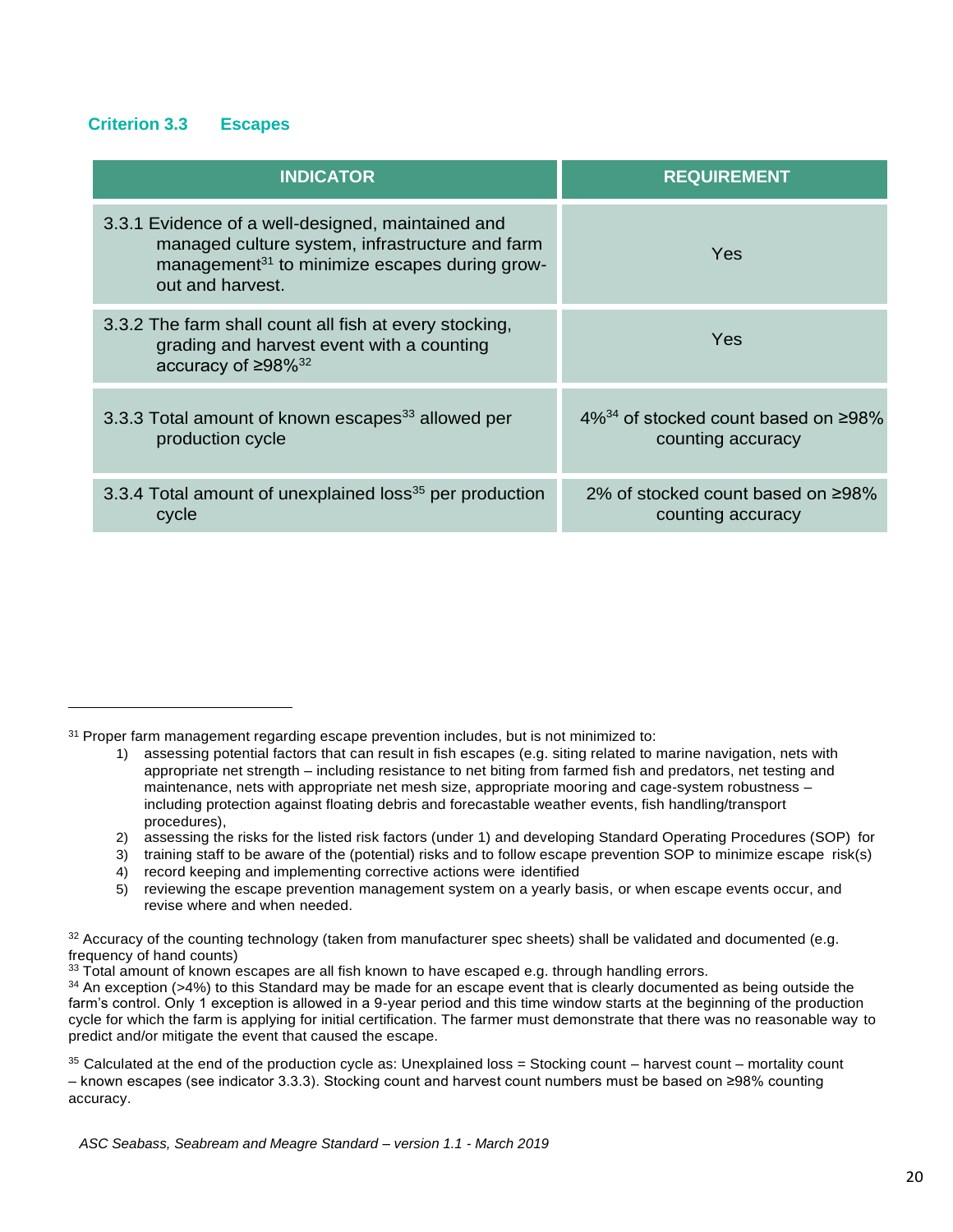#### 3.3.5 Number of known escapes and unexplained losses are documented and made public as well as reported to ASC on an annual basis

Yes

**Rationale** – The production of the species belonging to the genera within the scope of this Standard are all dependent on hatchery-reared fingerlings. As selective breeding of these fingerlings steadily increases $36,37,38$  so is the genetic difference between farmed fish and wild populations of the same species. This increasing genetic difference raises concerns over the (potential) impact created when farmed fish escape and successfully interbreed with wild counterparts. There are various sources $39,40$  that confirm that either interbreeding of escaped farmed fish, or the potential thereof, is realistic for those species in scope.

As fish populations, especially in the Mediterranean Sea $41$  are under serious pressure, negative impacts as a result of escaped farmed fish need to be responsibly mitigated since wild populations are less resilient against reduced rate of survival due to interbreeding.

Farmed fish escapes either occur on a noticeable scale (breaking of nets, handling errors, etc.) or on a non-noticeable scale, the so-called "leakage" of fish. The Standard seeks to address both types by demanding a rigorous farm management system to minimize risks of escapes, but also sets metric limits on total allowable escapes as well as total unexplained loss (addressing fish leakage).

<sup>36</sup> Janssen, K., Chavanne, H., Berentsen, P., Komen, H., 2015. Gilthead seabream (*Sparus aurata*) – Current status of selective breeding in Europe. FISHBOOST-project

[<sup>\(</sup>http://www.fishboost.eu/uploads/2/5/8/8/25888062/gilthead\\_seabream\\_-](http://www.fishboost.eu/uploads/2/5/8/8/25888062/gilthead_seabream_-)

current status of selective breeding in europe.pdf)

<sup>37</sup> Janssen, K., Chavanne, H., Berentsen, P., Komen, H., 2015. European seabass (*Dicentrarchus labrax*) – Current status of selective breeding in Europe. FISHBOOST-project [\(http://www.fishboost.eu/uploads/2/5/8/8/25888062/european\\_seabass\\_-](http://www.fishboost.eu/uploads/2/5/8/8/25888062/european_seabass_-) \_current\_status\_of\_selective\_breeding\_in\_europe.pdf)

<sup>38</sup> [http://www.fao.org/fishery/culturedspecies/Argyrosomus\\_regius/en](http://www.fao.org/fishery/culturedspecies/Argyrosomus_regius/en)

<sup>39</sup> Svåsand T., Crosetti D., García-Vázquez E., Verspoor E. (eds). (2007). Genetic impact of aquaculture activities on native populations. Genimpact final scientific report (EU contract n. RICA-CT-2005-022802). 176 p[. http://genimpact.imr.no/](http://genimpact.imr.no/)

<sup>&</sup>lt;sup>40</sup> Šegvić-Bubić, T., Grubišić, L., Trumbić, Z., Stanić, R., Ljubković, J., Maršić-Lučić, J., Katavić, I., 2017. Genetic characterization of wild and farmed European seabass in the Adriatic sea: assessment of farmed escapees using a Bayesian approach. ICES Journal of Marine Science, Volume 74, Issue 1, 1 January 2017, Pages 369–378 41 Piroddi, C. *et al*., 2017. Historical changes of the Mediterranean Sea ecosystem: modelling the role and impact of primary productivity and fisheries changes over time. Sci. Rep.7, 44491; doi: 10.1038/srep44491

*ASC Seabass, Seabream and Meagre Standard – version 1.1 - March 2019*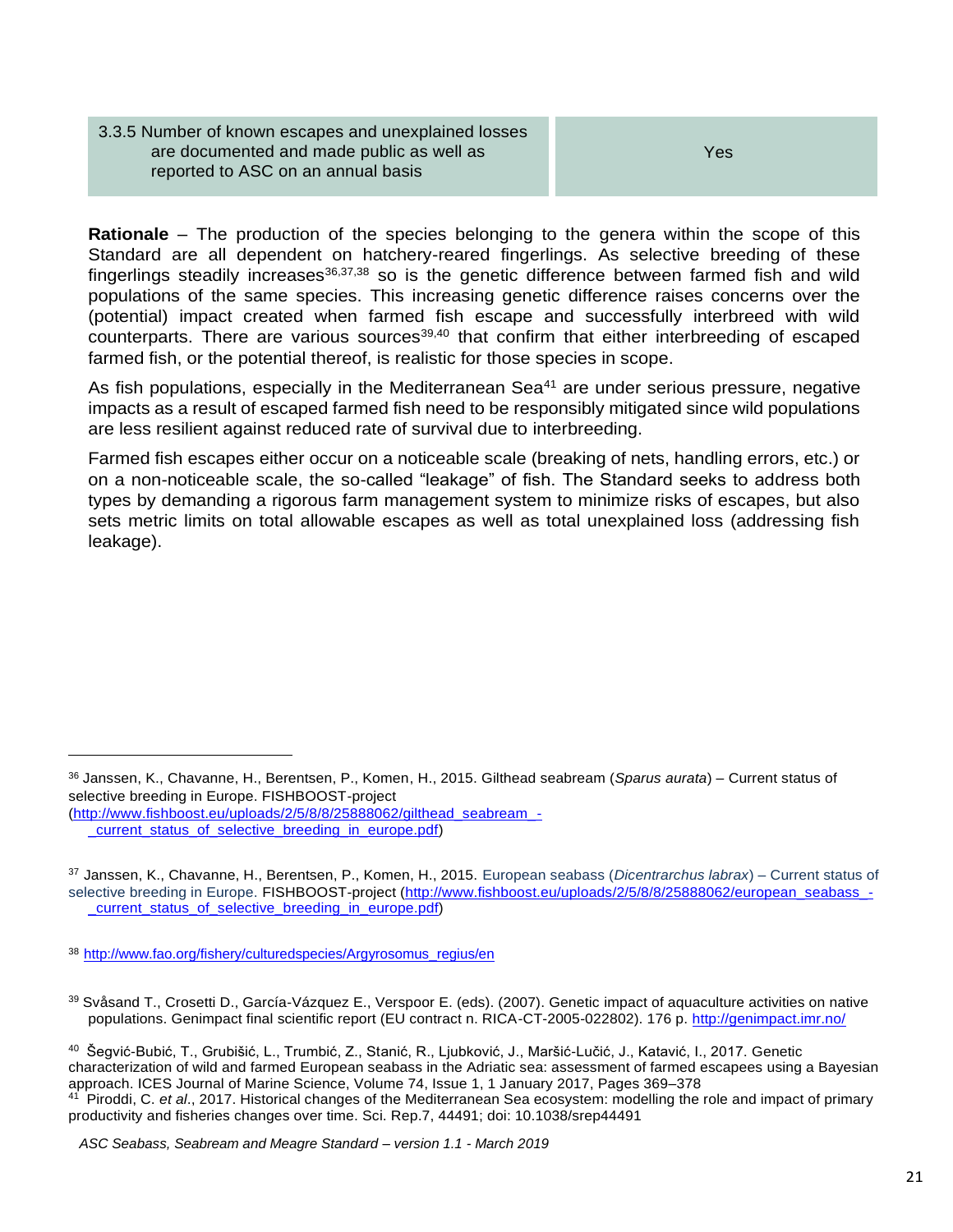## <span id="page-21-0"></span>**Criterion 3.4 Source of fingerlings/seed-stock<sup>42</sup>**

| <b>INDICATOR</b>                                                                                                                                        | <b>REQUIREMENT</b> |
|---------------------------------------------------------------------------------------------------------------------------------------------------------|--------------------|
| 3.4.1 Source of fingerlings                                                                                                                             | Hatchery only      |
| 3.4.2 Traceability of all hatchery purchased<br>fingerlings to their source                                                                             | Yes                |
| 3.4.3 The fingerling supplier has a documented fish<br>health and bio-security protocol or a<br>comparable 3 <sup>rd</sup> party certificate            | Yes                |
| 3.4.4 The receiving facility <sup>43</sup> has a documented bio-<br>security protocol, including quarantining, with<br>respect to purchased fingerlings | Yes                |
| 3.4.5 All trans-national imported fingerlings must be<br>accompanied by documentation required by<br>importing countries (e.g. health certificate)      | Yes                |

**Rationale** - Due to the pressure facing wild fish stocks, only fingerlings that are produced in hatcheries may be used for grow-out purposes. This will eliminate the potential for fingerlings to be sourced from already pressured fisheries. The use of hatchery raised fingerlings also allows to use selective bred fingerlings which in turn have better production performance.

Biosecurity measures reduce disease transmission to the wild and between farms. These requirements aim to ensure that farms don't harm the health of farmed and wild populations by introducing disease through fingerling stocking.

 $42$  This Standard defines seed/fingerling as entering an ASC certified farm to be  $\leq 10$ g unless they come from and ASC certified farm/facility. A farm seeking certification would need to demonstrate through documentation that its 43 The receiving facility includes private and/or government-run quarantine facility.

*ASC Seabass, Seabream and Meagre Standard – version 1.1 - March 2019*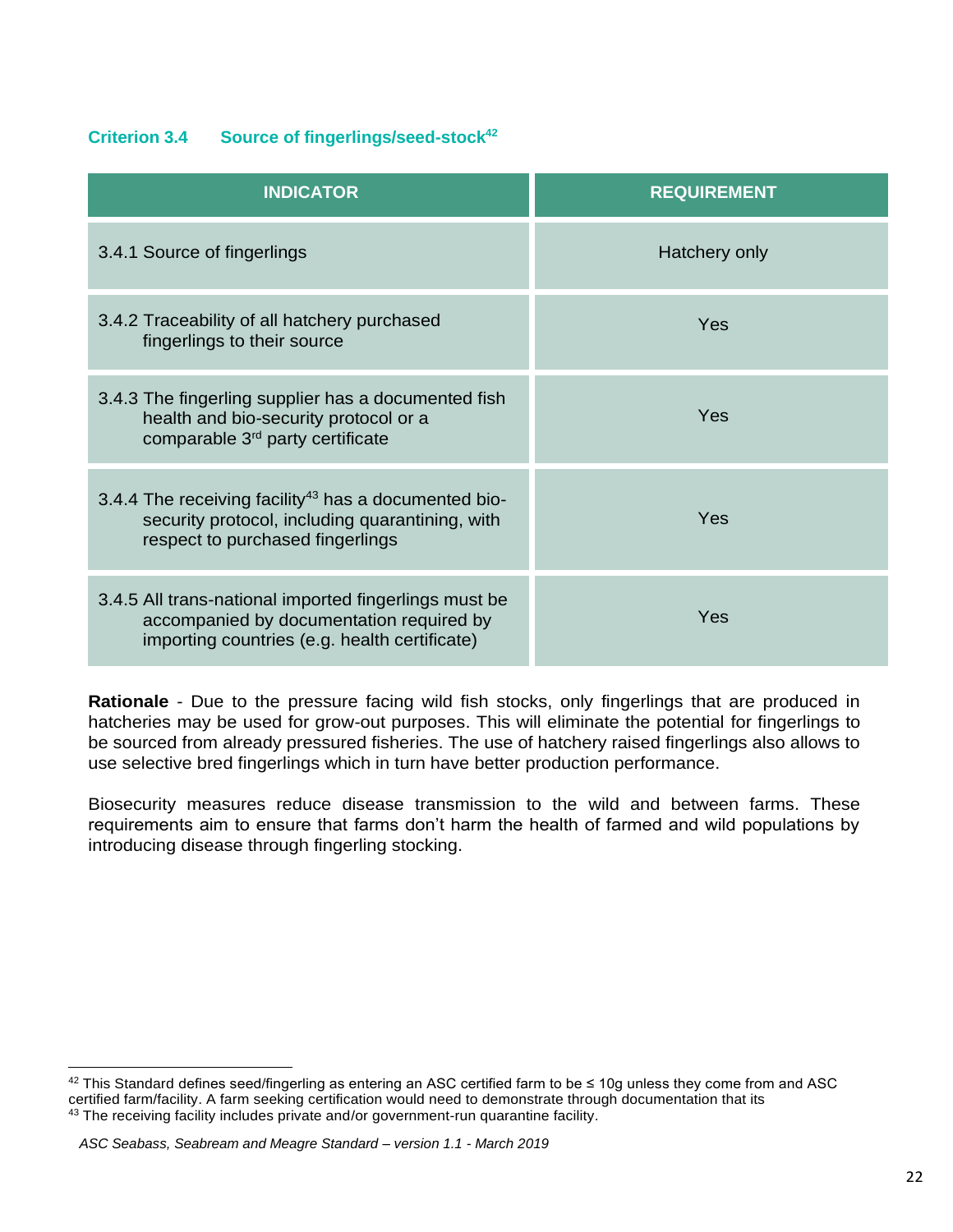# <span id="page-22-0"></span>**Principle 4: Use resources in an environmentally efficient and responsible manner**

*The culture of marine fish requires the use of resources including feed inputs (e.g., wild-forage fisheries, terrestrial plant and animal protein), non-therapeutic chemical inputs and consumables (e.g., building supplies and fuel), etc. Extraction, production and/or consumption of these resources have the potential to negatively impact marine and terrestrial ecosystems. For marine finfish*  farming, an important parameter is the use of fishmeal and fish oil, and the impacts that such use *has on forage fish resources and marine food webs.*

#### <span id="page-22-1"></span>**Criterion 4.1 Traceability and transparency of marine raw materials in feed**

| <b>INDICATOR</b>                                                                                                                | <b>REQUIREMENT</b> |
|---------------------------------------------------------------------------------------------------------------------------------|--------------------|
| 4.1.1 Evidence of traceability, demonstrated by the<br>feed producer, of all fishmeal and fish oil<br>ingredients <sup>44</sup> | Yes                |

**Rationale-**Traceability of forage fish resources and edible seafood processing by-products is required to ensure their authentic origin. Traceability is a necessary prerequisite to comply with the primary feed requirement under this principle. The farmer must have full knowledge of the source of the fishmeal (FM) and fish oil (FO) ingredients used in the feed.

## <span id="page-22-2"></span>**Criterion 4.2 Efficient and optimized diets**

| <b>INDICATOR</b>                                                                                                   | <b>REQUIREMENT</b>                                                                                                                                                                                                                                                                  |
|--------------------------------------------------------------------------------------------------------------------|-------------------------------------------------------------------------------------------------------------------------------------------------------------------------------------------------------------------------------------------------------------------------------------|
| 4.2.1 Fishmeal Forage Fish Dependency Ratio<br>$(FFDRm)$ for grow-out (calculated using formulas in<br>Appendix 2) | (a) Dicentrarchus labrax and<br>Sparus aurata:<br>$\leq 1.85$<br>(b) Argyrosomus regius:<br>$≤$ 2.75, ≤ 2.5 (3 years <sup>45</sup> ), ≤ 2.35 (6<br>years <sup>46</sup><br>(c) Pagrus major <sup>46</sup> :<br>≤ 4.5, ≤ 3.5 (3 years <sup>46</sup> ), ≤ 2.5 (6 years <sup>46</sup> ) |

<sup>&</sup>lt;sup>44</sup> Traceability should be at a level of detail that permits the feed producer to demonstrate compliance with the requirements in this document. This Standard also assumes that the feed producer will make available to the farm a list of the FMFO- ingredients, the inclusion rates of FMFO, and the sources of each FMFO-ingredient.

<sup>45</sup> After release date of the ASC Seabass, Seabream and Meagre Standard v1.0

<sup>46</sup> Other *Pagrus* species included in the scope of this Standard shall follow the requirements for *Pagrus major*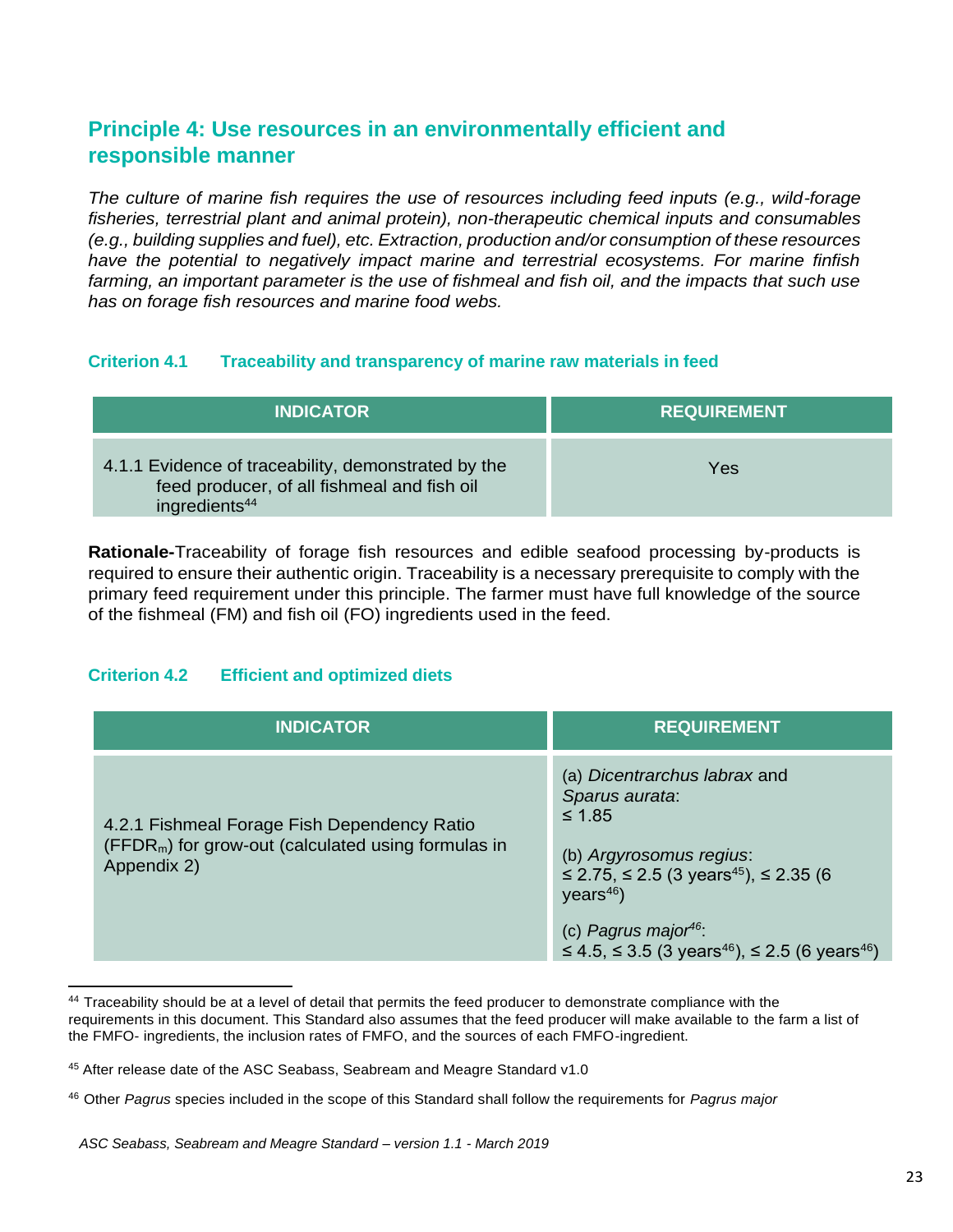4.2.2 Fish Oil Forage Fish Dependency Ratio (FFDRo) for grow-out (calculated using formulas in Appendix 2)

All species: ≤ 3, ≤ 2.95 (3 years<sup>46</sup>), ≤ 2.9  $(6 \text{ years}^{46})$ 

**Rationale** - The Forage Fish Dependency Ratios (FFDR) contained in these requirements aim to support the trend toward lower inclusion rates and increasingly efficient use of marine resources, which are expected to continue. The ratios, one for fishmeal and another for fish oil, calculate the dependency on forage fisheries through an assessment of the quantity of live fish from small pelagic fisheries required to produce the amount of fishmeal or fish oil needed to produce a unit of farmed salmon.

For certain species, the Standard lays out a timeline for increasingly strict requirements over a period of 3 years and then again 6 years from the publication of the Standard to drive improvement. The proposed reduction of  $\text{FFDR}_m$  and  $\text{FFDR}_o$  from the date of the publication of the Standard will encourage producers to work towards better performance on a realistic timeframe.

<span id="page-23-0"></span>After careful review of data from producers and feed companies, FFDRs for each species were established that will incentivize producers to make meaningful improvements in their farm practices. The ASC Standards seek to push best practice within each species sector. Although these FFDR numbers might be higher than those of some of the other ASC species, they are set at a level to encourage seabass, seabream, and meagre farmers to further improve their practices in order to achieve ASC certification. For *Dicentrarchus labrax* and *Sparus aurata* in the Mediterranean Sea, and depending on feed ingredients being used and the temperature of the water at the grow-out site, current industry wide  $\text{FFDR}_m$  ranges from 1.5 - >6 and  $\text{FFDR}_o$  ranges from 2.5 - 9. For *Argyrosomus regius*, due to longer grow out periods, FFDR<sup>m</sup> ranges in the Mediterranean Sea are from 2.5 -  $>4$  with FFDR<sub>o</sub> numbers being similar to that of seabass and seabream. In Japan, current industry FFDR<sup>m</sup> ranges for *Pagrus major* are from about 4.25 - >6 and FFDR<sub>o</sub> ranges are similar to that of seabass and seabream.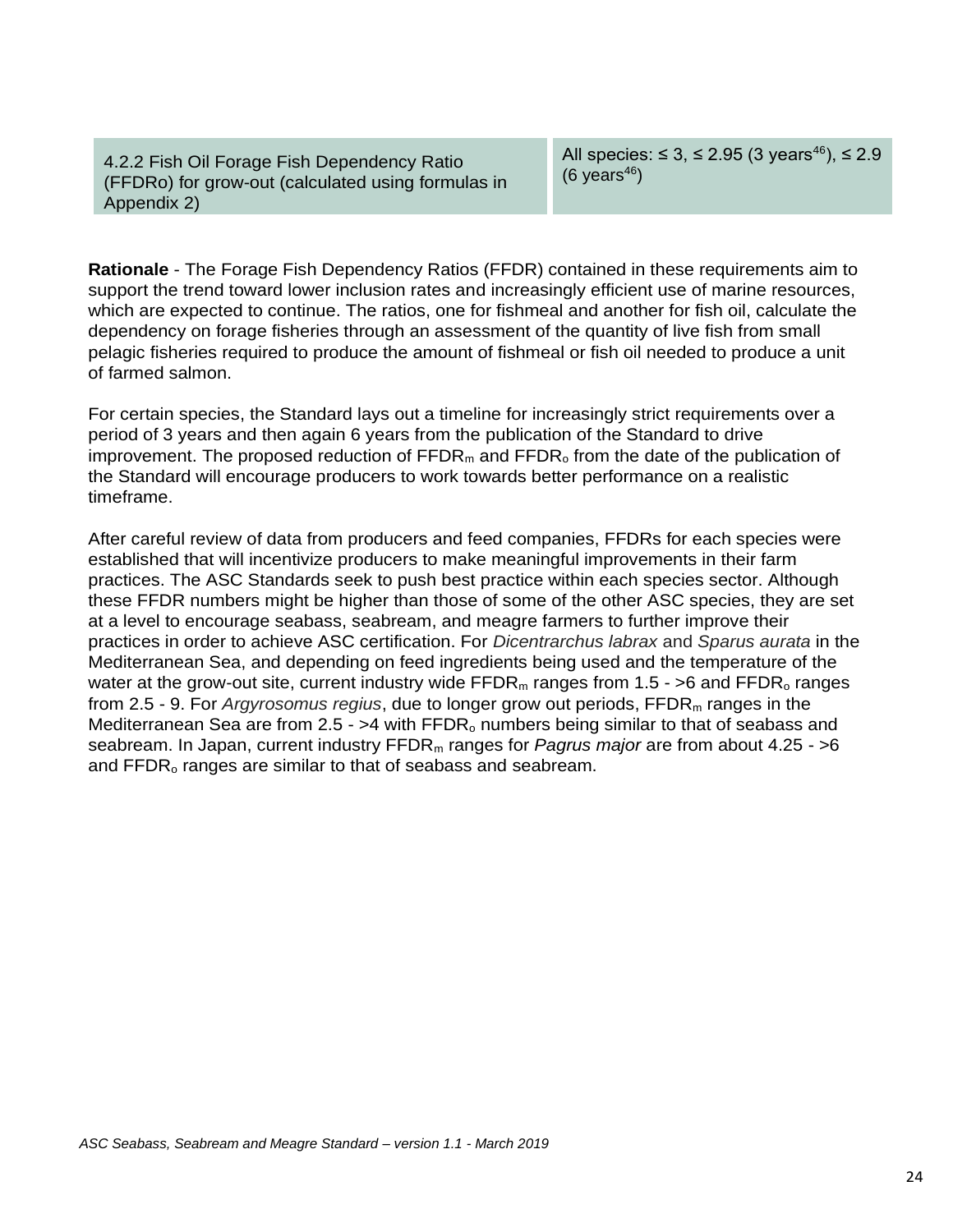#### **Criterion 4.3 Responsible origin of marine raw materials**

*Note: In November 2016 ASC published an Interim Solution for ASC Marine Feed Ingredients, which will replace indicators 4.3.1 and 4.3.2 of this Standard. This solution applies to all ASC's Standards, which have indicators for marine raw material origin,*  including this ASC Seabass, Seabream, and Meagre Standard. This interim solution will *apply until the ASC Feed Standard will be available or until further official and public notice by ASC.*

| <b>INDICATOR</b>                                                                                                                                                                                                                                                                     | <b>REQUIREMENT</b> |
|--------------------------------------------------------------------------------------------------------------------------------------------------------------------------------------------------------------------------------------------------------------------------------------|--------------------|
| 4.3.1 Timeframe for at least 90% fishmeal or fish oil<br>used in feed to come from fisheries <sup>47</sup> certified<br>under an ISEAL member's accredited<br>certification whose primary goal is to promote<br>ecological sustainability                                            | see note above     |
| 4.3.2 Prior to achieving 4.3.1 the fishmeal or fish oil<br>used in feed must have a FishSource stock<br>health score of 6.0 or higher or show evidence<br>of being engaged in a credible and time bound<br>fisheries improvement project (FIP)                                       | see note above     |
| 4.3.3 Feed containing fishmeal and/or fish oil<br>originating from by-products <sup>48</sup> or trimmings<br>from fish species which are categorized as<br>vulnerable, endangered or critically<br>endangered, according to the IUCN Red List of<br>Threatened Species <sup>49</sup> | <b>None</b>        |
| 4.3.4 Feed ingredients which come from other fish<br>from the same genus                                                                                                                                                                                                             | None               |

**Rationale** - These indicators strive to ensure that marine-based feed ingredients come from responsible sources. A main concept of the proposed requirements is to align industry incentives

<sup>&</sup>lt;sup>47</sup> This requirement applies to fishmeal and fish oil from forage fisheries and not to by-products or trimmings used in feed nor to non-fish EPA/DHA-sources (e.g. EPA/DHA produce by algae).

<sup>48</sup> Trimmings are defined as by-products when fish are processed for human consumption or if whole fish is rejected for use of human consumption because the quality at the time of landing does not meet official regulations with regard to fish suitable for human consumption.

<sup>49</sup> International Union for the Conservation of Nature (IUCN) reference at [http://www.iucnredlist.org/static/introduction.](http://www.iucnredlist.org/static/introduction)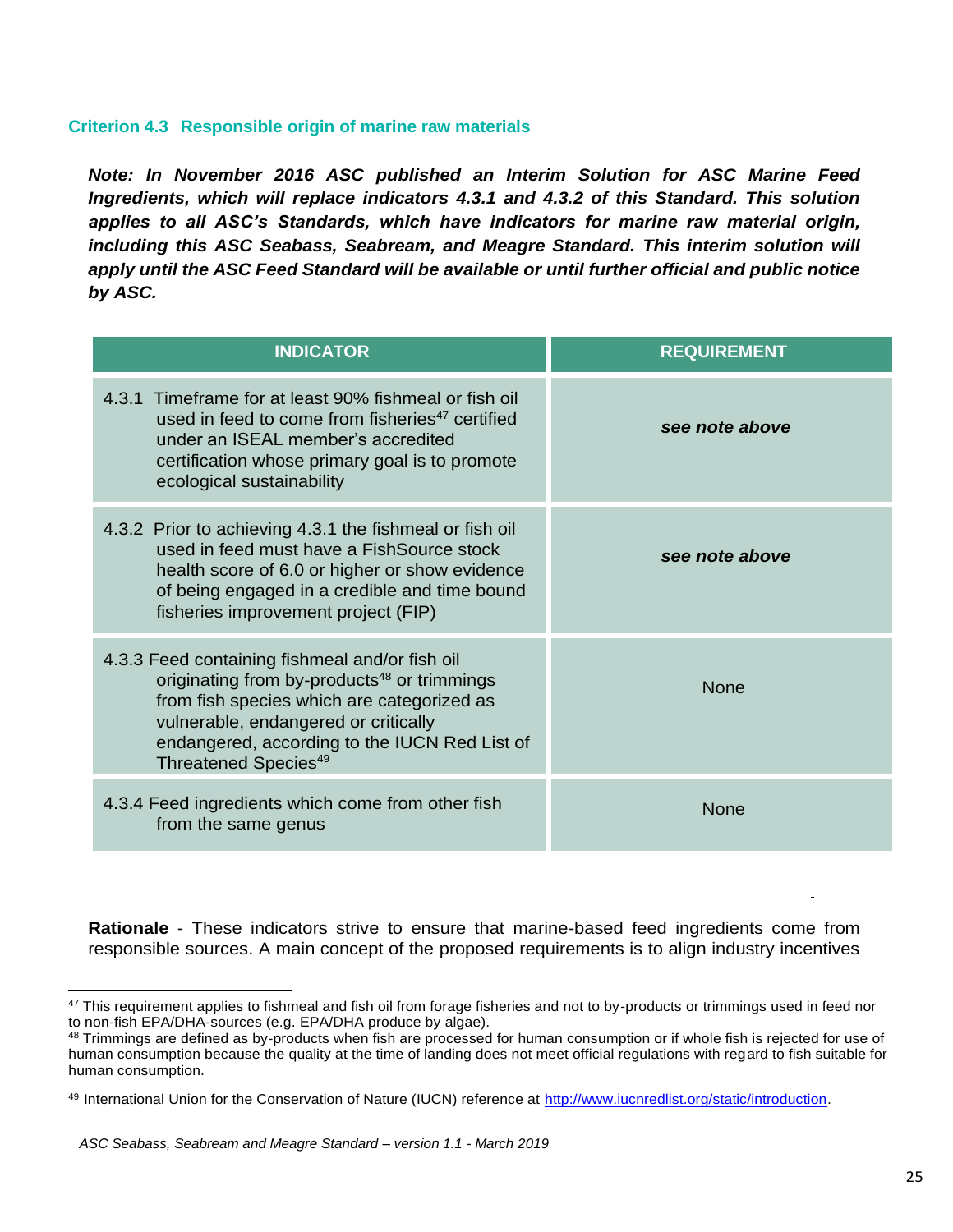to support processes that will lead to improved fisheries management, and then certification, of forage fisheries.

Ultimately, the requirements will use marine ingredients certified by a widely recognized authority, such as the Marine Stewardship Council (MSC) or another Standard, as the best option available to promote responsible catch. In addition to the MSC Standard, other Standards developed by an ISEAL member that promote the ecological sustainability of pelagic fisheries as a primary focus could qualify.

Given the current modest supply of MSC certified sources of fishmeal and fish oil, the ASC proposes to restrict fisheries currently known to have the poorest status from being used for fishmeal and fish oil used in the feed. This will be achieved by requiring the vast majority of marine ingredients to come from a fishery that receives a minimum score of 6 using the FishSource methodology. The Standard requires 90% of the fishmeal and fish oil to meet the FishSource score because the products are sold as blends, where the origin of fisheries can come from multiple fisheries (for further information see the scheme website: www.FishSource.com).

These Standards support the use of marine trimmings and by-products, as long as they don't originate from fisheries targeting endangered or vulnerable species. The ASC seeks to encourage the use of fishmeal and fish oil derived from by-products from phylogenetically distinct species. These represent underutilized resources.

#### <span id="page-25-0"></span>**Criterion 4.4 Responsible origin of non-marine raw materials in feed**

| <b>INDICATOR</b>                                                                                                                                                                                                               | <b>REQUIREMENT</b>                                                                                                                              |
|--------------------------------------------------------------------------------------------------------------------------------------------------------------------------------------------------------------------------------|-------------------------------------------------------------------------------------------------------------------------------------------------|
| 4.4.1 Presence and evidence of traceability and a<br>responsible sourcing policy for the feed<br>manufacturer for feed ingredients which comply<br>with internationally recognized moratoriums<br>and local laws <sup>50</sup> | Yes                                                                                                                                             |
| 4.4.2 Documentation of the use of transgenic <sup>51</sup> plant<br>raw materials, or raw materials derived from<br>genetically modified plants, in the feed                                                                   | Yes                                                                                                                                             |
| 4.4.3 Percent of non-marine ingredients from sources<br>certified by an ISEAL Member's certification<br>scheme that addresses environmental and<br>social sustainability                                                       | 80% for soy and palm oil within 5 years<br>following the date of the publication of<br>the ASC Seabass, Seabream, and<br><b>Meagre Standard</b> |

**Rationale** - The ASC encourages the use of non-marine protein and lipid sources as a key method to reduce the dependence upon fishmeal and fish oil in the culture of marine fish. However, the sourcing of non-marine raw materials must take into account their culture areas and production

<sup>&</sup>lt;sup>50</sup> Specifically, the policy shall include that vegetable ingredients, or products derived from vegetable ingredients, must not come from the Amazon Biome as geographically defined by the Brazilian Soya Moratorium. <sup>51</sup> Transgenic: artificially introduced genes from other species in the genome of the plant.

*ASC Seabass, Seabream and Meagre Standard – version 1.1 - March 2019*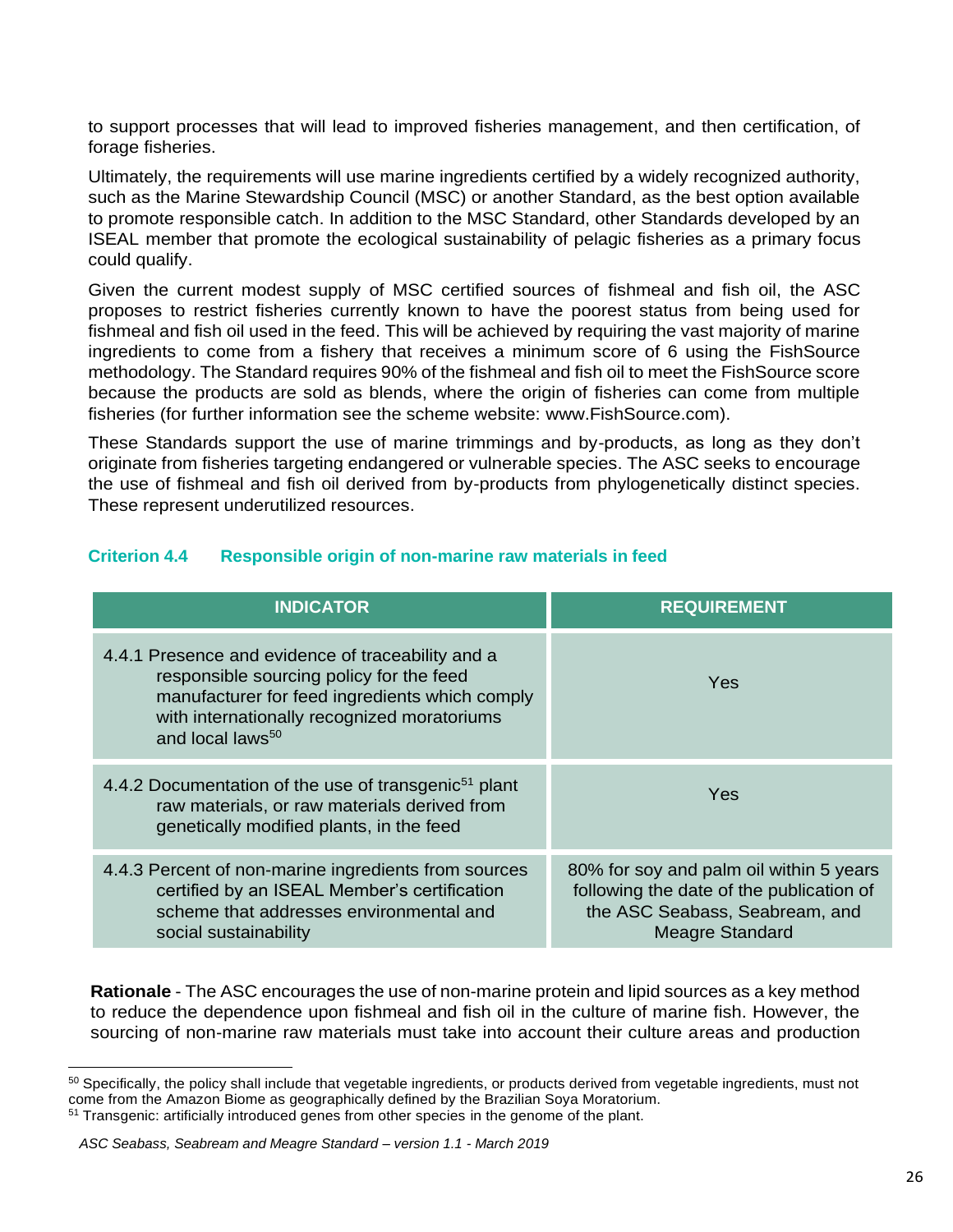methods— these must be sustainably secure and respect the environment within which they are raised.

Products from conservation and biodiversity hotspots (for example the Amazon rainforest) must not be allowed under the Standard.

While the use of genetically modified organisms (GMOs) in feed is allowed, it must be acknowledged. Transgenic plants are commonly used in aquaculture and animal feeds throughout the world, yet some consumers and retailers want to be able to identify food products, including farmed fish, that are genetically modified or that have been fed genetically modified ingredients. Documentation of the use of GMOs (such as Roundup Ready soybeans) can be obtained from the feed manufacturer. This is not an onerous or unrealistic demand for a fish producer to make to their feed producer since the purchase, use and manufacture of a non-GMO sourced complete feed (i.e., organically certified feed) would require much more stringent documentation and disclosure by the feed manufacturer to meet that particular certification. The requirements ensure transparency (above one percent volume) around any transgenic material used in the feed in order to support informed choices by retailers and consumers.

Feed ingredients sourced from areas where significant ecological damage has occurred is a concern. Therefore, the Standard requires producers to source feed from feed producers who comply with any relevant, recognized crop moratoriums that, at the time of the writing of these requirements, includes only the Brazilian Soy Moratorium. Such moratoriums are temporary measures intended to protect defined geographic regions. Looking to the future, the Standard intends to incorporate a requirement for feed manufacturers to use soy or palm oil certified to an ISEAL member scheme.

#### <span id="page-26-0"></span>**Criterion 4.5 Waste Management/Pollution Control**

| <b>INDICATOR</b>                                                                                                                     | <b>REQUIREMENT</b> |
|--------------------------------------------------------------------------------------------------------------------------------------|--------------------|
| 4.5.1 Evidence that non-biological waste (including<br>net pens) from grow-out sites are either<br>disposed of properly or recycled. | Yes                |
| 4.5.2 Evidence of appropriate storage and/or<br>disposal of biological waste                                                         | Yes                |
| 4.5.3 Evidence of appropriate storage and/or<br>disposal of chemical and hydrocarbon wastes                                          | Yes                |
| 4.5.4 Spill prevention and response plan for<br>chemicals/hydrocarbons originating from<br>farming operations                        | Yes                |
| 4.5.5 For farm that cleans nets on-land, evidence<br>that net-cleaning sites have effluent                                           | Yes                |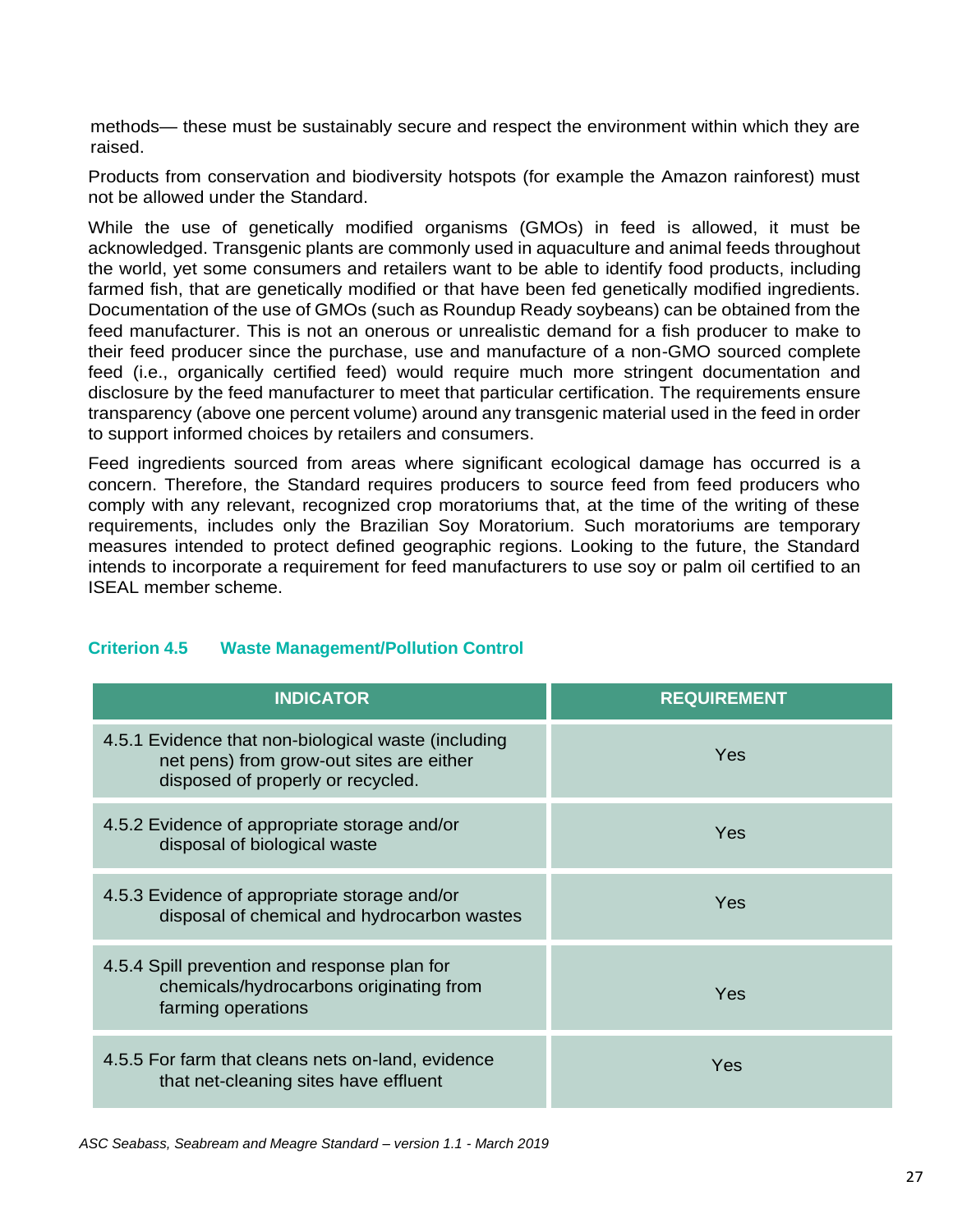treatment $52$ 

**Rationale** - Fish farmers must act responsible for waste disposal and protect against harmful chemical and hydrocarbon spills. Farming operations must have sufficient prevention and response plans in place and farm employees must have the training necessary to properly dispose of waste, and prevent and manage chemical and hydrocarbon spills.

The purpose of these indicators is to ensure that all biological and non-biological waste produced by a farm is recycled, reused or disposed of properly and does not affect neighboring communities. Proper handling and treatment of wastes may vary across farms depending on the remoteness of the farm site and the disposal and recycling options available in the region.

## <span id="page-27-0"></span>**Criterion 4.6 Energy consumption and greenhouse gas emissions on farms**

| <b>INDICATOR</b>                                                                                                                                                            | <b>REQUIREMENT</b>                                                                          |
|-----------------------------------------------------------------------------------------------------------------------------------------------------------------------------|---------------------------------------------------------------------------------------------|
| 4.6.1 Presence of an energy use assessment<br>verifying the energy consumption on the farm<br>and representing the production cycle, as<br>outlined in Appendix 3           | Within two years of the initial audit<br>(measured in kilojoule/t<br>fish/production cycle) |
| 4.6.2 Records of greenhouse gas (GHG <sup>53</sup> ) emissions <sup>54</sup><br>and evidence of an annual GHG assessment<br>and reporting to ASC, as outlined in Appendix 3 | Yes, within two years of the initial audit                                                  |
| 4.6.3 Documentation of GHG emissions of the feed <sup>55</sup><br>used during the previous production cycle<br>reported to ASC, as outlined in Appendix 3                   | Yes, within three years of the initial audit                                                |
| 4.6.4 Evidence of a documented strategy to reduce<br>GHG per unit of production (measured in<br>kilojoule/t fish produced)                                                  | Yes, within three years of the initial audit                                                |

 $52$  Treatment must have appropriate technologies in place to capture copper if the farm uses copper-treated nets.

<sup>53</sup> For the purposes of this Standard, GHGs are defined as the six gases listed in the Kyoto Protocol: carbon dioxide (CO**2**); methane (CH<sub>4</sub>); nitrous oxide (N<sub>2</sub>O); hydrofluorocarbons (HFCs); perfluorocarbons (PFCs); and sulphur hexafluoride (SF<sub>6</sub>). <sup>54</sup> GHG emissions must be recorded using recognized methods, standards and records as outlined in Appendix 3.

<sup>55</sup> GHG emissions from feed can be given based on the average raw material composition used to produce the fish (by weight) and not as documentation linked to each single product used during the production cycle. Feed manufacturer is responsible for calculating GHG emissions per unit feed. Farm site then shall use that information to calculate GHG emissions for the volume of feed they used in the prior production cycle.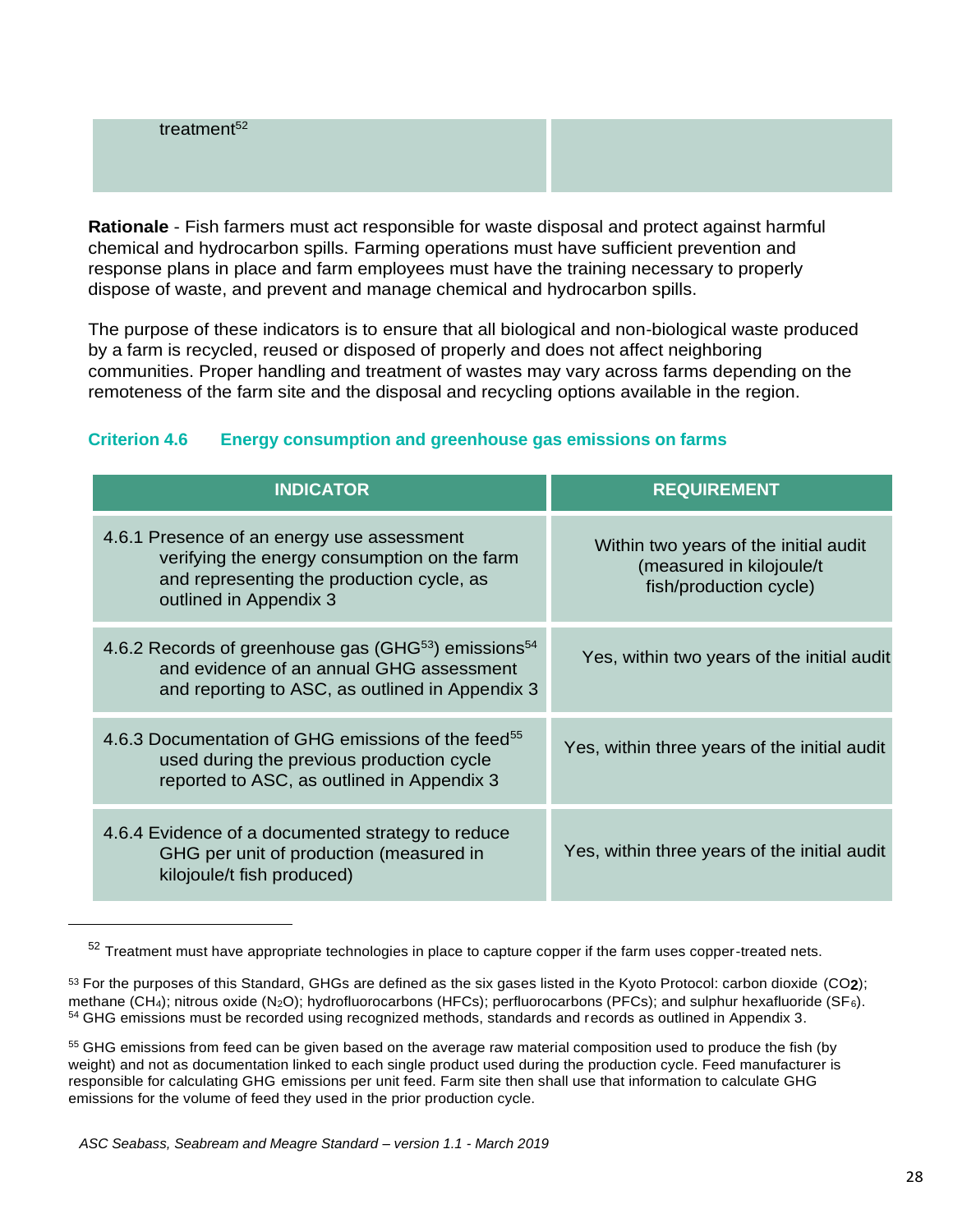**Rationale** - Climate change represents perhaps the biggest environmental challenge facing current and future generations. Because of this, energy consumption used in food production has become a source of major public concern. The ASC recognizes the importance of efficient and sustainable energy use. Therefore, these indicators will require that energy consumption in the production of fish should be monitored on a continual basis and that growers should develop means to improve efficiency and reduce consumption of energy sources, particularly those that are limited or carbon- based. The data collected in this process will help the ASC set a meaningful numerical requirement for energy use in the future. Energy assessments are a new area for producers. Requiring that farms do these assessments will likely raise awareness of the issues related to energy and build support for adding a requirement in the future related to the maximum energy of GHG emissions allowed.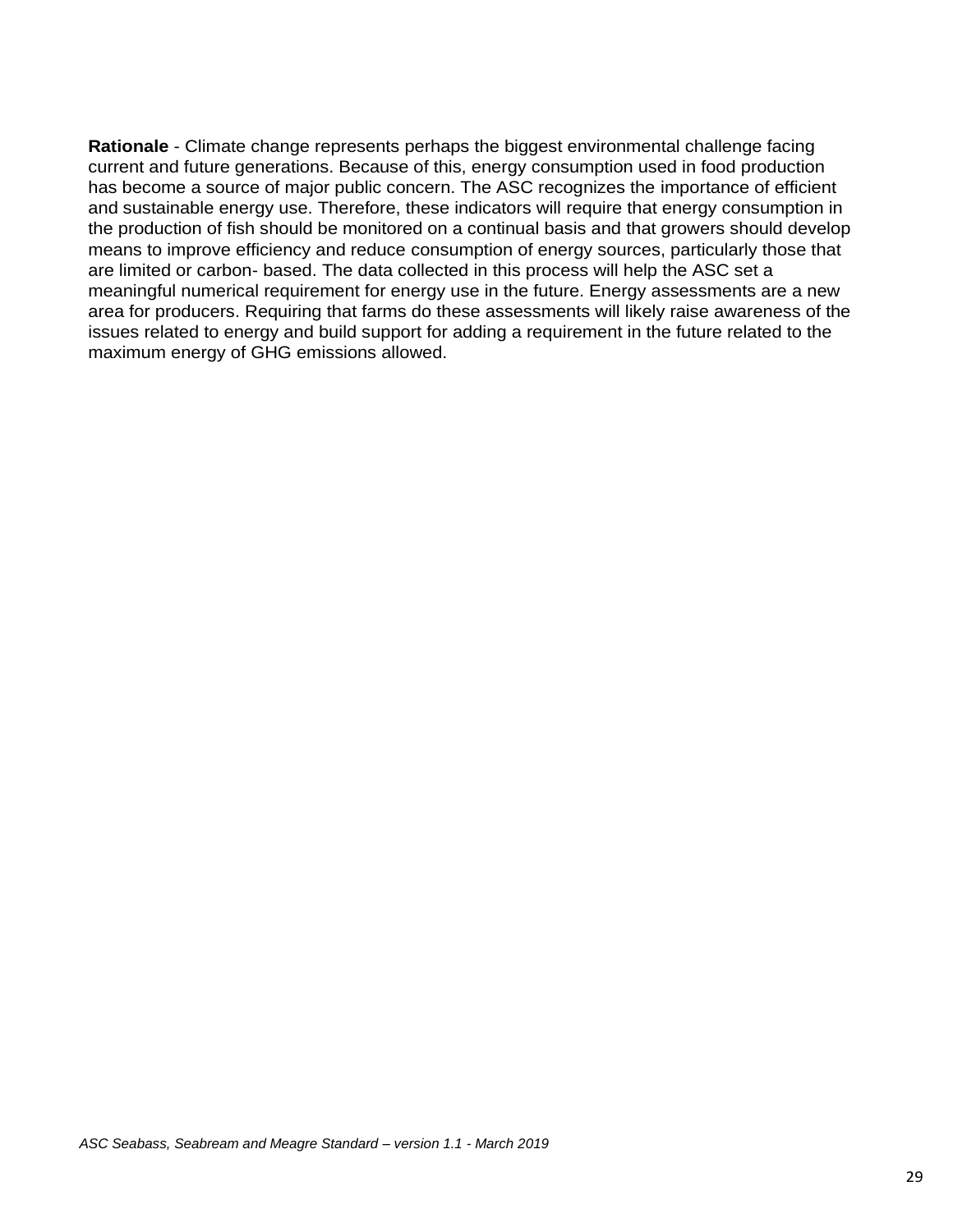## <span id="page-29-0"></span>**Principle 5: Manage disease and parasites in an environmentally responsible manner**

*There are three primary mechanisms by which fish health management on marine fish farms may negatively impact the environment: proliferation of pests and parasites on the farm may create a vehicle for increased prevalence of diseases among wild fish; improper use of antibiotics or improper use of other therapeutants may result in development of resistance to the treatment; and use of some therapeutants may lead to contamination of farm effluents.*

#### <span id="page-29-1"></span>**Criterion 5.1 Fish Health Management**

| <b>INDICATOR</b>                                                                                | <b>REQUIREMENT</b> |  |
|-------------------------------------------------------------------------------------------------|--------------------|--|
| Evidence of a veterinary approved Fish<br>5.1.1.<br>Health Management Plan (FHMP) <sup>56</sup> | Yes                |  |
| Farm maintains a fish health<br>5.1.2<br>management record keeping system                       | Yes                |  |

**Rationale-** Farming of fish can lead to an increased risk of aquatic diseases in the environment. Marine fish producers should naturally want to optimize fish health on the farm site, due to the dramatic impacts this has on economic viability.

Farmed fish are susceptible to numerous diseases that have the potential to be amplified and transferred, thereby posing a risk to the health of fish and other marine organisms in adjacent ecosystems. One of the best ways to mitigate the risk of disease transfer to wild stocks is to reduce or eliminate the disease from happening initially. These requirements seek to ensure proactive health management on the farm through comprehensive health management plans and up to date record keeping systems.

 $56$  A FHMP contains at a minimum the following elements: 1) listing (potential)diseases/parasites occurring in the region and (potential) means for these diseases/parasites to enter the farm, 2) identification of actions to reduce the risk of diseases entering the farm as well as spreading within the farm once established, 3) development of SOP's and training staff to implement the identified actions under 2), 4) monitoring and evaluation of the FHMP on a yearly basis, or after a disease/parasite event.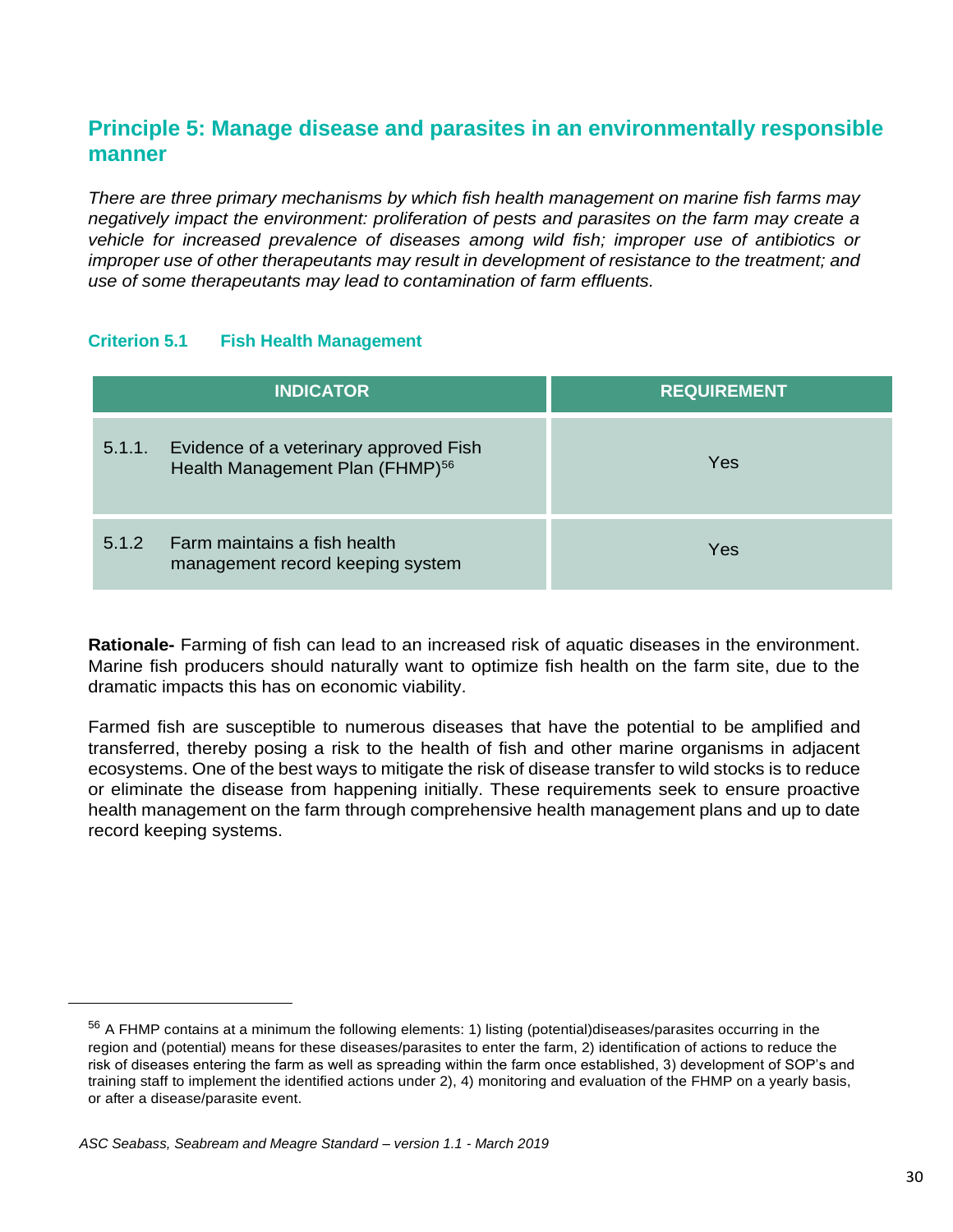#### <span id="page-30-0"></span>**Criterion 5.2 Chemicals and treatments**

| <b>INDICATOR</b>                                                                                                                                       | <b>REQUIREMENT</b> |
|--------------------------------------------------------------------------------------------------------------------------------------------------------|--------------------|
| 5.2.1 Use of therapeutic treatments that are listed as<br>critically important for human medicine by the<br>World Health Organization <sup>57,58</sup> | Not permitted      |
| 5.2.2 Prophylactic use of antimicrobial treatments                                                                                                     | Not permitted      |
| 5.2.3 The farm shall document <sup>59</sup> all chemicals <sup>60</sup> and<br>therapeutants used during the most recent<br>production cycle           | Yes                |
| 5.2.4 Number of anti-parasiticide treatments <sup>61</sup> allowed<br>over the most recent production cycle,<br>including the hatchery                 |                    |
| 5.2.5 Number of treatments <sup>62</sup> of antibiotics over the<br>most recent production cycle, including the<br>hatchery                            | $\leq$ 3           |

**Rationale** - The use of certain therapeutic treatments may impact the responsible use of antimicrobials that are critical to human health or may have a damaging effect on the aquatic environment, both in terms of water quality and direct impact on flora and fauna. It is appropriate that a comprehensive fish health management plan is in place that tracks and investigates mortalities and includes either vaccination procedures or alternative methods approved by the farm's veterinarian or fish health expert. In the interest of environmental monitoring and product traceability, all chemical treatments must be recorded and made available to auditors.

 57 WHO Critical Microbials for Human Medicine, 5<sup>th</sup> edition, 2016. [http://www.who.int/foodsafety/areas\\_work/antimicrobial](http://www.who.int/foodsafety/areas_work/antimicrobial-)resistance/cia/en/

<sup>&</sup>lt;sup>58</sup> Meagre producers may need an adjustment period to find a replacement antibiotic to treat for Vibrio infections at growout sites. Currently the only option is the EU veterinary approved antimicrobial flumequine. For this reason, meagre producers will have a 2 year allowance period from the publish date of the ASC Seabass, Seabream and Meagre Standard v1.0 for the use of flumequine to allow time to find a suitable alternative.

<sup>59</sup> Appropriate documentation includes at a minimum: 1) determination of disease/parasite against which is treated, 2) name of the applied product and concentration of active component, 3) proof of proper dosing and actual amount of substance and active component applied, 4) date of use, 4) minimum withdrawal period required as referenced by manufacturer, 5) identification of treated fish/cages. which group of fish were treated and against which diseases.

<sup>60</sup> Chemicals used for the treatment of fish

 $61$  Not including freshwater, formaldehyde or hydrogen peroxide treatments. In countries where formaldehyde is banned, its use would not be permitted under Principle 1 as obeying all laws takes precedence.

 $62$  A treatment is a single course medication given to address a specific disease issue and that may last a number of days.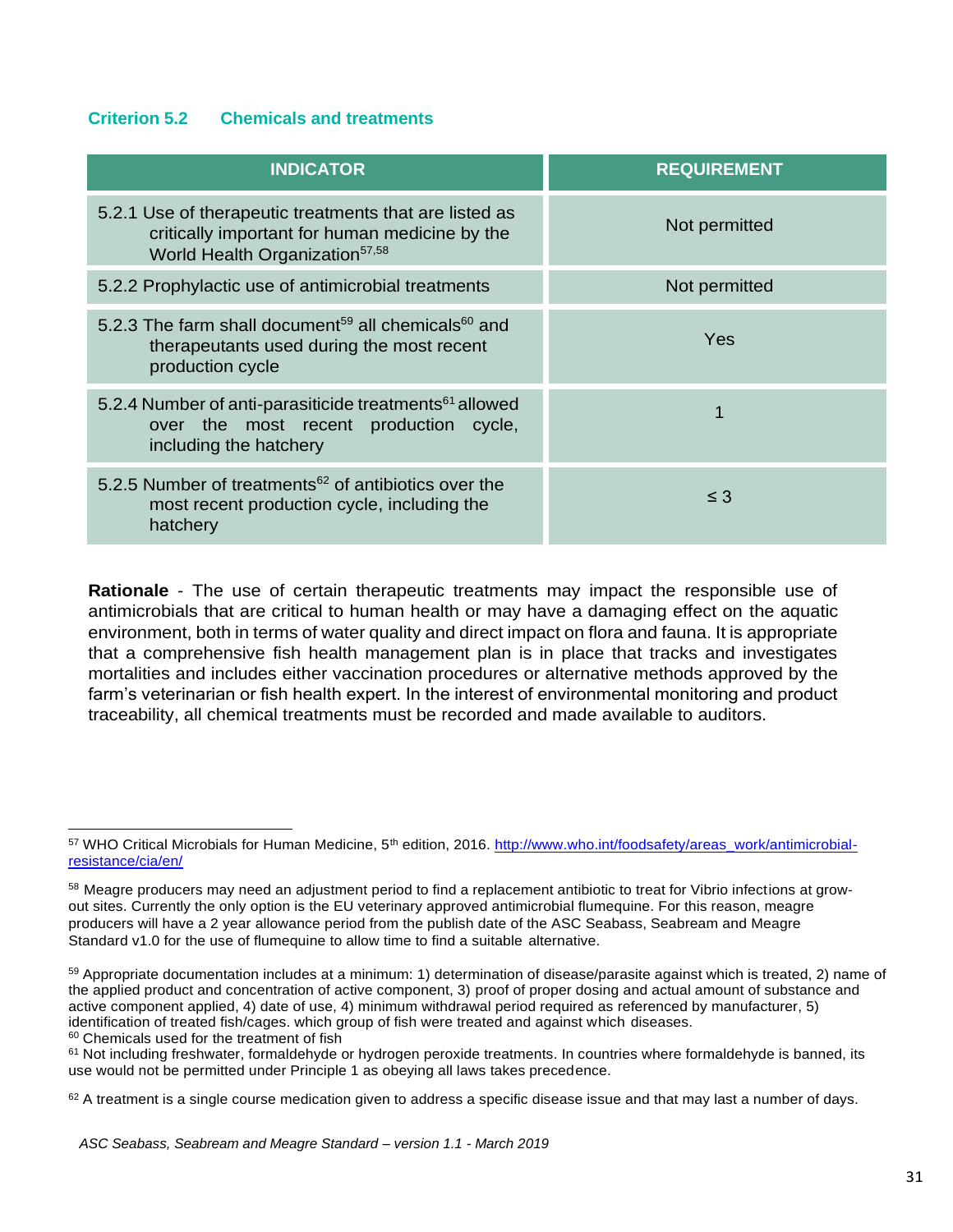With regards to the use of antibiotics, there is a global effort led by the WHO to ensure that antibiotics important for human medicine are used in a way that doesn't jeopardize their effectiveness in treating human diseases. These requirements seek to be in line with that effort. The requirements set a cap on a maximum allowable number of treatments of antibiotics on certified farms and sets a reasonable limit on what may be needed on a well-managed farm and excludes any farms that fail to follow industry guidelines for prudent use of antibiotics. Additionally, the ASC holds the position that anti-microbial treatments that are critical to human health should not be allowed. These requirements have been adopted with the intent to further raise awareness within the aquatic veterinary community on the use of medically important antimicrobial drugs in food-animal production, and the public health risks associated with antibiotic resistance.

#### <span id="page-31-0"></span>**Criterion 5.3 Survival of Farmed Fish**

| <b>INDICATOR</b>                                                                                                                                                                      | <b>REQUIREMENT</b>                                                         |
|---------------------------------------------------------------------------------------------------------------------------------------------------------------------------------------|----------------------------------------------------------------------------|
| 5.3.1 All recovered mortalities are removed and<br>disposed of in a responsible manner                                                                                                | Yes                                                                        |
| 5.3.2 Classification of mortalities                                                                                                                                                   | All recovered mortalities are recorded<br>and classified by cause of death |
| 5.3.3 When unexplained mortalities exceed ≥0.5% /<br>per day, samples are submitted for analysis by<br>a veterinarian or designated fish health expert                                | <b>Yes</b>                                                                 |
| 5.3.4 Evidence of a farm specific mortalities reduction<br>program that includes defined annual targets<br>for reductions in mortalities and reductions in<br>unexplained mortalities | Yes                                                                        |

**Rationale** - Farms must keep detailed records of all mortalities and cause of death. The postmortem analysis required in the Standard is essential to provide an early warning against emerging diseases. Repeated high mortality rates, or a high rate of unexplained mortalities, may indicate poor management or poor siting. The farm must be able to demonstrate that it is working to reduce its mortalities, including monitoring disease presence and carrying out a farm-specific plan to reduce diseases and mortalities.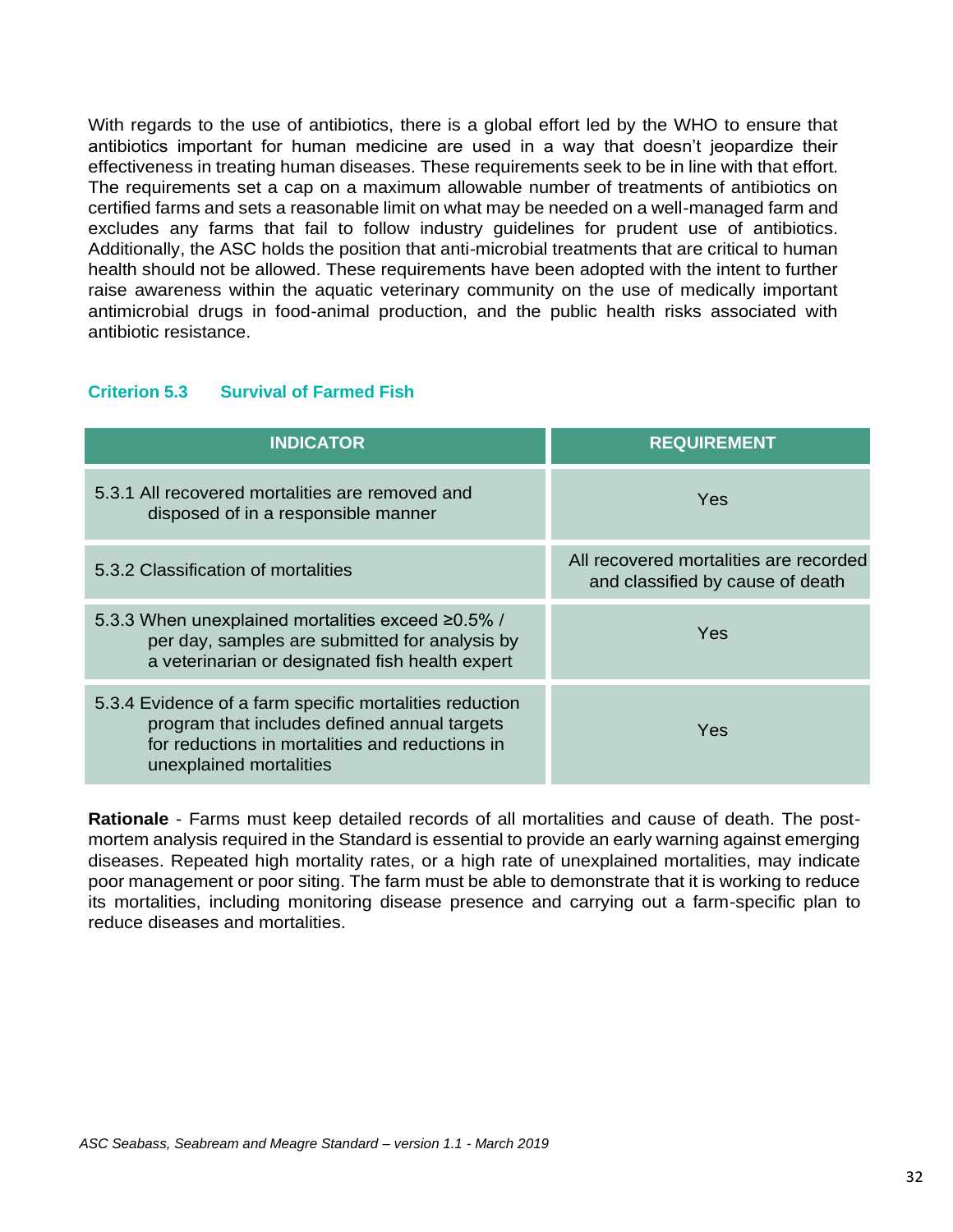# <span id="page-32-0"></span>**Principle 6: Develop and operate farms in a socially responsible manner**

*Principle 6 aims to address potential negative social impacts related to farm development and operation, including labor concerns.*

## <span id="page-32-1"></span>**Criterion 6.1 Freedom of association and collective bargaining<sup>63</sup>**

| <b>INDICATOR</b>                                                                                                                                                     | <b>REQUIREMENT</b> |
|----------------------------------------------------------------------------------------------------------------------------------------------------------------------|--------------------|
| Evidence that workers have access to trade<br>6.1.1<br>unions (if they exist) and union<br>representative(s) chosen by themselves<br>without managerial interference | Yes                |
| 6.1.2 Evidence that workers are free to form<br>organizations, including unions, to advocate<br>for and protect their rights                                         | Yes                |
| 6.1.3 Evidence that workers are free and able<br>to bargain collectively for their rights                                                                            | Yes                |

**Rationale** - Having the freedom to associate and bargain collectively is a critical right of workers because it enables them to engage in collective bargaining over issues such as wages and other working conditions. Freedom of Association and the effective recognition of the right to collective bargaining is one of the core principles of the International Labor Organization's (ILO) "Declaration on Fundamental Principles and Rights at Work." The declaration was adopted in 1998 by the 86th International Labor Conference and has since been ratified by the overwhelming majority of ILO's 183 member nation-states.

 $63$  Bargain collectively: A voluntary negotiation between employers and organizations of workers in order to establish the terms and conditions of employment by means of collective (written) agreements.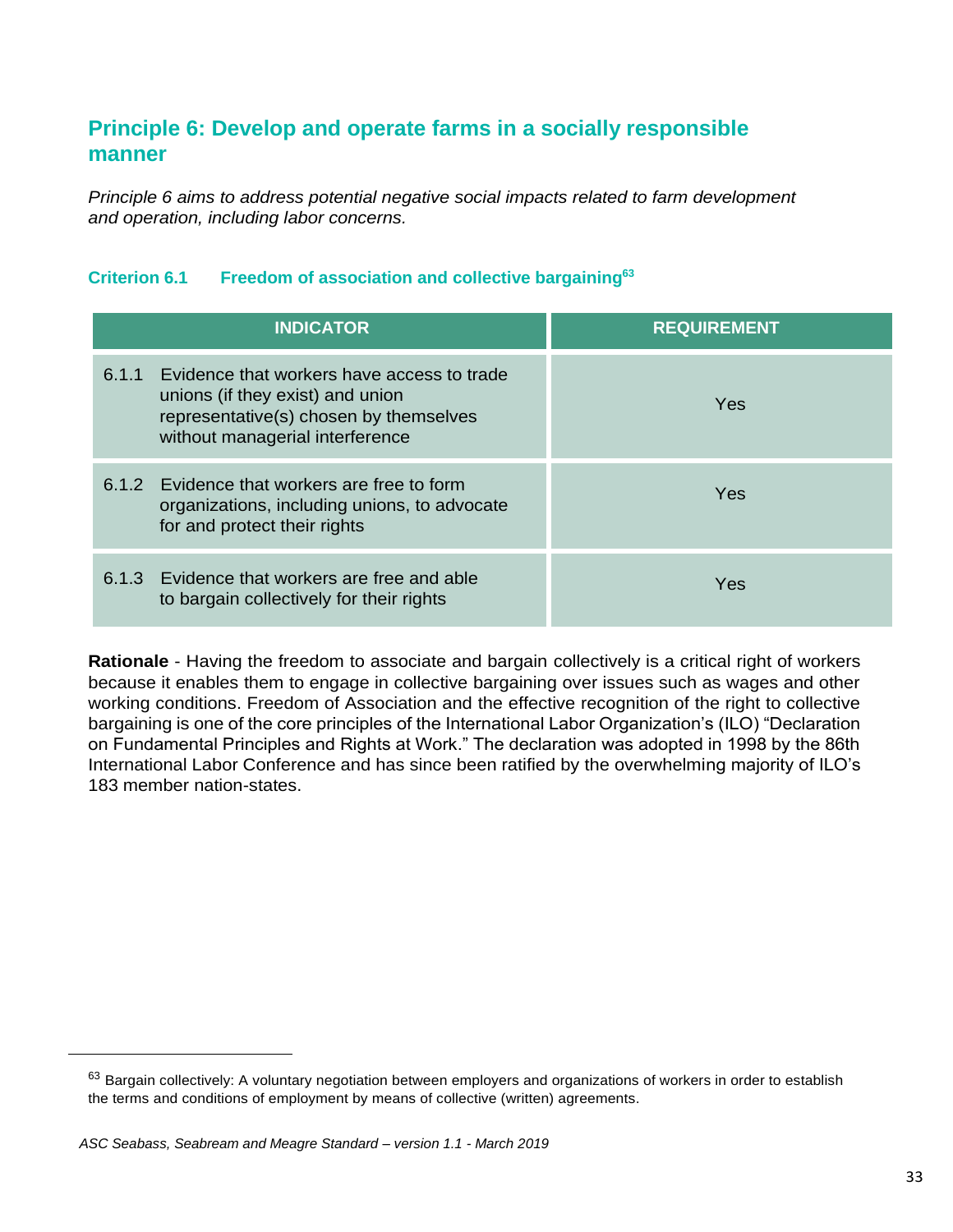#### <span id="page-33-0"></span>**Criterion 6.2 Child labor**

|       | <b>INDICATOR</b>                                                              | <b>REQUIREMENT</b> |
|-------|-------------------------------------------------------------------------------|--------------------|
| 6.2.1 | Number of incidences of child <sup>64</sup> labor <sup>65</sup>               | <b>None</b>        |
| 6.2.2 | Percentage of young workers <sup>66</sup> that<br>are protected <sup>67</sup> | $100\%$            |

**Rationale** - The effective abolition of child labor is one of the core principles of the ILO "Declaration on Fundamental Principles and Rights at Work." Adherence to the child labor codes and definitions included in this section indicates compliance with what the ILO and international conventions generally recognize as the key areas for the protection of child and young workers. Children are particularly vulnerable to economic exploitation, due to their inherent age-related limitations in physical development, knowledge and experience. Children and youth need adequate time for education, development and play. Therefore, they should not have to work or be exposed to working hours and conditions that are hazardous<sup>68,69</sup> to their physical or mental well-being. To this end, the requirements related to what constitutes child labor will protect the interests of children and young workers at fish farms certified to these requirements.

 $64$  Child: Any person under 15 years of age. A higher age would apply if the minimum age law of an area stipulates a higher age for work or mandatory schooling. Minimum age may be 14 if the country allows it under the developing country exceptions in ILO convention 138.

 $65$  Child Labor: Any work by a child younger than the age specified in the definition of a child.

 $66$  Young Worker: Any worker between the age of a child, as defined above, and under the age of 18.

 $67$  Protected: Workers between 15 and 18 years of age will not be exposed to hazardous health and safety conditions; working hours shall not interfere with their education and the combined daily transportation time and school time, and work time shall not exceed 10 hours.

 $68$  Hazard: The inherent potential to cause injury or damage to a person's health (e.g., unequipped to handle heavy machinery safely, and unprotected exposure to harmful chemicals).

 $69$  Hazardous work: Work that, by its nature or the circumstances in which it is carried out, is likely to harm the health, safety or morals of workers (e.g., heavy lifting disproportionate to a person's body size, operating heavy machinery, exposure to toxic chemicals).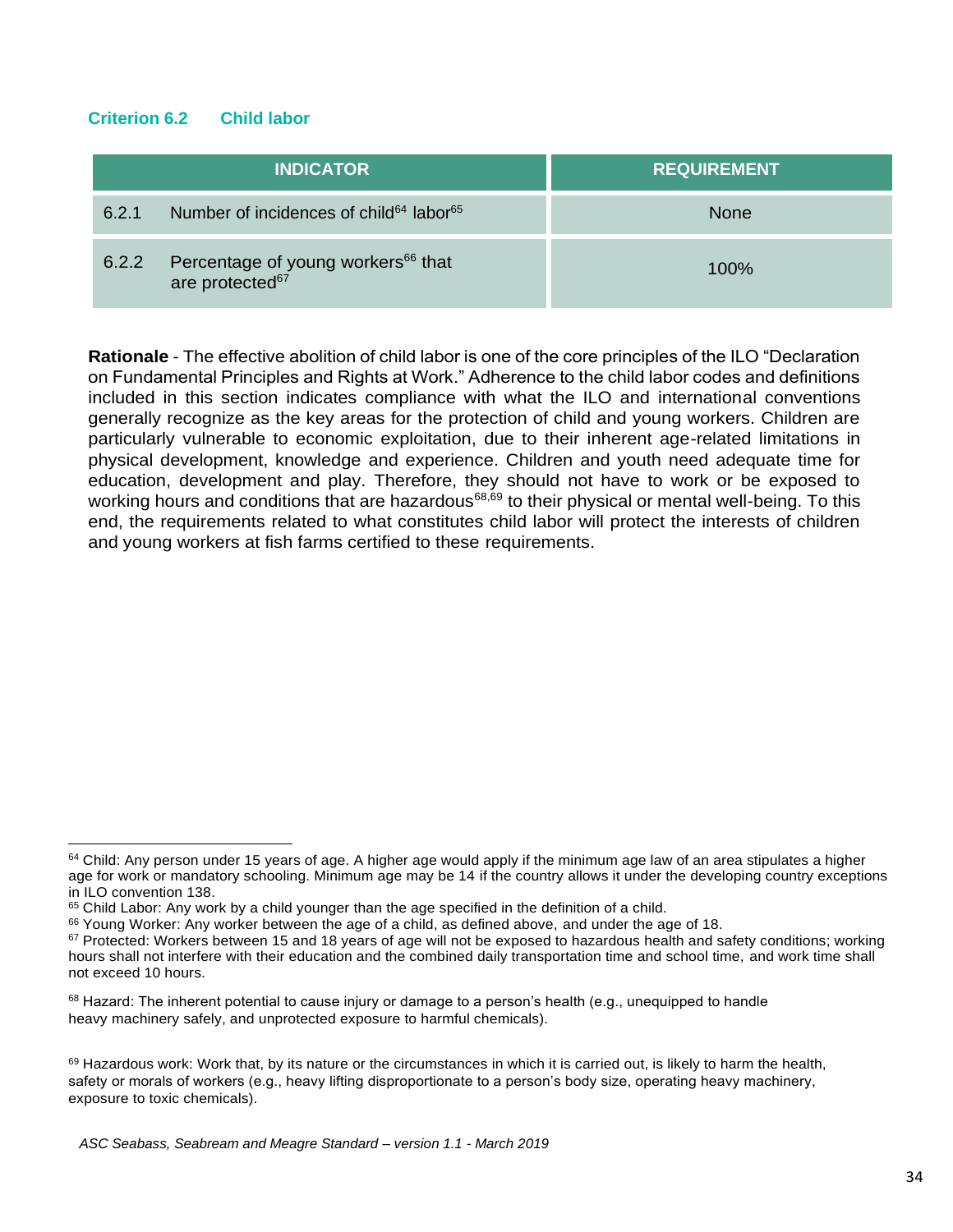### <span id="page-34-0"></span>**Criterion 6.3 Forced, bonded or compulsory labor**

| <b>INDICATOR</b>                                                                                   | <b>REQUIREMENT</b> |
|----------------------------------------------------------------------------------------------------|--------------------|
| Number of incidences of forced, <sup>70</sup> bonded <sup>71</sup><br>6.3.1<br>or compulsory labor | <b>None</b>        |

**Rationale -** Forced labor - such as slavery, debt bondage and human trafficking - is a serious concern in many industries and regions of the world. The elimination of all forms of forced or compulsory labor is one of the core principles of the ILO "Declaration on Fundamental Principles and Rights at Work." Ensuring that contracts are clearly articulated and understood by workers is critical to determiningthat labor is not forced. The inability of a worker to freely leave the workplace and/or an employer withholding original identity documents of workers are indicators that employment may not be at-will. Adherence to these policies shall indicate that an aquaculture operation is not using forced, bondedor compulsory labor forces.

### <span id="page-34-1"></span>**Criterion 6.4 Discrimination<sup>72</sup>**

 $\overline{a}$ 

| <b>INDICATOR</b>                                                                                                         | <b>REQUIREMENT</b> |
|--------------------------------------------------------------------------------------------------------------------------|--------------------|
| 6.4.1 Evidence of comprehensive <sup>73</sup> and proactive<br>anti-discrimination policies, procedures<br>and practices | Yes                |
| Number of incidences of discrimination<br>6.4.2                                                                          | None               |

**Rationale** - The elimination of discrimination in respect of employment and occupation is one of the core principles of the ILO "Declaration on Fundamental Principles and Rights at Work."

 $70$  Forced (Compulsory) labor: All work or service that is extracted from any person under the menace of any penalty for which a person has not offered himself/herself voluntarily or for which such work or service is demanded as a repayment of debt. "Penalty" can imply monetary sanctions, physical punishment, or the loss of rights and privileges or restriction of movement (e.g., withholding of identity documents).

 $71$  Bonded labor: When a person is forced by the employer or creditor to work to repay a financial debt to the crediting agency  $72$  Discrimination: Any distinction, exclusion or preference that has the effect of nullifying or impairing equality of opportunity or treatment. Not every distinction, exclusion or preference constitutes discrimination. For instance, a merit- or performancebased pay increase or bonus is not by itself discriminatory. Positive discrimination in favor of people from certain underrepresented groups may be legal in some countries.

 $73$  Employers shall have written anti-discrimination policies stating that the company does not engage in or support discrimination in hiring, remuneration, access to training, promotion, termination or retirement based on race, caste, national origin, religion, disability, gender, sexual orientation, union membership, political affiliation, age or any other condition that may give rise to discrimination.

*ASC Seabass, Seabream and Meagre Standard – version 1.1 - March 2019*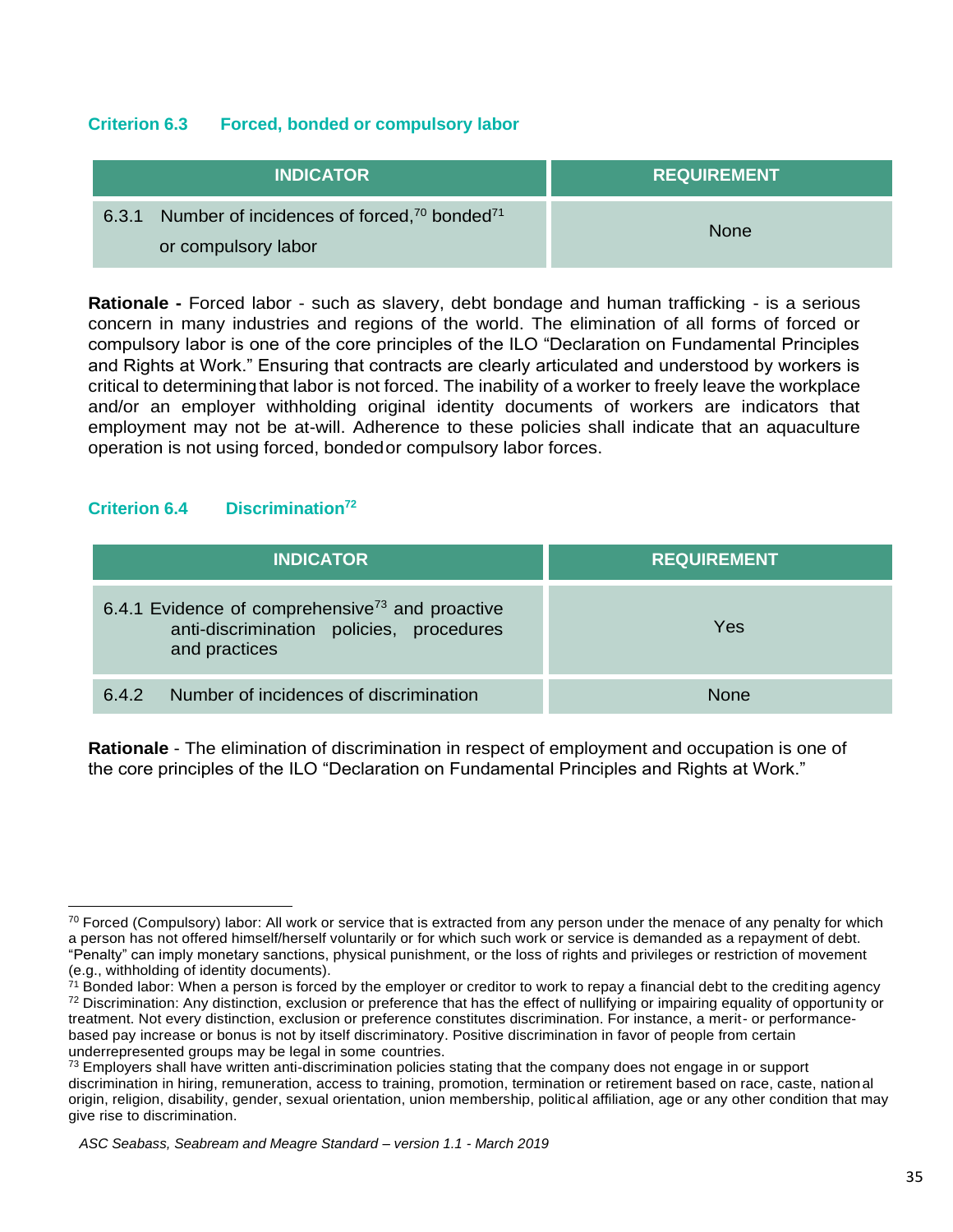Unequal treatment of workers based on certain characteristics (such as sex or race), is a violation of a workers' human rights. Additionally, widespread discrimination in the working environment can negatively affect overall poverty and economic development rates. Discrimination occurs in many work environments and takes many forms. A common form is discrimination against women workers.

In order to ensure that discrimination does not occur at fish farms certified to this requirement, employers must demonstrate their commitment to equality with an official anti-discrimination policy, a policy of equal pay for equal work, and clearly outlined procedures to raise, file and respond to a discrimination complaint in an effective manner. Evidence, including worker testimony, of adherence to these policies and procedures will indicate minimization of discrimination. "Positive" discrimination (i.e., special treatment to protect the rights and health of particular groups of workers, or to provide opportunities for groups which have historically been disadvantaged) is allowed, and often requiredby laws related to such issues as maternity and affirmative action.

<span id="page-35-0"></span>

|  |  | <b>Criterion 6.5 Work Environment Health and Safety</b> |  |  |
|--|--|---------------------------------------------------------|--|--|
|--|--|---------------------------------------------------------|--|--|

| <b>INDICATOR</b> |                                                                                                                                                                                                 | <b>REQUIREMENT</b> |
|------------------|-------------------------------------------------------------------------------------------------------------------------------------------------------------------------------------------------|--------------------|
| 6.5.1            | Percentage of workers trained in health and<br>safety practices, procedures <sup>74</sup> and policies on<br>a yearly basis                                                                     | 100%               |
| 6.5.2            | Evidence that workers use Personal<br>Protective Equipment (PPE) effectively                                                                                                                    | Yes                |
| 6.5.3            | Presence of a health and safety risk<br>assessment and evidence of preventive<br>actions taken                                                                                                  | Yes                |
| 6.5.4            | Evidence that all health- and safety-related<br>accidents and violations are recorded and<br>corrective actions are taken when necessary                                                        | Yes                |
| 6.5.5            | Evidence of employer responsibility and/or<br>proof of insurance (accident or injury) for<br>100% of worker costs in a job-related<br>accident or injury when not covered under<br>national law | Yes                |

<sup>&</sup>lt;sup>74</sup> Health and safety training shall include emergency response procedures and practices.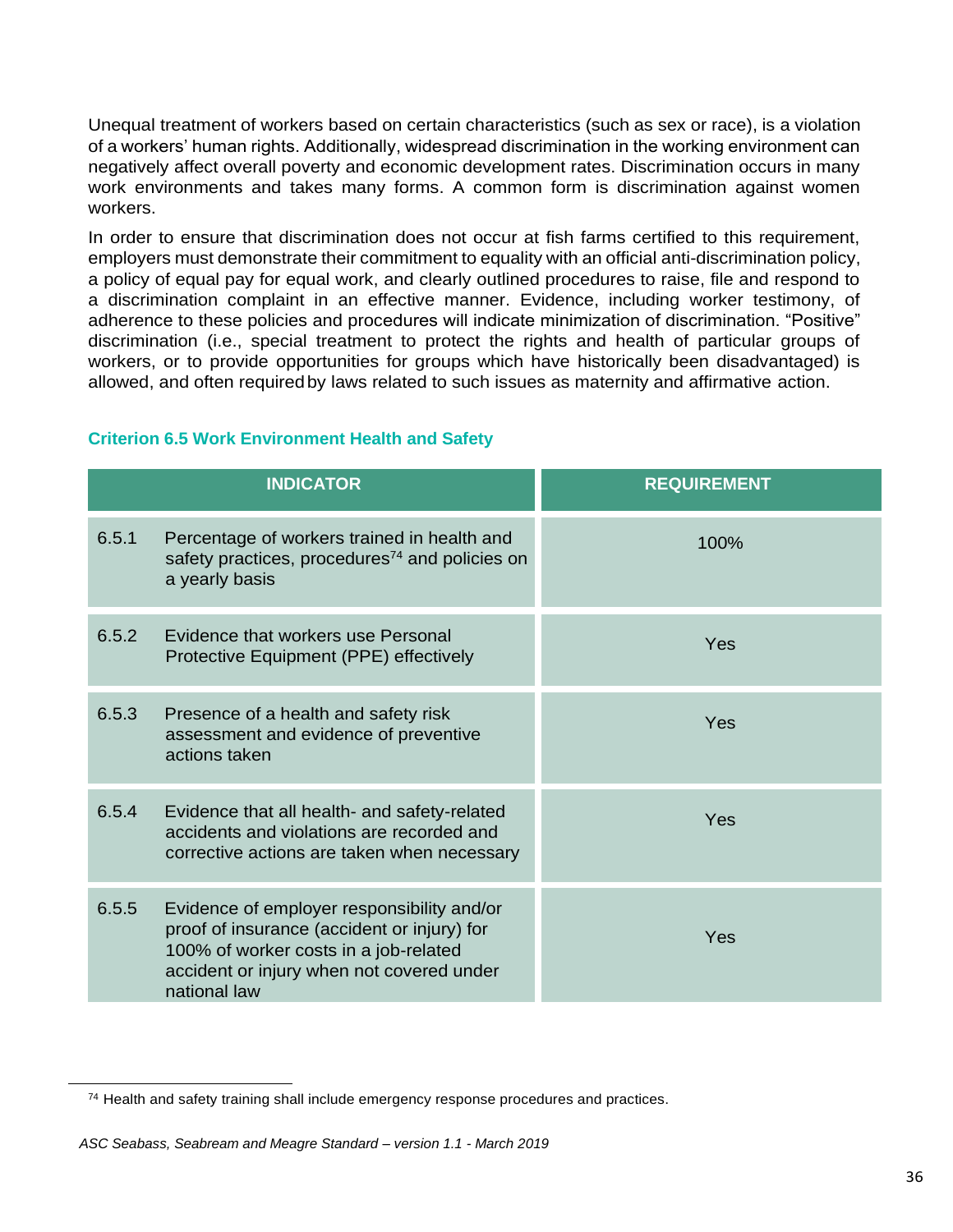6.5.6 Evidence that all diving operations are conducted in a manner that protects the health and safety of divers<sup>75</sup>

Yes

<span id="page-36-0"></span>**Rationale** - A safe and healthy working environment is essential for protecting workers from harm. It is critical for a responsible aquaculture operation to minimize these risks. One of the key risks to workers is hazards resulting from accidents and injuries. Consistent, effective and regular worker training in health and safety practices is an important preventative measure. When an accident, injury or violation occurs, the company must record it and take corrective action to identify the root causes of the incident, remediate, and take steps to prevent future occurrences of similar incidents. This addresses violations and the long-term health and safety risks. Finally, while many national laws require that employers assume responsibility for job-related accidents and injuries, not all countries require this and not all workers (in some cases migrant and other workers) will be covered under such laws. When not covered under national law, employers must prove they are insured to cover 100 percent of worker costs when a job-related accident or injury occurs.

<sup>&</sup>lt;sup>75</sup> Employer keeps records of farm diving operations and a list of all personnel involved. In case an external service provider was hired, a statement that provider conformed to all relevant criteria must be made available to the auditor by this provider. All diving operations are logged using diving computers and records are kept electronically., Employer ensures that a safety diver or a diving buddy is present during all dives. Employer maintains evidence of diver certification (e.g. copies of certificates) for each person involved in diving operations. Divers shall be certified through an accredited national or international organization for diver certification. Divers shall undergo annual medical exams certifying they are fit to dive, as well as monitoring of hips, shoulders and thorax through x-rays every 3 years.

*ASC Seabass, Seabream and Meagre Standard – version 1.1 - March 2019*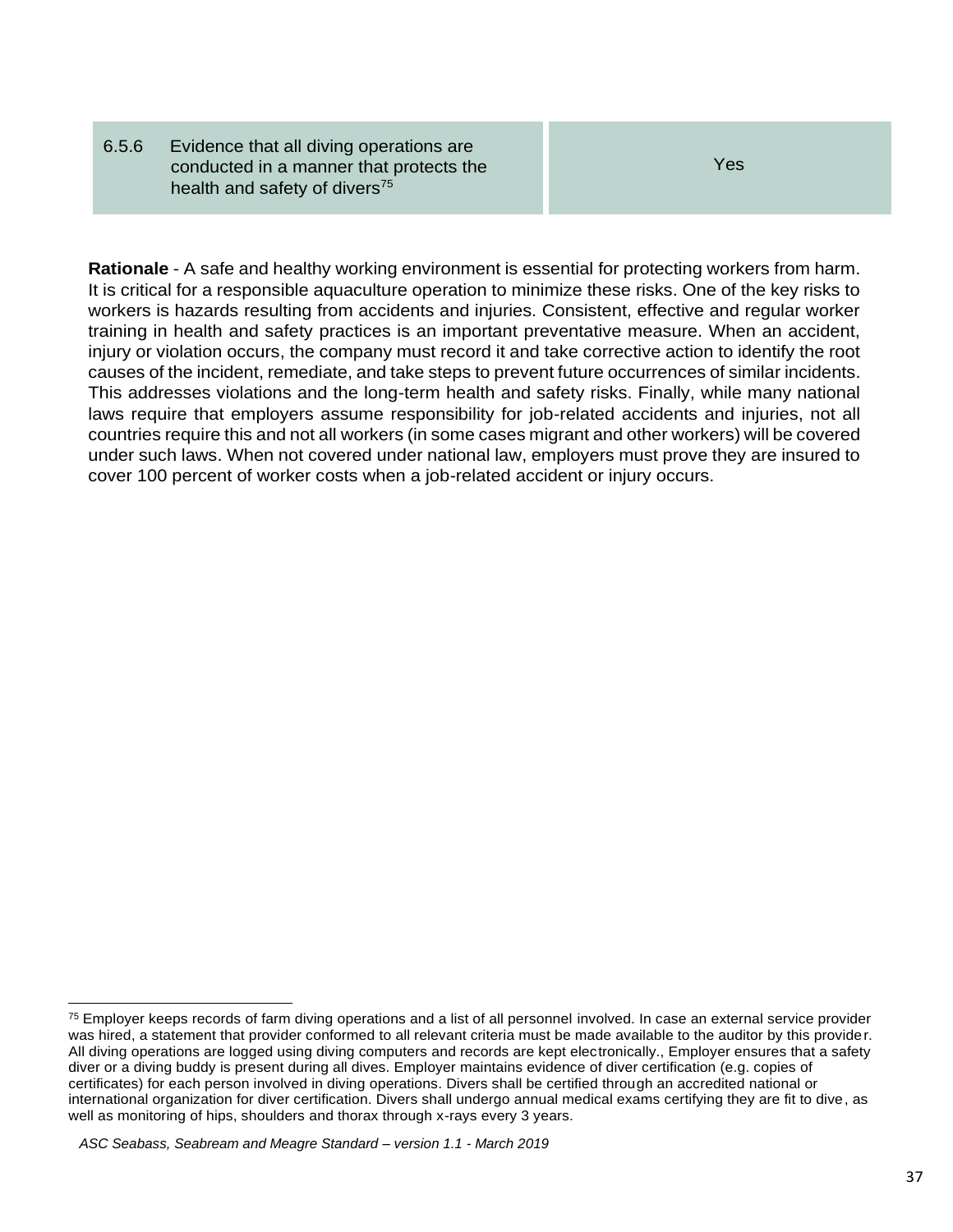#### **Criterion 6.6 Wages**

| <b>INDICATOR</b> |                                                                                                                                      | <b>REQUIREMENT</b> |
|------------------|--------------------------------------------------------------------------------------------------------------------------------------|--------------------|
| 6.6.1            | The percentage of workers whose basic<br>wage <sup>76</sup> (before overtime and bonuses) is<br>below the minimum wage <sup>77</sup> | 0 (None)           |
| 6.6.2            | Evidence that the employer is working toward<br>the payment of basic needs wage <sup>78</sup>                                        | Yes                |
| 6.6.3            | Evidence of transparency in wage-setting and<br>rendering <sup>79</sup>                                                              | Yes                |

**Rationale** - Wages and the process for setting wages are important components of the ILO core principles. For this reason, it is important to highlight under these requirements the importance of workers' basic wages meeting the legal minimum wage and being rendered to workers in a convenient manner. Unfortunately, minimum wage in many countries does not always cover the basic needs of workers. Unfairly and insufficiently compensated workers can be subject to a life of sustained poverty. Therefore, it is important for socially responsible employers to pay or be working toward paying a basic needs wage. The calculation of a basic needs wage can be complex, and it is important for employers to consult with workers, their representatives and other credible sources when assessing what a basic needs wage would be.

Certified farms shall also demonstrate their commitment to fair and equitable wages by having and sharing a clear and transparent mechanism for wage-setting and a labor conflict resolution policy<sup>80</sup> that tracks wage-related complaints and responses. Having these policies outlined in a clear and transparent manner will empower the workers to negotiate effectively for fair and equitable wages that shall, at a minimum, satisfy basic needs.

80 See Criterion 6.8.

  $76$  Basic wage: The wages paid for a standard working week (no more than 48 hours).

<sup>77</sup> If there is no legal minimum wage in a country, basic wages must meet the industry-standard minimum wage

 $78$  Basic needs wage: A wage that covers the basic needs of an individual or family, including housing, food and transport. This concept differs from a minimum wage, which is set by law and may or may not cover the basic needs of workers.

 $79$  Payments shall be rendered to workers in a convenient manner.

*ASC Seabass, Seabream and Meagre Standard – version 1.1 - March 2019*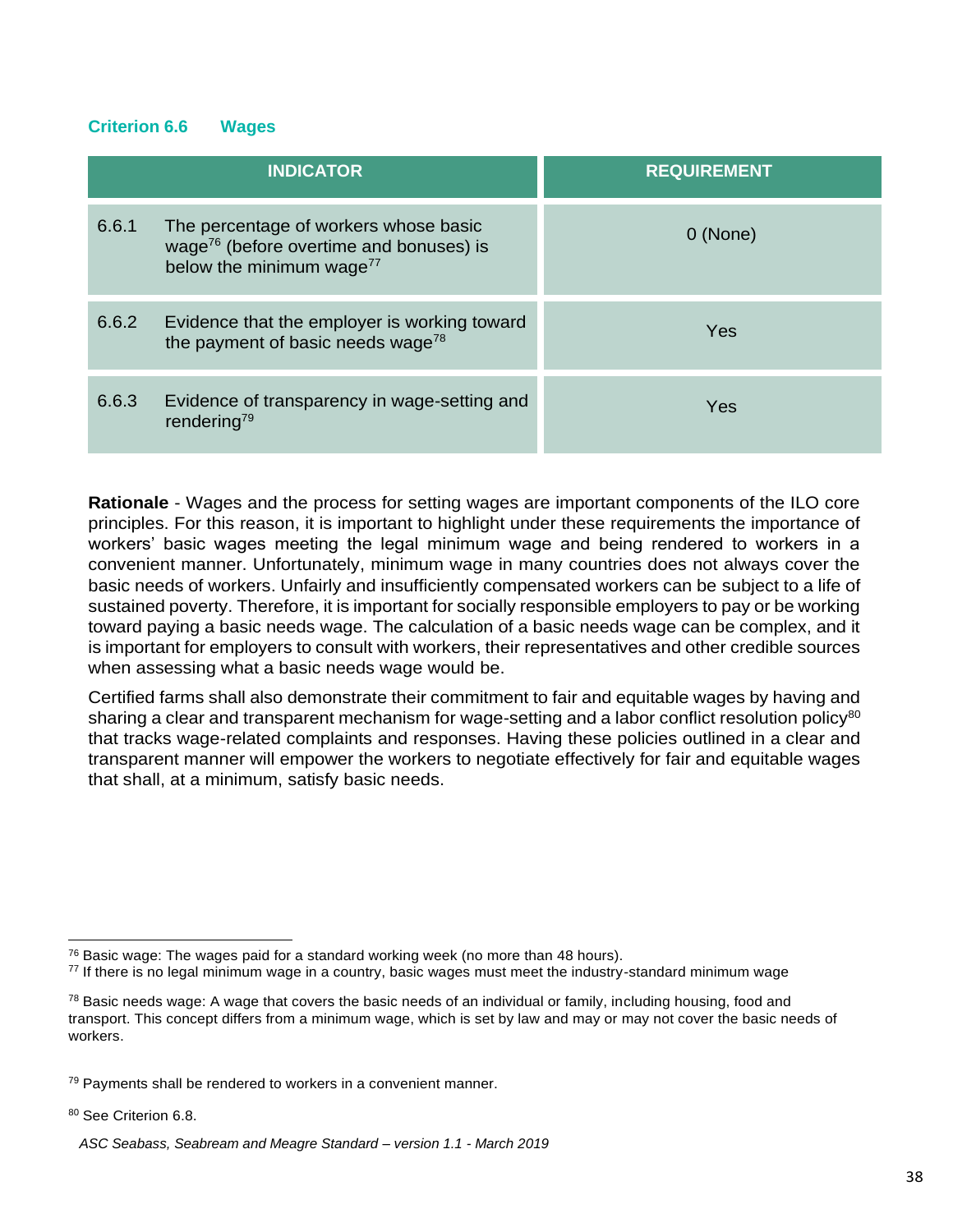### <span id="page-38-0"></span>**Criterion 6.7 Contracts (labor) including subcontracting**

|       | <b>INDICATOR</b>                                                                        | <b>REQUIREMENT</b> |
|-------|-----------------------------------------------------------------------------------------|--------------------|
| 6.7.1 | Percentage of workers who have contracts <sup>81</sup>                                  | $100\%$            |
| 6.7.2 | Evidence of a policy to ensure social<br>compliance of its suppliers and<br>contractors | Yes                |

**Rationale-** Fair contracting is important to ensure transparency between the employer and employee and fairness in the employment relation. Short-term and temporary contracts are acceptable but cannot be used to avoid paying benefits or to deny other rights. The company shall also have policies and mechanisms to ensure that workers contracted from other companies for specific services (e.g., divers, cleaning or maintenance) and the companies providing them with primary inputs or supplies have socially responsible practices and policies.

### <span id="page-38-1"></span>**Criterion 6.8 Conflict resolution**

<span id="page-38-2"></span> $\overline{a}$ 

| <b>INDICATOR</b>                                                                                           | <b>REQUIREMENT</b> |
|------------------------------------------------------------------------------------------------------------|--------------------|
| 6.8.1<br>Evidence of worker access to effective, fair<br>and confidential grievance procedures             | Yes                |
| Percentage of grievances handled that<br>6.8.2<br>are addressed <sup>82</sup> within a 90-day<br>timeframe | 100%               |

**Rationale** - Companies must have a clear labor conflict resolution policy in place for the presentation, treatment and resolution of worker grievances in a confidential manner. Workers shall be familiar with the policy and its effective use. Such a policy is necessary to track conflicts and complaints raised, and responses to conflicts and complaints.

<sup>81</sup> Labor-only contracting relationships or false apprenticeship schemes are not acceptable. This includes

revolving/consecutive labor contracts to deny benefit accrual or equitable remuneration. False Apprenticeship Scheme: The practice of hiring workers under apprenticeship terms without stipulating terms of the apprenticeship or wages under contract. It is a "false" apprenticeship if its purpose is to underpay people, avoid legal obligations or employ underage workers. Laboronly contracting arrangement: The practice of hiring workers without establishing a formal employment relationship for the purpose of avoiding payment of regular wages or the provision of legally

<sup>&</sup>lt;sup>82</sup> Addressed: Acknowledged and received, moving through the company's process for grievances, corrective action taken when necessary.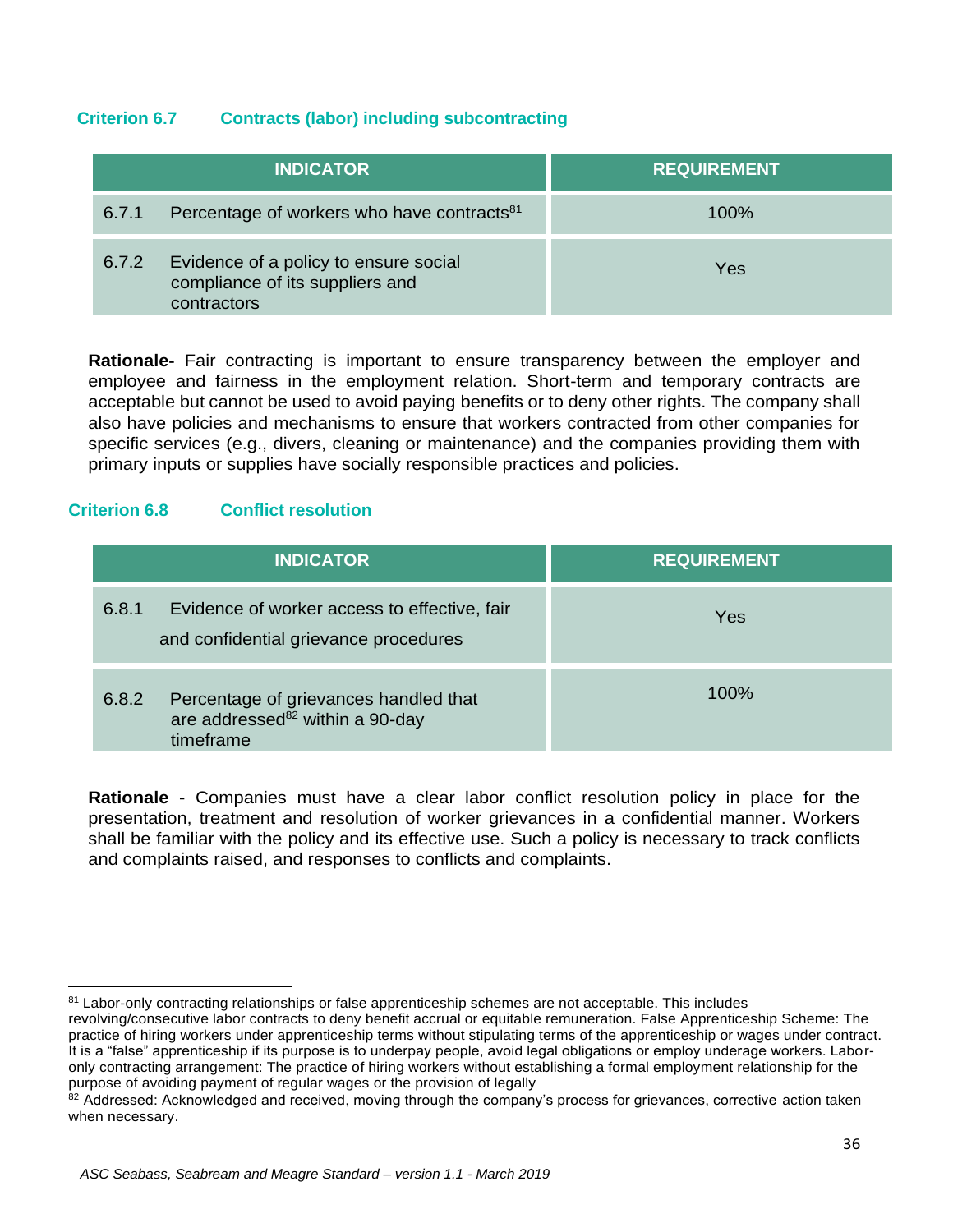#### **Criterion 6.9 Disciplinary practices**

| <b>INDICATOR</b> |                                                                                                             | <b>REQUIREMENT</b> |
|------------------|-------------------------------------------------------------------------------------------------------------|--------------------|
| 6.9.1            | Incidences of excessive or abusive<br>disciplinary actions                                                  | <b>None</b>        |
| 6.9.2            | Evidence of a functioning disciplinary<br>action policy whose aim is to improve the<br>WOrker <sup>83</sup> | Yes                |

<span id="page-39-0"></span>**Rationale** - The rationale for discipline in the workplace is to correct improper actions and maintain effective levels of worker conduct and performance. However, abusive disciplinary actions can violate workers' human rights. The focus of disciplinary practices shall always be on the improvement of the worker. Fines or basic wage deductions shall not be acceptable as methods for discipliningworkforce. A certified farm shall never employ threatening, humiliating or punishing disciplinary practices that negatively impact a worker's physical and mental $84$  health or dignity.

<sup>83</sup> If disciplinary action is required, progressive verbal and written warnings shall be engaged. The aim shall always be to improve the worker; dismissal shall be the last resort. Policies for bonuses, incentives, access to training and promotions are clearly stated and understood, and not used arbitrarily. Fines or basic wage deductions shall not be acceptable disciplinary practices.

<sup>&</sup>lt;sup>84</sup> Mental Abuse: Characterized by the intentional use of power, including verbal abuse, isolation, sexual or racial harassment, intimidation or threat of physical force.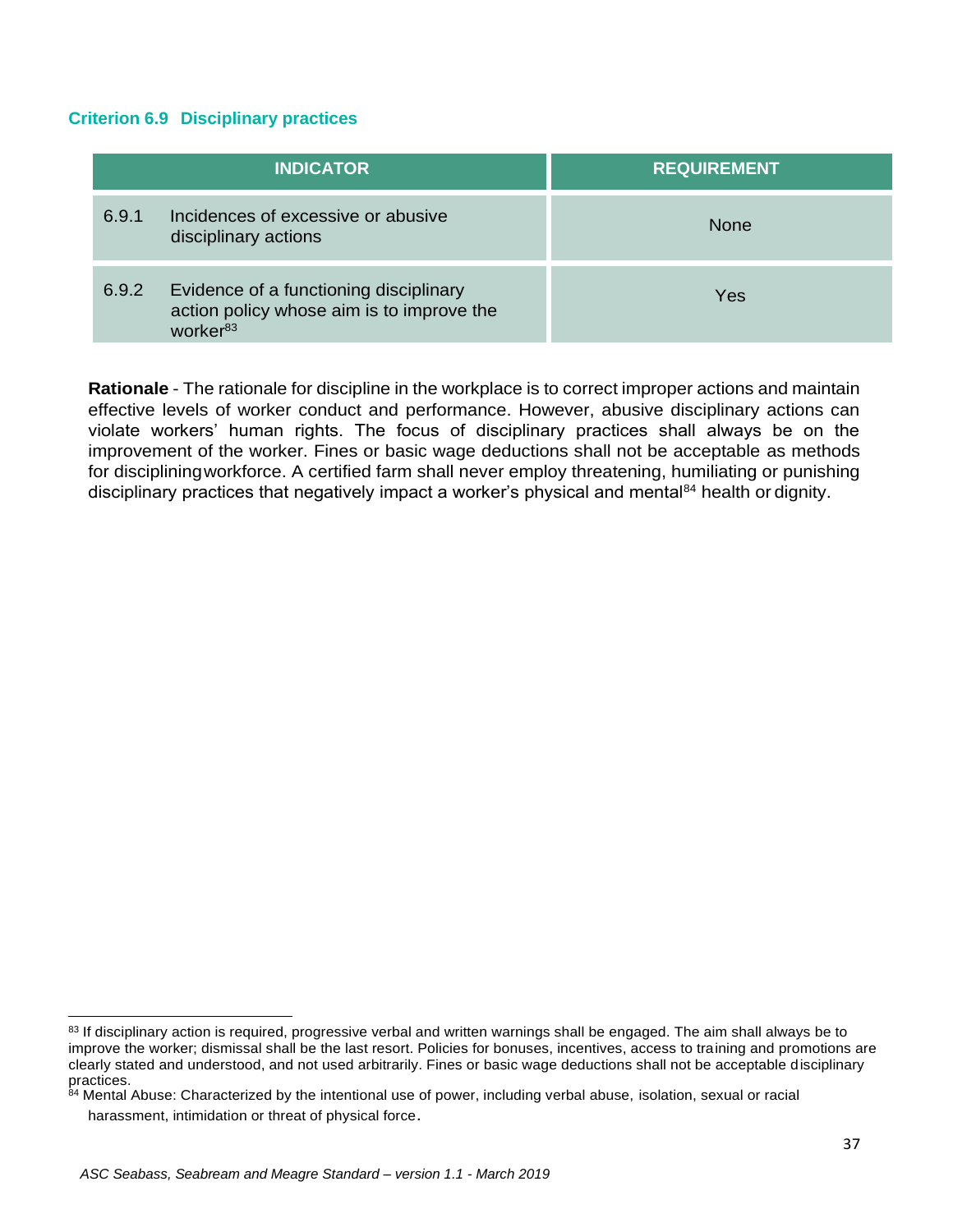#### **Criterion 6.10 Working hours and overtime**

| <b>INDICATOR</b>                                                                                                   | <b>REQUIREMENT</b> |
|--------------------------------------------------------------------------------------------------------------------|--------------------|
| 6.10.1 Incidences, violations or abuse of<br>working hours <sup>85</sup> and overtime laws                         | <b>None</b>        |
| 6.10.2 Overtime is limited, voluntary, 86 paid at a<br>premium rate and restricted to exceptional<br>circumstances | Yes                |

**Rationale** - Abuse of overtime working hours is a widespread issue in many industries and regions. Workers subject to extensive overtime can suffer consequences in their work-life balance and are subject to higher fatigue-related accident rates. In accordance with better practices, workers in certified farms are permitted to work—within defined guidelines—beyond normal work week hours but must be compensated at premium rates.<sup>87</sup> Requirements for time off, working hours and compensation rates as described should reduce the impacts of overtime.

#### <span id="page-40-0"></span>**Criterion 6.11 Living conditions for employees accommodated on the farm**

| <b>INDICATOR</b>                                                                                                                                                                     | <b>REQUIREMENT</b> |
|--------------------------------------------------------------------------------------------------------------------------------------------------------------------------------------|--------------------|
| 6.11.1 Farm employees accommodated on the<br>farm have access to clean, sanitary, safe<br>and suitable living conditions                                                             | Yes                |
| 6.11.2 Existence of separate sanitary and toilet<br>facilities for men and women; with the<br>exception of work sites where married couples<br>are working and accommodated together | Yes                |

 <sup>85</sup> In cases where local legislation on working hours and overtime exceed internationally accepted recommendations (48 regular hours, 12 hours' overtime), the international standards will apply.

<sup>86</sup> Compulsory overtime is permitted if previously agreed to under a collective bargaining agreement.

<sup>&</sup>lt;sup>87</sup> Premium rate: A rate of pay higher than the regular work week rate. Must comply with national laws/regulations and/or industry standards.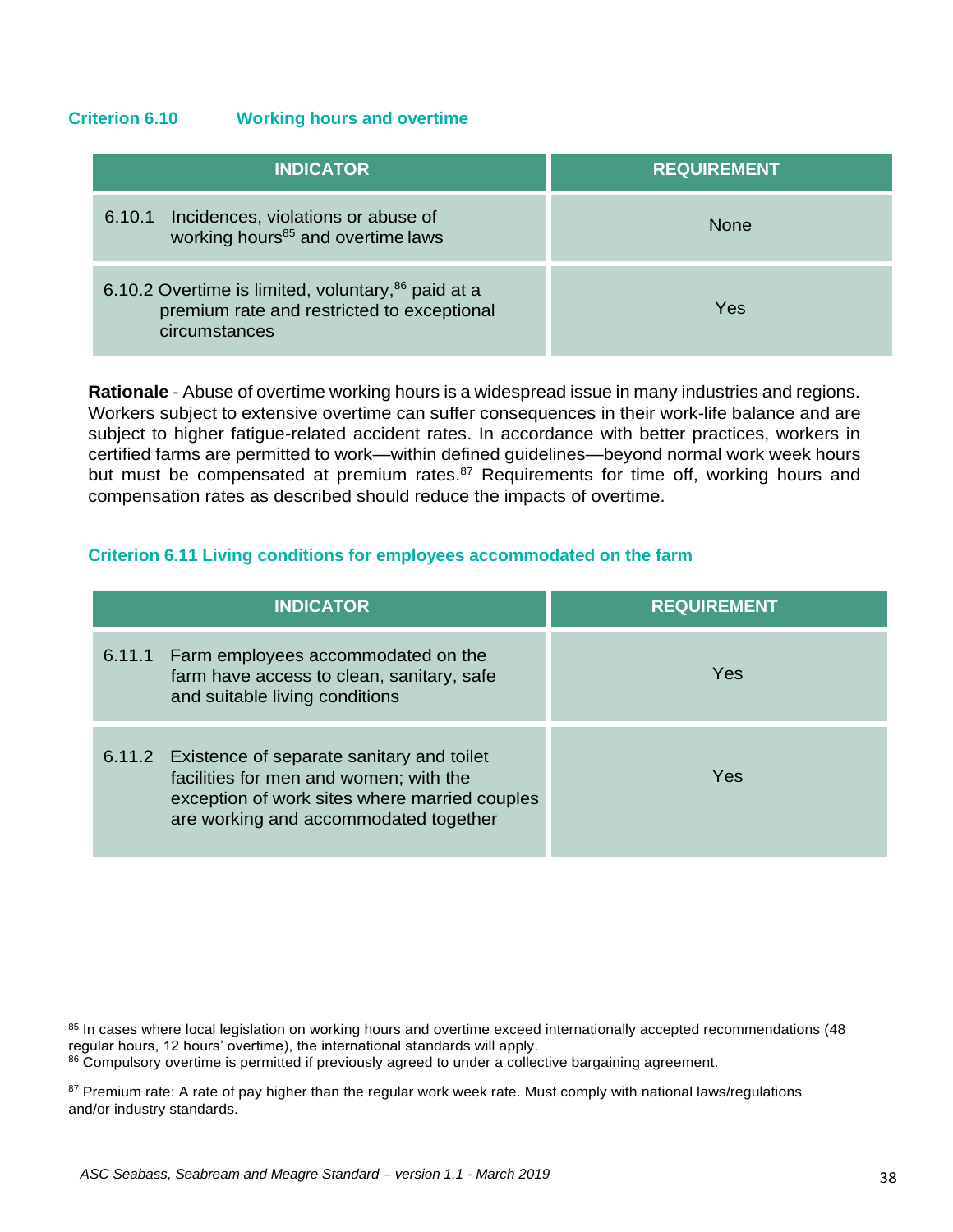<span id="page-41-0"></span>**Rationale**-The protection of the workers that reside or live on the farm's property is an integral part of the employer's responsibility. Farms must provide clean, safe and sanitary living quarters with access to clean water and nutritious meals. Accommodation facilities must provide for the needs of those (presumably, but not exclusively, women) who can be considered at risk of sexual or privacy harassments.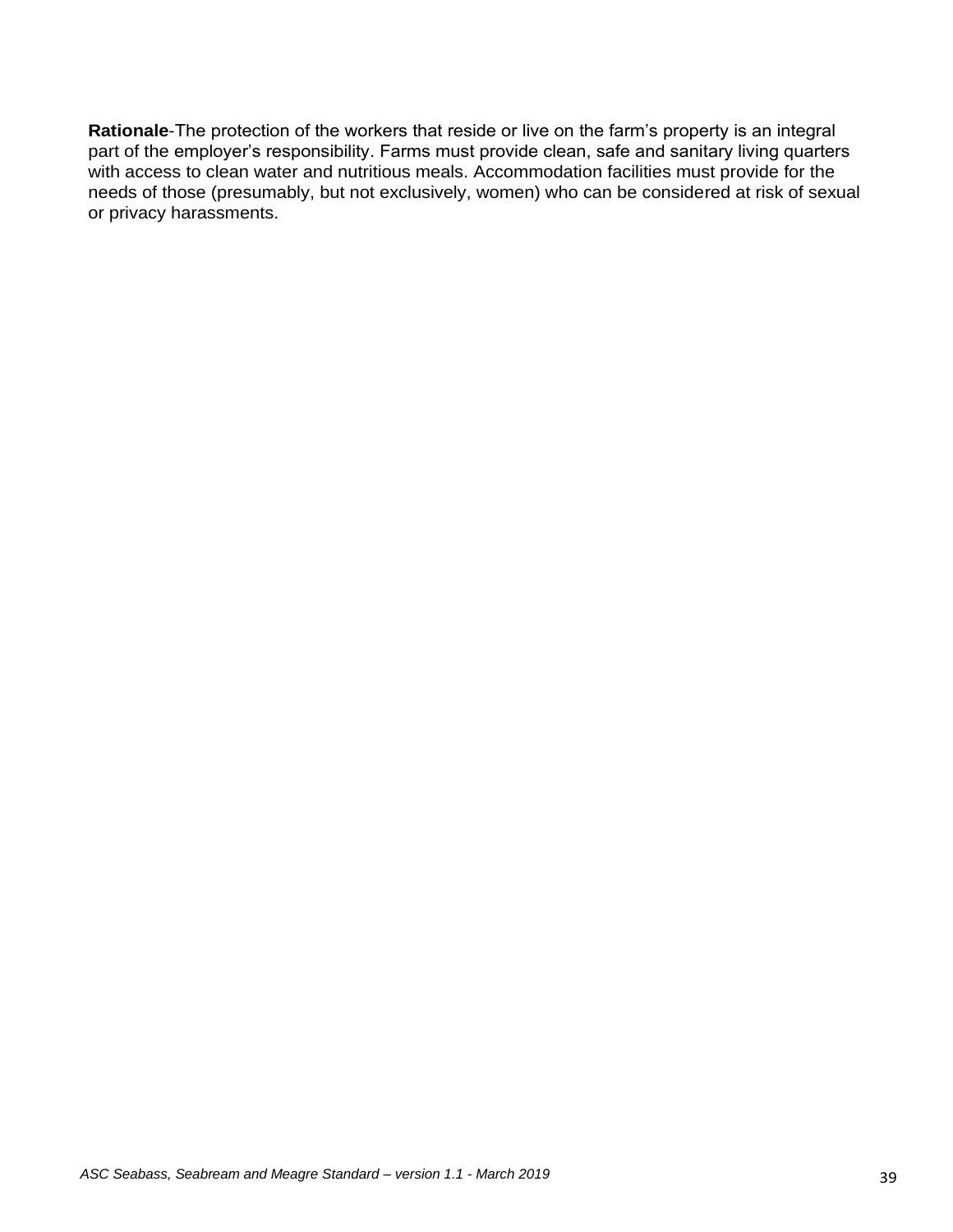## **Principle 7: Be a good neighbor and conscientious citizen**

*Principle 7 aims to address any broader off-site potential social impacts associated with seabass, seabream, and meagre production, including interactions with local communities.*

|       | <b>INDICATOR</b>                                                                                                                                                                           | <b>REQUIREMENT</b> |
|-------|--------------------------------------------------------------------------------------------------------------------------------------------------------------------------------------------|--------------------|
| 7.1.1 | Evidence of regular and meaningful <sup>88</sup><br>consultation and engagement with community<br>representatives and organizations                                                        | Yes                |
| 7.1.2 | Presence and evidence of an effective <sup>89</sup><br>policy and mechanism for the presentation,<br>treatment and resolution of complaints by<br>community stakeholders and organizations | Yes                |
| 7.1.3 | For new farms <sup>90</sup> , evidence of engagement<br>and consultation with surrounding<br>communities about potential social impacts<br>from the farm.                                  | Yes                |

#### <span id="page-42-0"></span>**Criterion 7.1 Community engagement and effective conflict resolution**

**Rationale** - Fish farms must respond to human concerns that arise in communities located near the farm, and to concerns related to the farm's overall operations. In particular, appropriate consultation must be undertaken within local communities so that risks, impacts and potential conflicts areproperly identified, avoided, minimized and/or mitigated through open and transparent negotiations. Communities shall have the opportunity to be part of the assessment process (e.g., by including them in the discussion of any social investments and contributions by companies to neighboring communities). Channels of communication with community stakeholders are important. Regular consultation with community representatives and a transparent procedure for handling complaints are key components of this communication. Negative impacts may not always be avoidable. However, the process for addressing them must be open, fair and transparent, and must demonstrate due diligence. A company shall share with neighboring communities any pertinent information about any potential health and safety risks or changes in access to resources.

 88 Regular and meaningful: meetings shall be held at least bi-annually with elected representatives of affected communities. The agenda for the meetings should in part be set by the community representatives. Participatory Social Impact Assessment methods may be one option to consider here.

<sup>89</sup> Effective: in order to demonstrate that the mechanism is effective, evidence of resolutions of complaints can be given

 $90$  A 'new farm' is defined as an aquaculture operation where construction was completed after the publication date of the ASC Seabass, Seabream, and Meagre Standard or a farm that underwent a significant expansion after said publication date.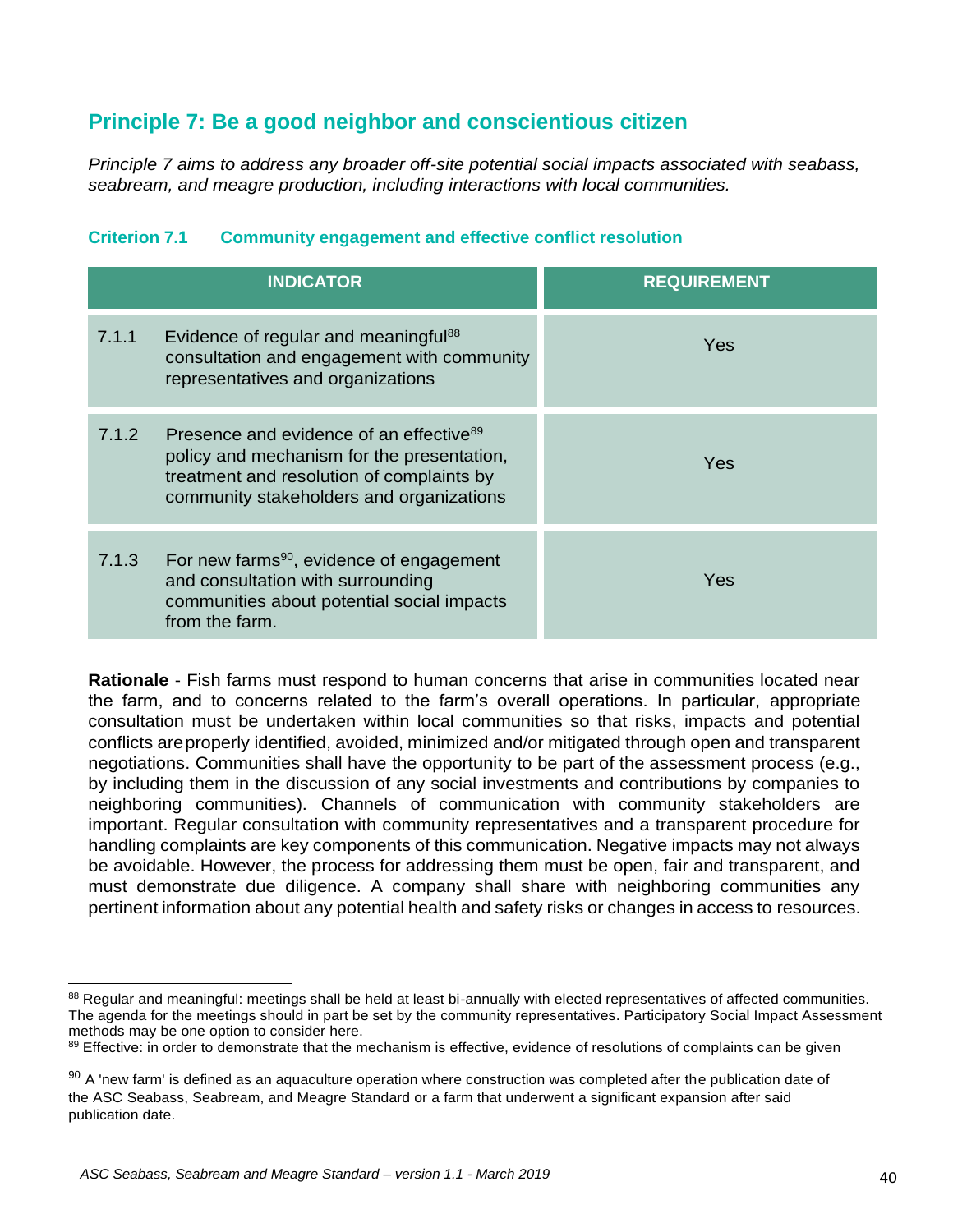# <span id="page-43-0"></span>**Section 8: Requirements for Fingerling and Egg Suppliers**

*A farm seeking certification must have documentation from all of its fingerling and egg suppliers to demonstrate compliance with the following requirements. The requirements are, in general, a subset of the requirements in Principles 1 through 7, focusing on the impacts that are most relevant for this stage of production.*

| <b>INDICATOR</b> |                                                                                                                                                                                                                                      | <b>REQUIREMENT</b>    |
|------------------|--------------------------------------------------------------------------------------------------------------------------------------------------------------------------------------------------------------------------------------|-----------------------|
| 8.1              | Presence of documents issued by pertinent<br>authorities proving compliance with local and<br>national authorities on land and water use,<br>effluent regulations and use of treatments                                              | Yes                   |
| 8.2              | New introductions of exotic species from the<br>date of publication of the ASC Seabass,<br>Seabream, and Meagre Standard, unless the<br>hatchery/fingerling facility is a closed production<br>system <sup>91</sup>                  | <b>None</b>           |
| 8.3              | Allowance for siting in National Protected Areas <sup>92</sup>                                                                                                                                                                       | None <sup>93,94</sup> |
| 8.4              | Evidence that the egg and fingerling producer<br>must have an equivalent or better health status<br>than that of the grow-out facility, and must<br>follow all national and local (jurisdictional)<br>guidance on disease management | Yes                   |

 $91$  A closed production system is defined as a facility with recirculating water that is separated from the wild aquatic medium by effective physical barriers that are in place and well maintained to ensure no escapes of reared specimens or biological material that might survive and subsequently reproduce.

<sup>92</sup> A protected area is "A clearly defined geographical space, recognized, dedicated and managed, through legal or other effective means, to achieve the long-term conservation of nature with associated ecosystem services and cultural values." Source: Dudley, N. (Editor) (2008), Guidelines for Applying Protected Area Management Categories, Gland, Switzerland: IUCN. X + 86pp.

<sup>93</sup> An exception is made for protected areas that are classified by IUCN, or the International Union for Conservation of Nature, as Category V or VI. These are areas preserved primarily for their landscapes, or areas that include sustainable resource management. Details can be found here: [http://www.iucn.org/about/work/programmes/pa/pa\\_products/wcpa\\_categories/](http://www.iucn.org/about/work/programmes/pa/pa_products/wcpa_categories/) .

<sup>94</sup> An exception is also made for farms located in protected areas that are designated as such after the farm already exists in that location. In these situations, the farm must demonstrate that its operation is compatible with the objectives of the newly protected area, and that it is in compliance with any relevant conditions placed on the farm as a result of the designation.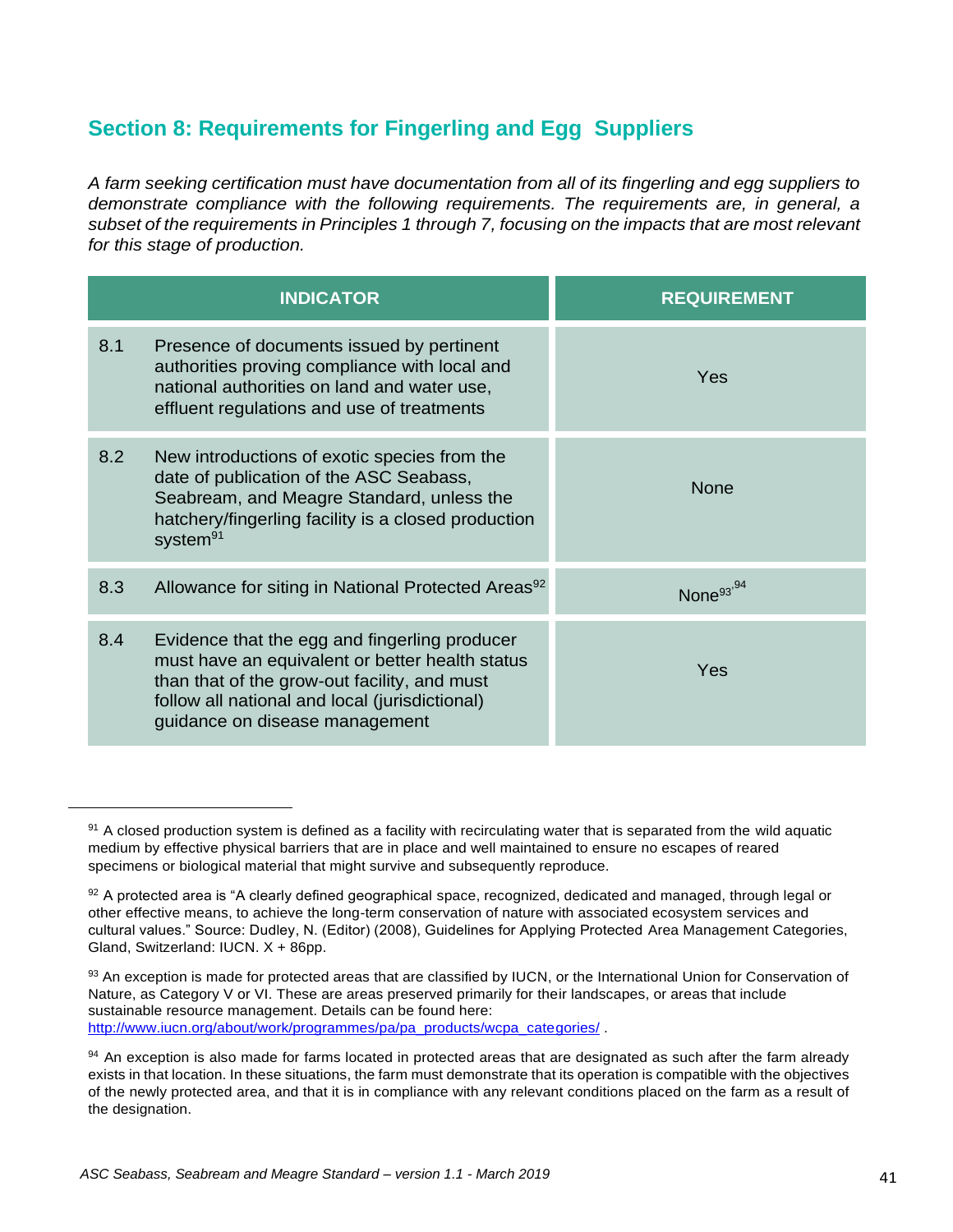| 8.5 | Evidence of disclosure to the grow-out farm of<br>all chemical and antibiotic treatments on eggs<br>and fry, including the reason for their use and<br>the quantity used                                                                                     | Yes           |
|-----|--------------------------------------------------------------------------------------------------------------------------------------------------------------------------------------------------------------------------------------------------------------|---------------|
| 8.6 | Allowance for the use of therapeutic treatments,<br>including antibiotics or other treatments, that<br>are banned under European Union (EU) law or<br>listed as critically important for human medicine<br>by the World Health Organization <sup>95,96</sup> | Not permitted |
| 8.7 | Presence of a fish health management plan<br>implemented in agreement with the facility's<br>designated veterinarian or fish health specialist                                                                                                               | Yes           |
| 8.8 | Evidence of company-level policies and<br>procedures that demonstrate the company's<br>commitment to each of the 8 key ILO labor<br>issues described in Principle 6                                                                                          | Yes           |
| 8.9 | Evidence of regular communication, engagement<br>and consultation with surrounding communities                                                                                                                                                               | Yes           |

**Rationale** - The production of eggs and fingerlings can involve some of the same potential environmental and social impacts as a grow-out site. These 9 requirements focus on the priority issues for this stage of production. These issues include assuring the facility is complying with local regulations, appropriate siting, introduction of exotic species, health and biosecurity management, treatments, respect for ILO labor requirements and being a responsible neighbor.

The grow-out facility seeking certification will need to work with its fingerling and/or egg supplier(s) to collect the necessary documentation that demonstrates compliance with these requirements. Auditors may not visit the fingerling or egg production facility. For the purposes of these requirements, fingerlings are defined as fish weighing less than 10 grams.

<sup>95</sup> WHO Critical Microbials for Human Medicine, 5<sup>th</sup> edition, 2016. [http://www.who.int/foodsafety/areas\\_work/antimicrobial](http://www.who.int/foodsafety/areas_work/antimicrobial-)resistance/cia/en/

<sup>96</sup> Meagre producers may need an adjustment period to find a replacement antibiotic to treat for Vibrio infections at grow-out sites. Currently the only option is the EU veterinary approved antimicrobial flumequine. For this reason, meagre producers will have a 2 year allowance period from the publish date of the ASC Seabass, Seabream and Meagre Standard v1.0 for the use of flumequine to allow time to find a suitable alternative.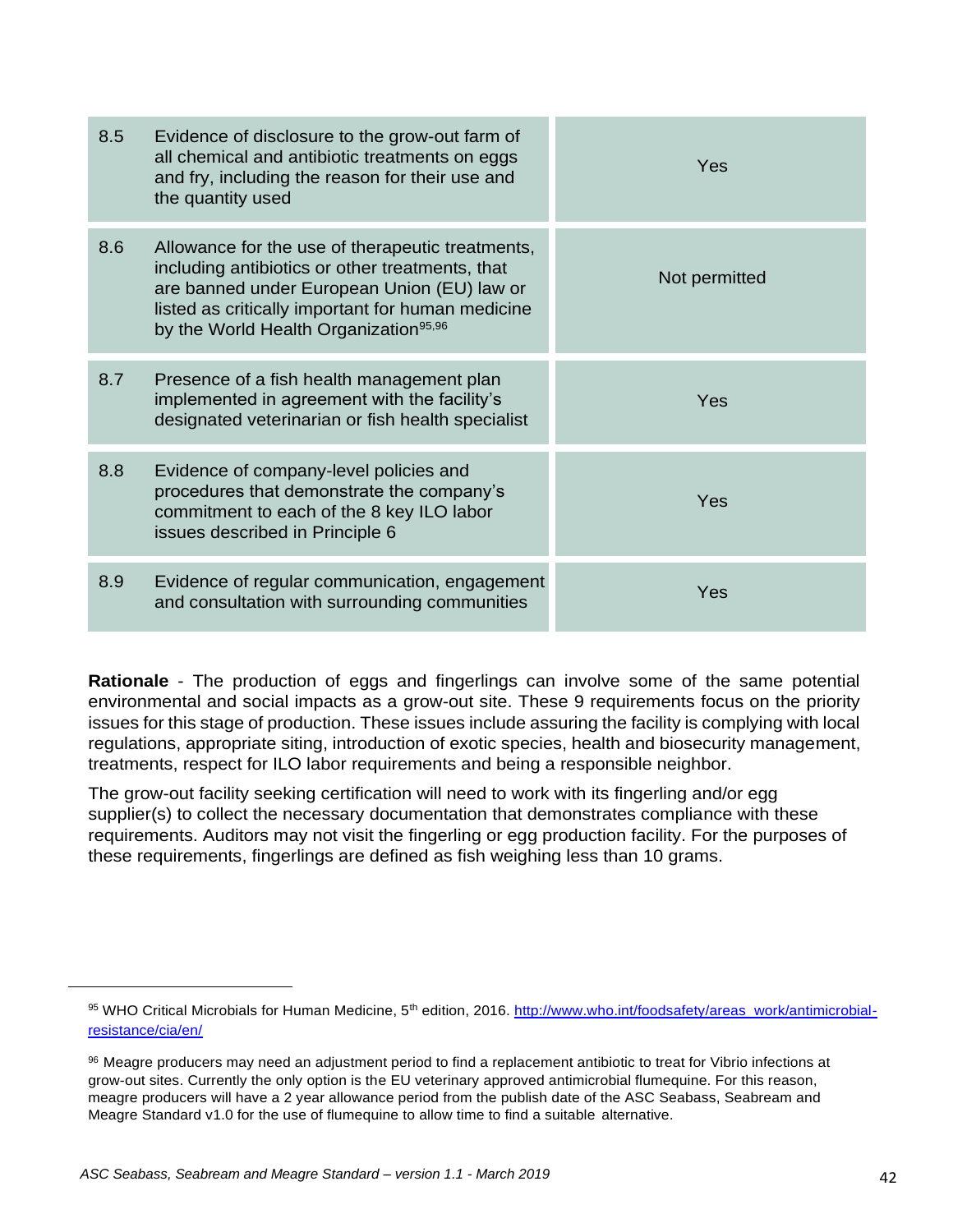## <span id="page-45-0"></span>**Appendix 1. Biodiversity-focused impact assessment**

Requirement 2.3.1 requires the farm to demonstrate that a biodiversity-focused environmental impact assessment has been undertaken for the farm.

The assessment shall include habitats and species that could reasonably be impacted by the farm. For example, seagrass meadows near the farm could be impacted by organic loading from the farm.

The assessment shall incorporate:

- 1. Identification of proximity to critical, sensitive or protected habitats and species:
	- a. This includes key wild species within the marine environment around the farm.
		- b. Special attention must be given to:
			- i. species listed as vulnerable, endangered and/or critically endangered on the IUCN Red List of Threatened Species or
			- ii. national threatened/endangered species lists
			- iii. areas that have been identified as HCVAs,
			- iv. areas that have been identified as important for conservation/biodiversity
		- c. Sensitive species may include non-threatened species of high economic value in the area that may be affected by the seabass, seabream or meagre farm (e.g., lobsters or octopus)
		- d. Special attention must be given to presence of sea grass meadows up to 500m from the AZE outwards as farms are not allowed to be located closer than 500m from seagrass meadows<sup>16</sup>
- 2. Identification and description of the potential impacts the farm might have on biodiversity, with a focus on those habitats or species
- 3. Description of strategies and current and future program(s) underway on the farm to eliminate or minimize any identified impacts the farm may have, and for the monitoring of outcomes of said programs and strategies

Where damage of sensitive habitats has been caused by the farm (as defined in the impact assessment) previously and where restoration is possible and effective; restoration efforts will or have resulted in a meaningful amount of restored habitat; either through direct on-farm restoration or by an off-farm offsetting approach. Grandfathering of historical losses is allowed.

#### *Reporting*

The impact assessment report needs to be written in English and made public on the ASC via the regular publication of the audit assessment document done by the CAB.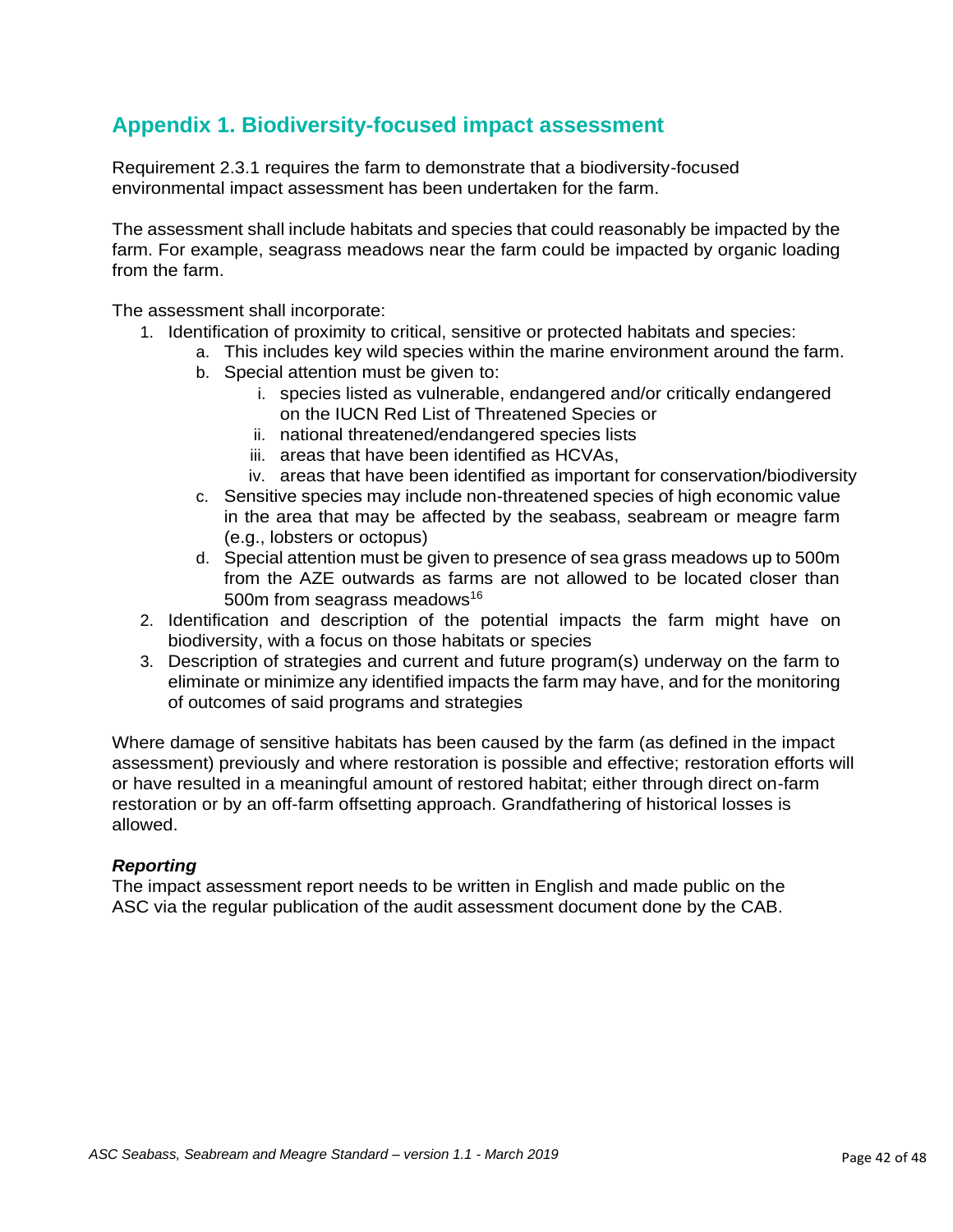# **Appendix 1-2 Methodology for sampling dissolved oxygen**

Requirements 2.2.1 and 2.2.2 require the sampling of dissolved oxygen on the farm site and the calculation of the percent saturation for those samples.

- DO, salinity and temperature shall be measured twice daily (proposed at 6 am and 3 pm, but with recognition that this will vary depending on region and operational practices). Percent saturation shall be calculated for each sample from the data and a weekly average percent saturation shall result.
	- $\circ$  A minimal amount of missed samples due to extreme weather conditions will be considered acceptable.
	- $\circ$  Sampling once daily shall also be considered acceptable, though not preferred.
- DO shall be measured at a depth of five meters at a location where the conditions of the water will be similar to those the fish experience. For example, measurements can be taken at the edge of the netpen array, in the downstream direction of the current, or off a feed shed or housing structure on the site. Measurements shall be taken at the same location, recorded with GPS, at the same time to allow for comparison between days.
- Weekly averages shall be calculated and remain at or above 70 percent saturation.

Should a farm not meet the minimum 70 percent weekly average saturation requirement, the farm must demonstrate the consistency of percent saturation with a reference site. The reference site shall be at least 500 meters from the edge of the net pen array, in a location that is understood to follow similar patterns in upwelling to the farm site and is not influenced by nutrient inputs from anthropogenic causes including aquaculture, agricultural runoff or nutrient releases from coastal communities.

## **Appendix I-3. Methodology for sampling nitrogen and phosphorous**

Under requirement 2.2.4, some farms are required to monitor nitrogen and phosphorous levels on the farm and at reference sites. Farms shall monitor total N, NH4NO3, total P and Ortho-P in the water column. Monitoring of nitrogen and phosphorous shall follow the following methodology or an equivalent:

- This sampling regime should be carried out monthly for the first year to create the baseline against which long term changes can be assessed.
- The N and P sampling shall then be conducted four times a year (quarterly), once during each of the seasons, with three replicate samples at the edge of the AZE and three at the reference site 500m downstream on each occasion.
- Samples should be taken using a VanDorn or Kemmerer type water sampler. 500 ml samples should be placed in clear plastic bottles, placed on ice and in a cooler, and analyzed within 48 hours. Ideally, analyses shall be done by a private (third-party) laboratory following standard methods. However, Hach field kits can be used. Clear and detailed records or the sampling frequency and analytical results must be kept. For best practice, the samples from Hach kits should be sent periodically (e.g., once a quarter and at minimum once a year) to an independent laboratory for analysis to ensure consistency of results and ensure/establish quality control.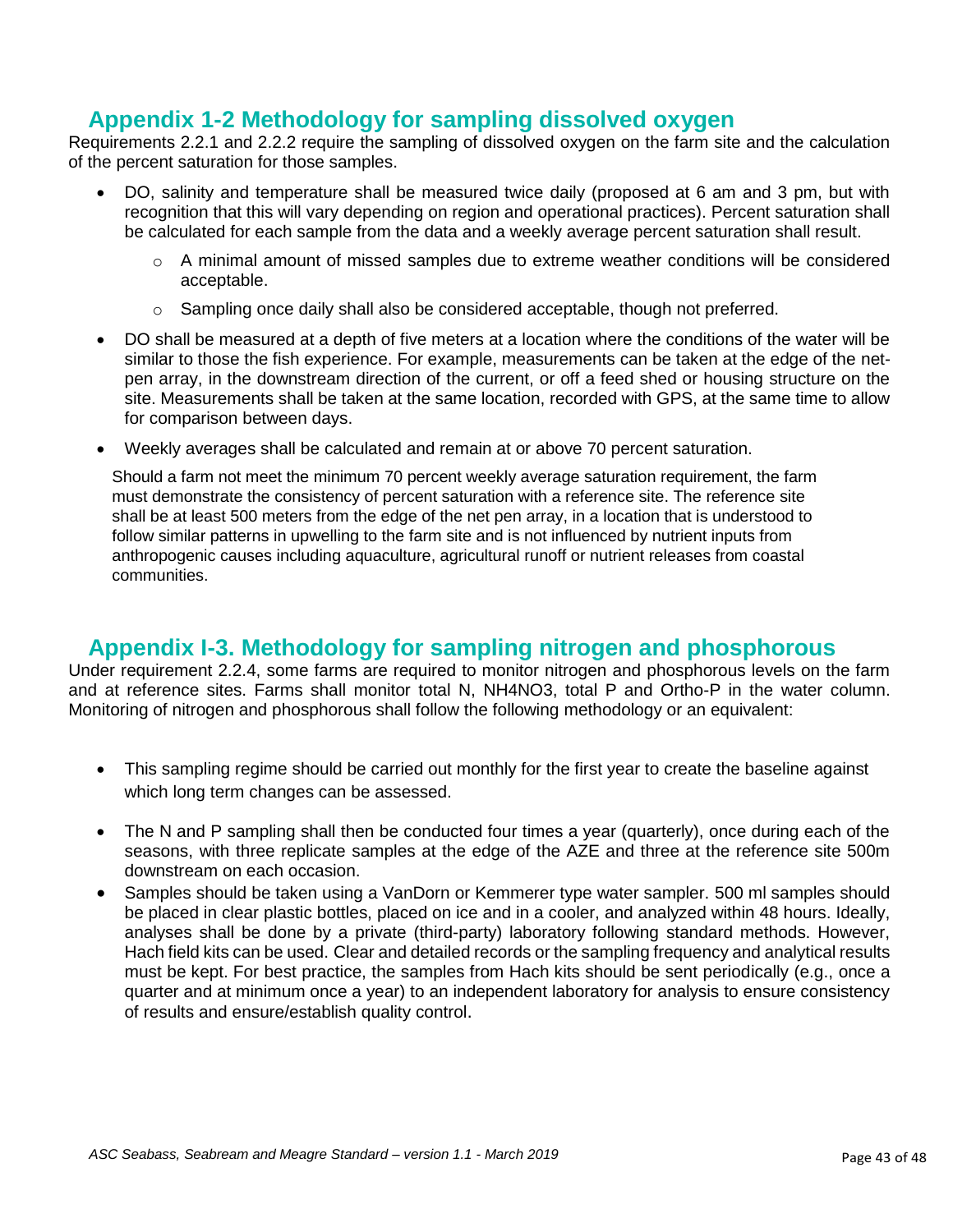## <span id="page-47-0"></span>**Appendix 2. Forage Fish Dependency Ratio calculation**

Forage Fish Dependency Ratio (FFDR) is the quantity of wild fish used per quantity of cultured fish produced. This measure can be calculated based on fishmeal (FM) and/or fish oil (FO). The dependency on wild forage fish resources shall be calculated for both FM and FO using the formulas noted below, and then the higher of the two values shall be applied to the Standard. This formula calculates the dependency of a single site on wild forage fish resources, independent of any other farm.

#### **FFDR FM = % fishmeal in feed fromforage fisheries (e FCR) 24**

#### **FFDR FO = % fish oil in feed fromforage fisheries (e FCR) 5.0 or 7.0, depending on source of fish**

Where:

1. Economic Feed Conversion Ratio (eFCR) is the quantity of feed used to produce the quantity of fish harvested.

## **eFCR = Feed, kg or mt**

#### **Net aquaculture production, kg or mt (wet weight)**

- 2. The percentage of fishmeal and fish oil excludes fishmeal and fish oil derived from fisheries' by-products.<sup>97</sup> Only fishmeal and fish oil that is derived directly from a pelagic fishery (e.g., anchoveta) or fisheries where the catch is directly reduced (such as krill or blue whiting) is to be included in the calculation of FFDR. Fishmeal and fish oil derived from fisheries' by- products (e.g., trimmings and offal) should not be included because the FFDR is intended to be a calculation of direct dependency on wild fisheries.
- 3. The amount of fishmeal in the diet is calculated back to live fish weight by using a yield of 24%.<sup>98</sup> This is an assumed average yield.
- 4. The amount of fish oil in the diet is calculated back to live fish weight by using an average yield in accordance with this procedure:
	- a. Group A: Fish oil originating from Peru and Chile and Gulf of Mexico, five percent yield of fish oil.

<sup>97</sup> Trimmings are defined as by-products when fish are processed for human consumption or if whole fish is rejected for use of human consumption because the quality at the time of landing do not meet official regulations with regard to fish suitable for human consumption. Restrictions on what trimmings are allowed for use under the standard are under 4.3.3. 98 Reference for FM and FO yields: Péron, G., et al. 2010. Where do fishmeal and fish oil products come from? An analysis of the conversion ratios in the global fishmeal industry. Marine Policy, doi:10.1016/j.marpol.2010.01.027.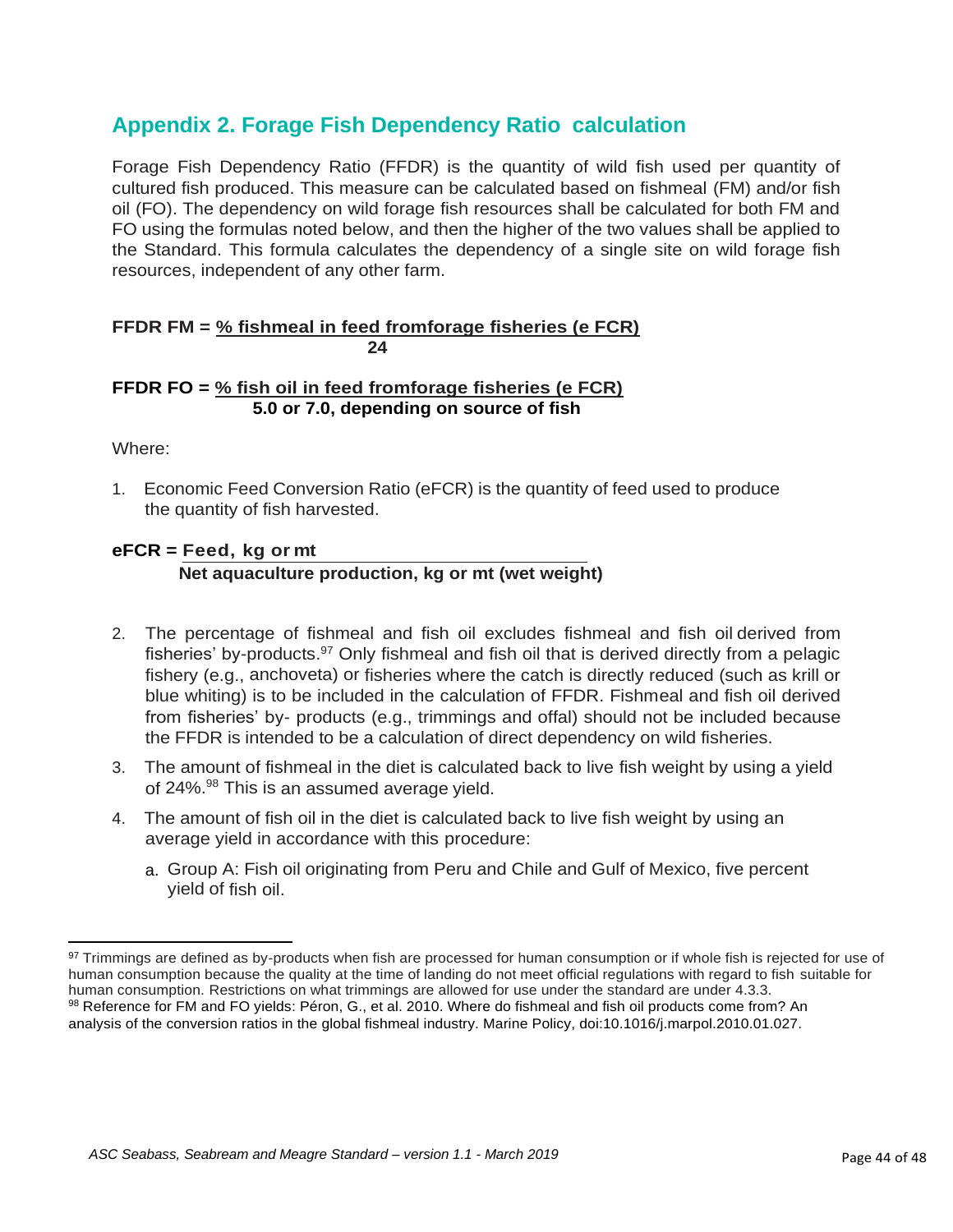- b. Group –B: Fish oil originating from the North Atlantic (Denmark, Norway, Iceland and the UK) seven percent yield of fish oil.
- c. If fish oil is used from other areas than mentioned above, they should be classified as belonging to group A if documentation shows a yield less than or equal to six percent, and into group B if documentation shows a yield more than six percent.
- 5. FFDR is calculated for the grow-out period in the sea as long as the fingerling phase does not go past 10 grams per fingerling. If the fingerling phase goes past 10g then FFDR is calculated based on all feed used from 10 grams and onwards. If needed, the grow-out site shall collect this data from the fingerling supplier.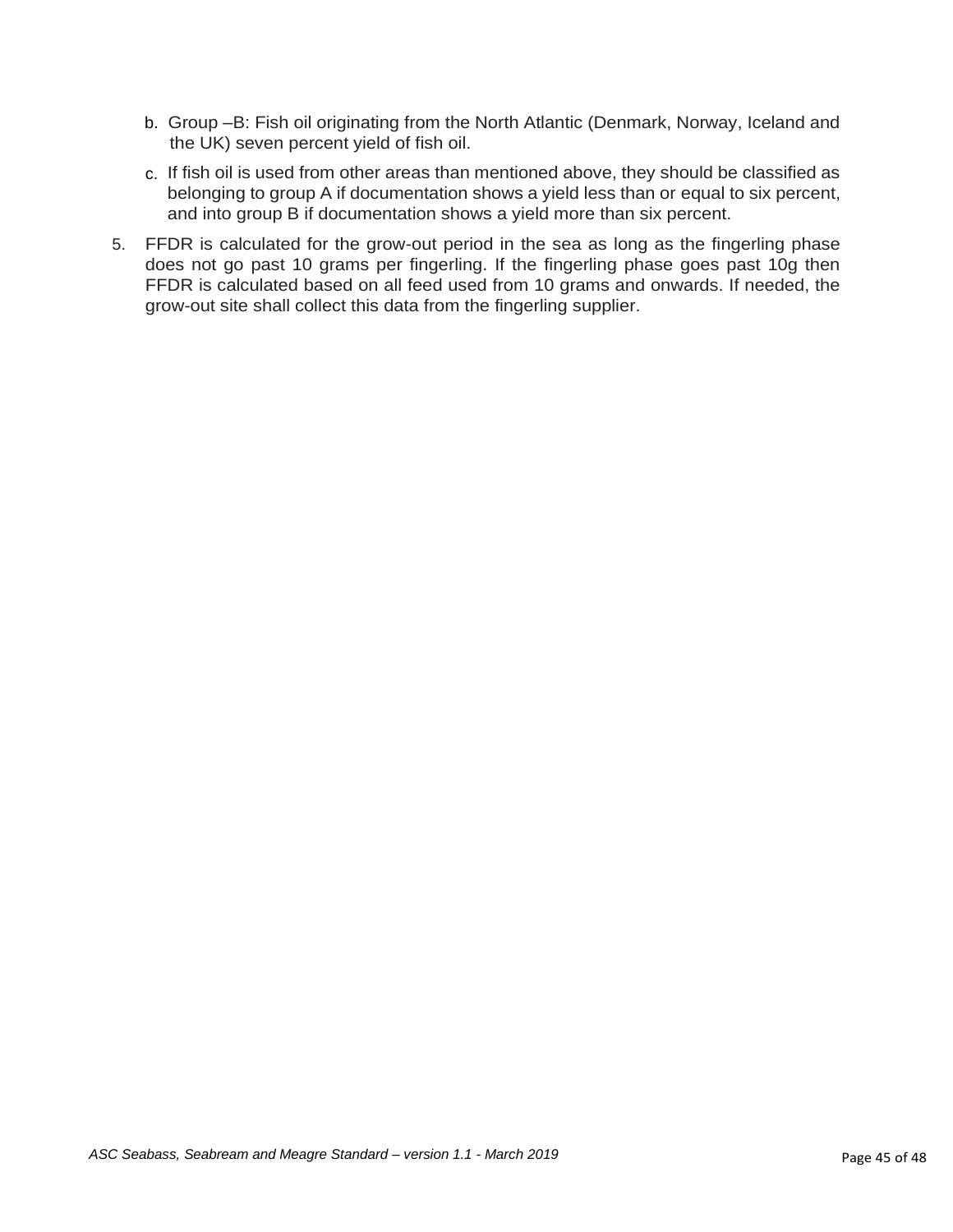## <span id="page-49-0"></span>**Appendix 3: Energy Records and Assessment**

#### *Subsections*

- A. Energy use assessment and greenhouse gas (GHG) accounting for farms
- B. GHG accounting for feed

#### <span id="page-49-1"></span>**Appendix 3A. Energy use assessment and GHG accounting for farms**

The ASC encourages companies to integrate energy use assessments and GHG accounting into their policies and procedures across the board in the company. However, this requirement only requires that operational energy use and GHG assessments have been done for the farm sites that are applying for certification.

Assessments shall follow either the GHG Protocol Corporate Standard or ISO 14064-1 (references below). These are the commonly accepted international requirements, and they are largely consistent with one another. Both are also high level enough not to be prescriptive and they allow companies some flexibility in determining the best approach for calculating emissions for their operations.

If a company wants to go beyond the requirement and conduct this assessment for their entire company, then the full protocols are applicable. If the assessment is being done only on sites that are being certified, the farms shall follow the GHG Protocol Corporate Standard and/or ISO 14064-1 requirements pertaining to:

- Accounting principles of relevance, completeness, transparency, consistency and accuracy
- Setting operational boundaries
- Tracking emissions over time
- Reporting GHG emissions

In regard to the operational boundaries, farm sites shall include in the assessment:

- Scope 1 emissions, which are emissions that come directly from a source that is either owned or controlled by the farm/facility.
	- o For example, if the farm has a diesel generator, this will generate Scope 1 emissions. So will a farm-owned/-operated truck.
- Scope 2 emissions, which are emissions resulting from the generation of purchased electricity, heating, or cooling.

Quantification of emissions is done by multiplying activity data (e.g., quantity of fuel or kwh consumed) by an emission factor (e.g.,  $CO_2/kwh$ ). For non- $CO_2$  gases, you then need to multiply by a Global Warming Potential (GWP) to convert non- $CO<sub>2</sub>$  gases into the  $CO<sub>2</sub>$ equivalent. Neither the GHG Protocol nor the ISO require specific approaches to quantifying emissions, so the ASC provides the following additional information on the quantification of emissions:

Farms shall clearly document the emission factors they use and the source of the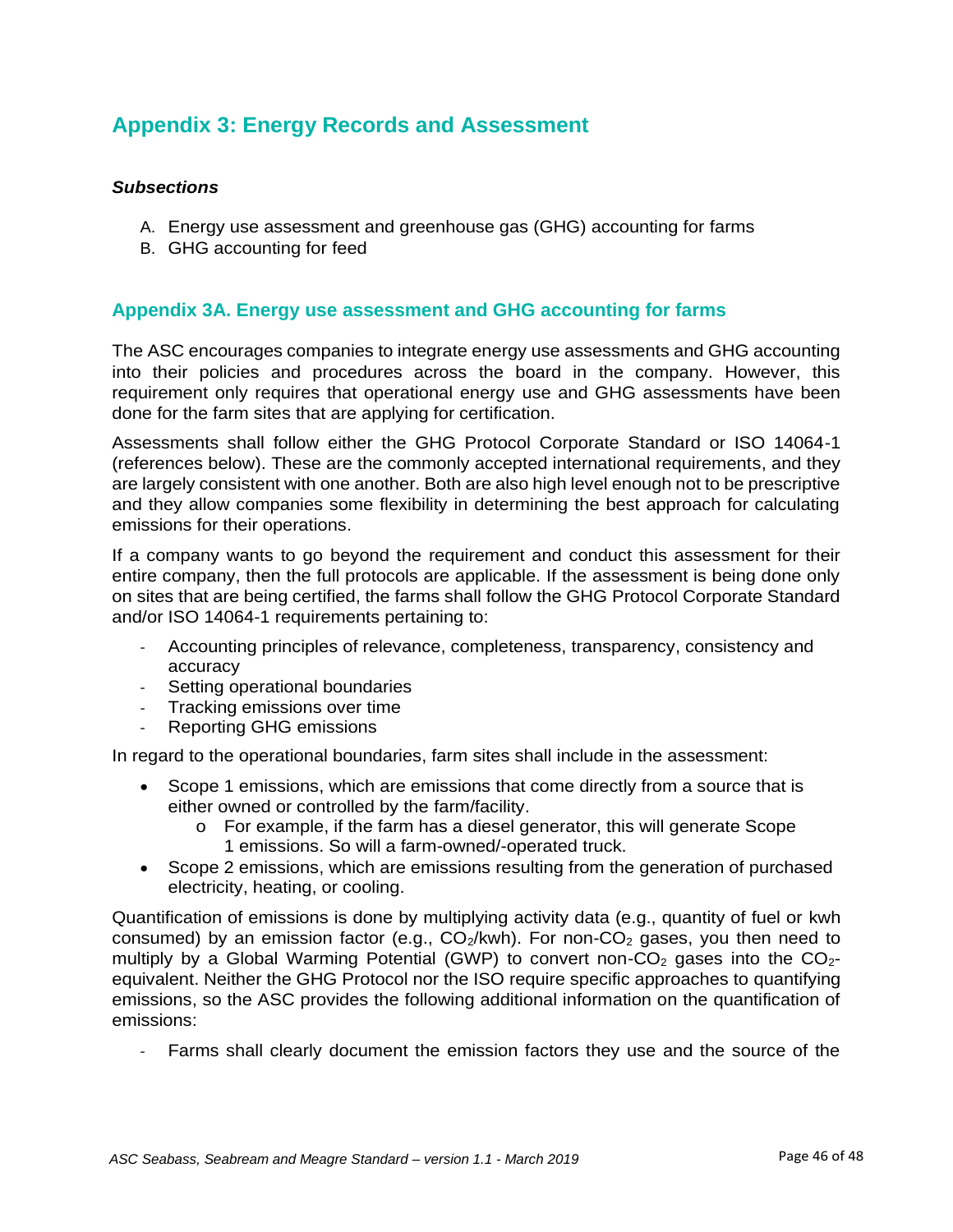emission factors. Recommended sources include the Intergovernmental Panel on Climate Change (IPCC) or factors provided by national government agencies such as the United States Environmental Protection Agency (USEPA). Companies shall survey available emission factors and select the one that is most accurate for their situation, and transparently report their selection.

- Farms shall clearly document the GWPs that they use and the source of those GWPs. Recommended sources include the IPCC 2<sup>nd</sup> Assessment Report, on which the Kyoto Protocol and related policies are based, or more recent Assessment Reports.

#### **References (relevant at time of publication of Standard):**

- [www.emissionfactors.com](http://www.emissionfactors.com/)
- GHG Protocol Corporate Standard Website: <http://www.ghgprotocol.org/Standards/corporate-Standard>
- GHG Protocol Corporate Standard Document: <http://www.ghgprotocol.org/files/ghgp/public/ghg-protocol-revised.pdf>
- ISO 14064-1 available for download (with fee) at [http://www.iso.org/iso/catalogue\\_detail?csnumber=38381](http://www.iso.org/iso/catalogue_detail?csnumber=38381)
- Some information on ISO 14064-1 is at <http://www.iso.org/iso/pressrelease.htm?refid=Ref994>
- IPCC 2nd Assessment Report: http://www.ipcc.ch/pdf/climate-changes-1995/ipcc-[2nd-](http://www.ipcc.ch/pdf/climate-changes-1995/ipcc-2nd-) assessment/2nd-assessment-en.pdf
- <span id="page-50-0"></span> All IPCC Assessment Reports: [http://www.ipcc.ch/publications\\_and\\_data/publications\\_and\\_data\\_reports.shtml#1](http://www.ipcc.ch/publications_and_data/publications_and_data_reports.shtml#1)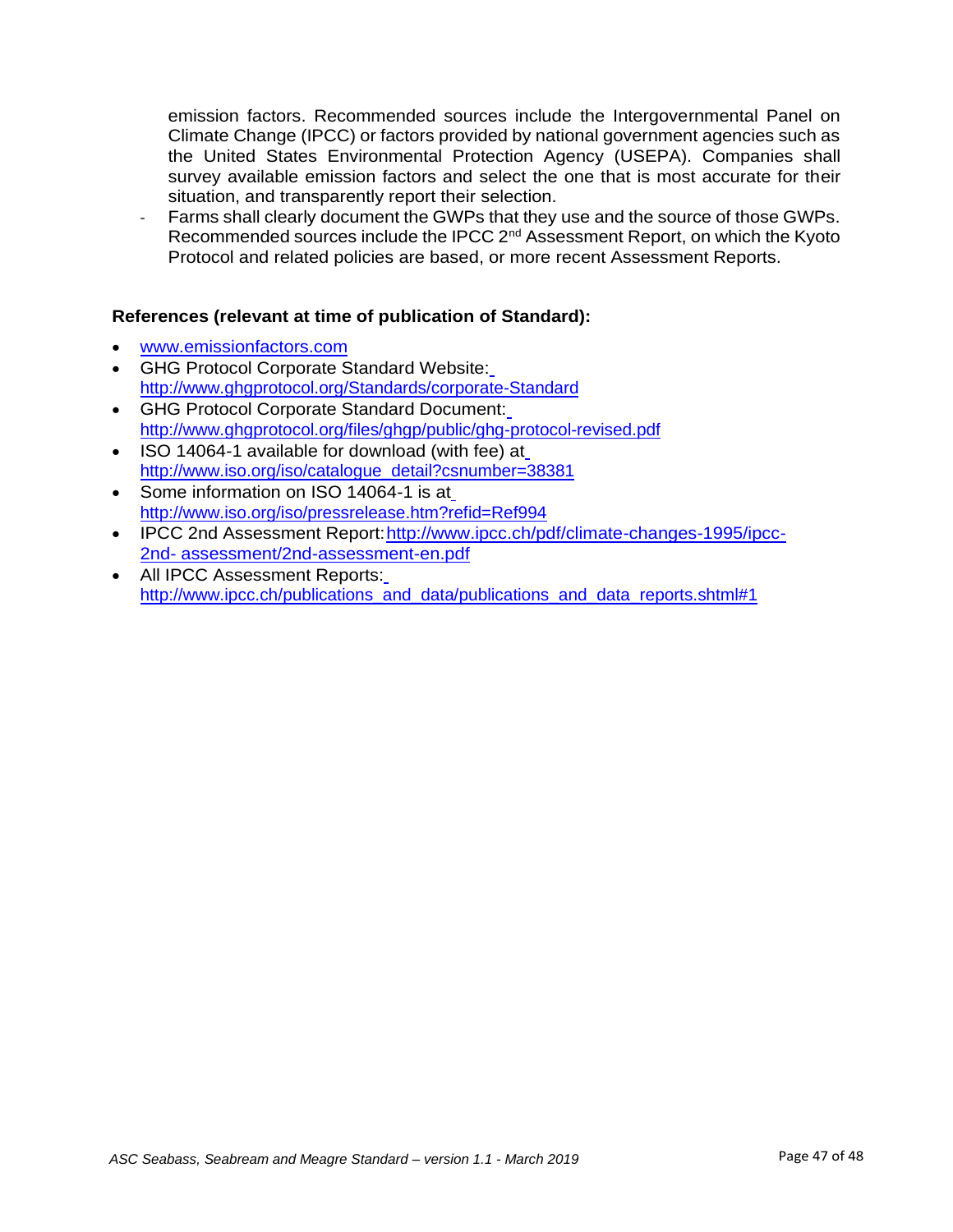## **Appendix 3B. GHG accounting for feed**

The requirement requires the calculation of the GHG emissions for the feed used during the prior production cycle at the grow-out site undergoing certification. This calculation requires farms to multiply the GHG emissions per unit of feed, provided to them by the feed manufacturer, by the amount of feed used on the farm during the production cycle.

The feed manufacturer is responsible for calculating GHG emissions per unit feed. GHG emissions from feed can be calculated based on the average raw material composition used to produce the fish (by weight) and not as documentation linked to each single product used during the production cycle.

The scope of the study to determine GHG emissions should include the growing, harvesting, processing and transportation of raw materials (vegetable and marine raw materials) to the feed mill and processing at feed mill. Vitamins and trace elements can be excluded from the analysis. The method of allocation of GHG emissions linked to by-products must be specified.

The study to determine GHG emissions can follow one of the following methodological approaches:

- 1. A cradle-to-gate assessment, taking into account upstream inputs and the feed manufacturing process, according to the GHG Product Standard
- 2. A Life Cycle Analysis following the ISO 14040 and 14044 requirements for life cycle assessments.

Should the feed manufacturer choose to do a cradle-to-gate assessment:

1. It shall incorporate the first three phases from the methodology, covering materials acquisition and processing, production, and product distribution and storage (everything upstream and the feed manufacturing process itself).

Should the manufacturer follow the ISO 14040 and 14044 requirements for Life Cycle Assessment:

1. Feed manufacturers may follow either an ISO-compliant life cycle assessment methodology or the GHG Protocol product Standard.

Regardless of which methodology is chosen, feed manufacturers shall include in the assessment:

- Scope 1 emissions, which are emissions that come directly from a source that is either owned or controlled by the farm/facility.
- Scope 2 emissions, which are emissions resulting from the generation of purchased electricity, heating or cooling.
- Scope 3 emissions, which are emissions resulting from upstream inputs and other indirect emissions, such as the extraction and production of purchased materials, following the Scope 3 Standard.

Quantification of emissions is done by multiplying activity data (e.g., quantity of fuel or kwh consumed) by an emission factor (e.g. CO2/kwh). For non-CO2 gases, you then need to multiply by a Global Warming Potential (GWP) to convert non-CO2 gases into CO2